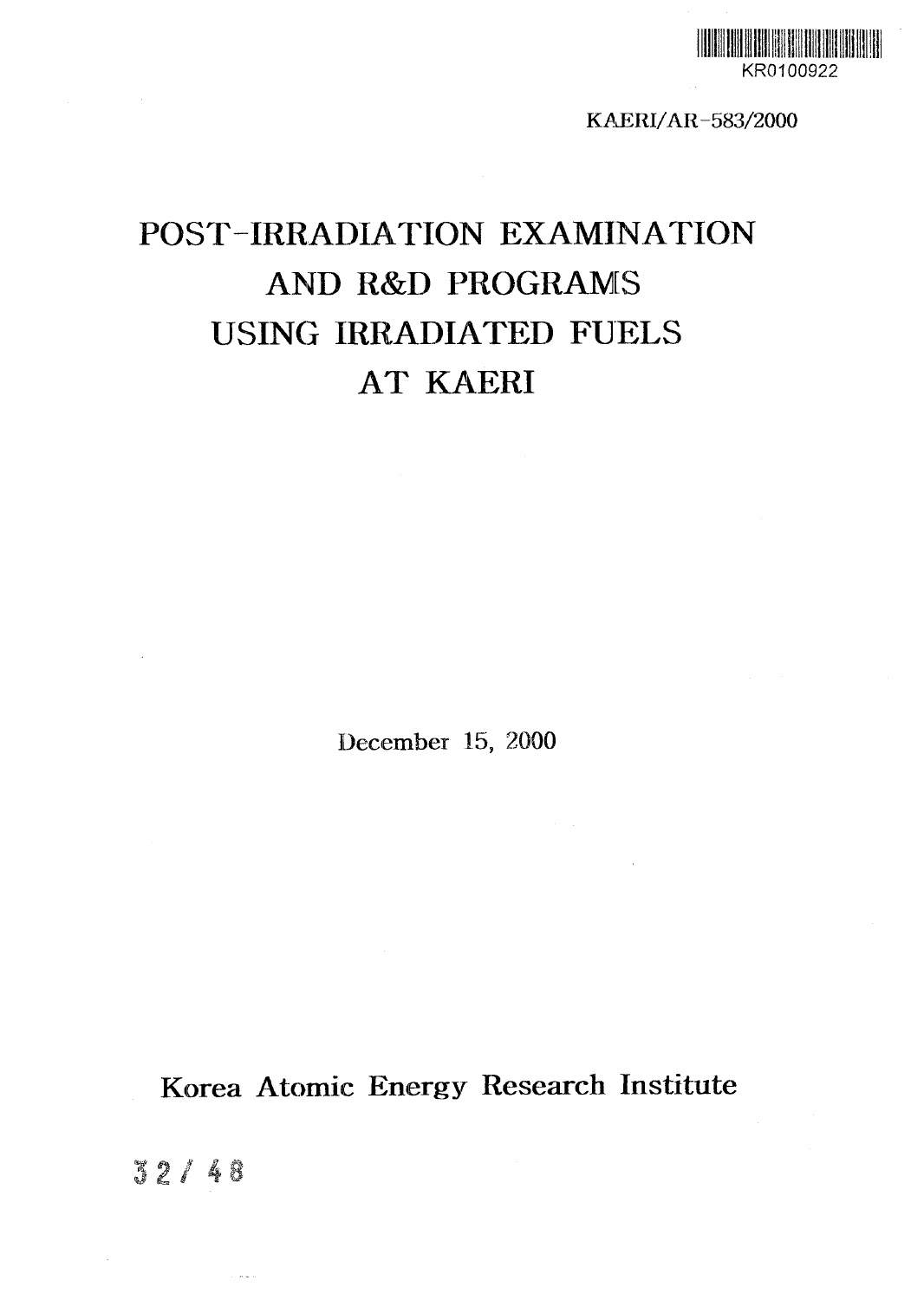#### KAERI/AR-583/2000

### POST-IRRADIATION EXAMINATION AND R&D PROGRAMS USING IRRADIATED FUELS AT KAERI

December 15, 2000

 $\sim 10^7$ 

Prepared by : Yong-Bum CHUN, ck-Kee MIN, Eun-Ka KIM, Eun-Pyo LEE, Kwon-Pyo HONG, Sang-Youl BAEK, Myung-Seung YANG, Ho-Dong KIM, Jung-Won LEE, In-Ha JUNG, Dong-Sup So, Byung-Doo Lee, Ho-Joon Park, Song-Ho Lee

This Document contains confidential information and is not to be transmitted or reproduced without specific written approval from Korea Atomic Energy Research Institute.

### Korea Atomic Energy Research Institute

 $\mathcal{L}_{\rm{max}}$ 

 $\sim 10^{-1}$ 

 $\mathcal{L}(\mathcal{L})$  and  $\mathcal{L}(\mathcal{L})$  .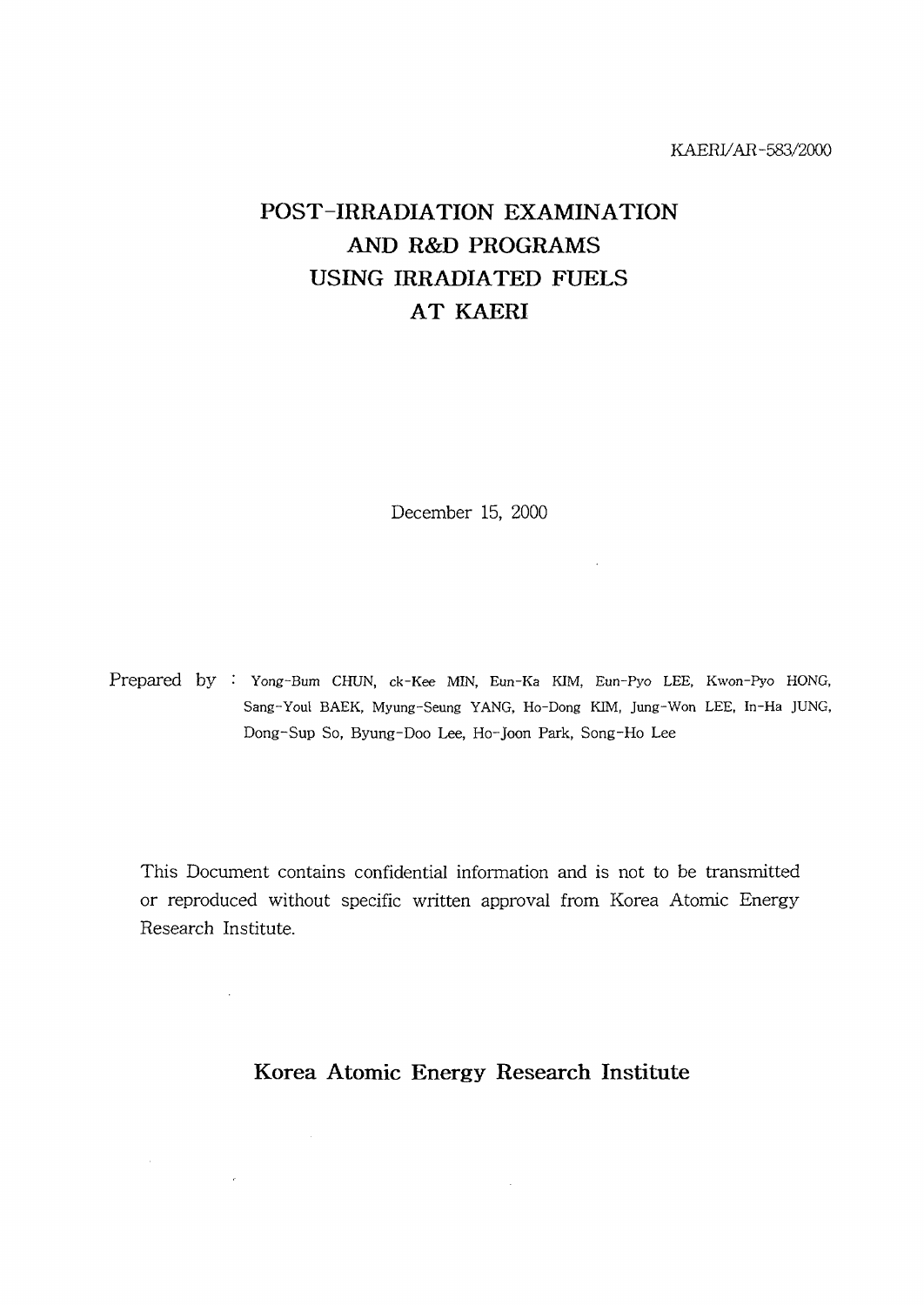#### PREFACE

This document describes the post-irradiation examination and R&D programs using irradiated fuels at KAERI. The comprehensive utilization program of the KAERI's Post-Irradiation Examination (PIE) related nuclear facilities such as Post-Irradiation Examination Facility (PIEF), Irradiated Materials Examination Facility (IMEF) and HANARO is described.

In chapter I, the details of post-irradiation examination (PIE) programs derived from on-going project by employing both PIEF, IMEF, and HANARO are presented.

The safeguards program of nuclear materials covering all activities in chapter I is presented in chapter II.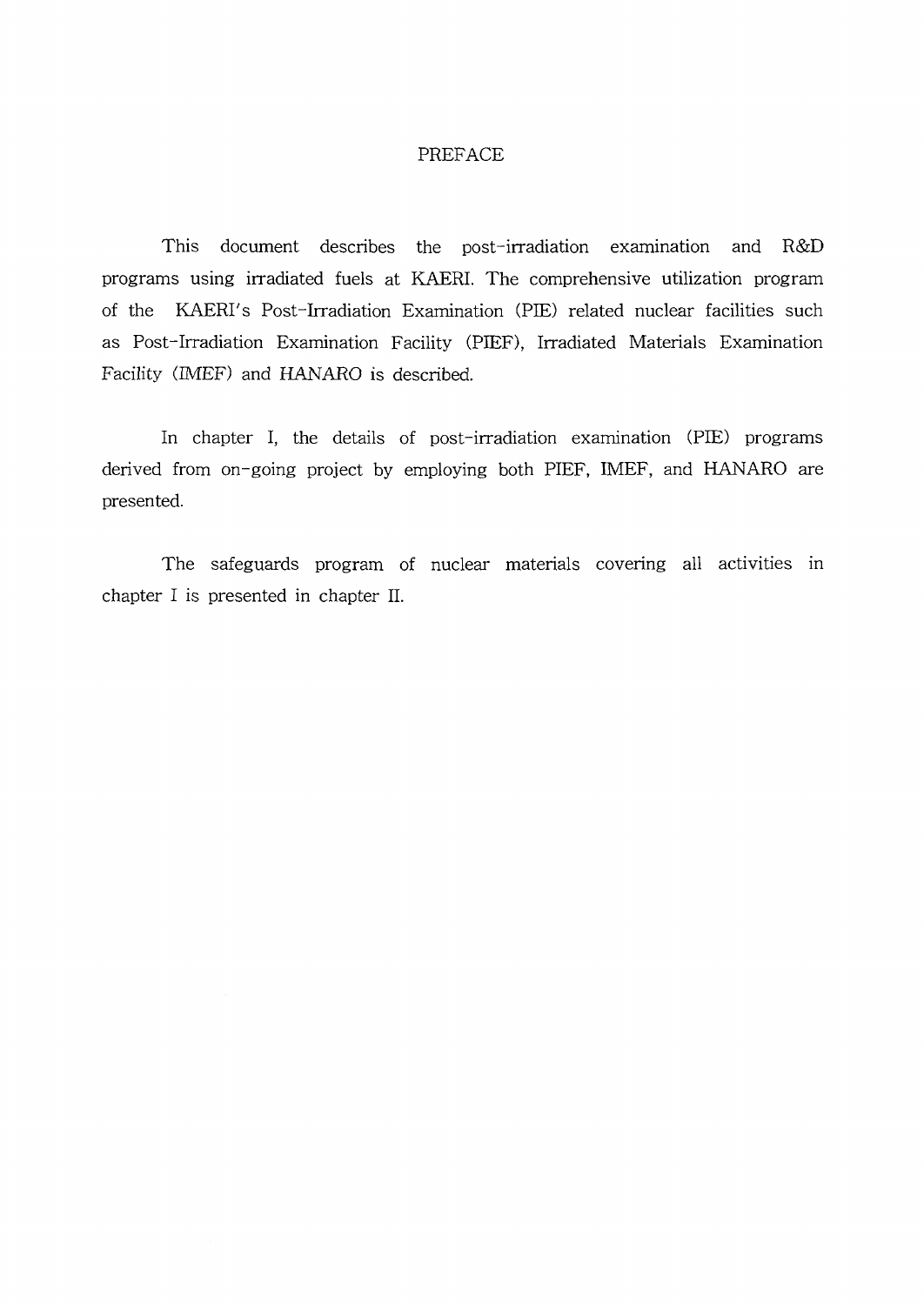#### Glossary of Terms and Abbreviations

AECL : Atomic Energy of Canada Limited

- CAL : Chemical Analysis Laboratory CAW : Corrosive Active Waste DF : Decontamination Facility DFDF : DUPIC Fuel development Facility DUPIC : Direct Use of spent PWR fuel in CANDU EPMA : Electron Probe Microanalyzer HANARO : High-flux Advanced Neutron Application Reactor HASW : High Active Solid Waste HAW : High Active Waste IMEF : Irradiated Materials Examination Facility JD : Joint Determination KAERI : Korea Atomic Energy Research Institute KEPCO : Korea Electric Power Corporation KOFA • Korea Optimized Fuel Assembly KSC : KAERI Shipping Cask LASW : Low Active Solid Waste LAW : Low Active Waste MASW : Medium Active Solid Waste
- MAW : Medium Active Waste

 $- i -$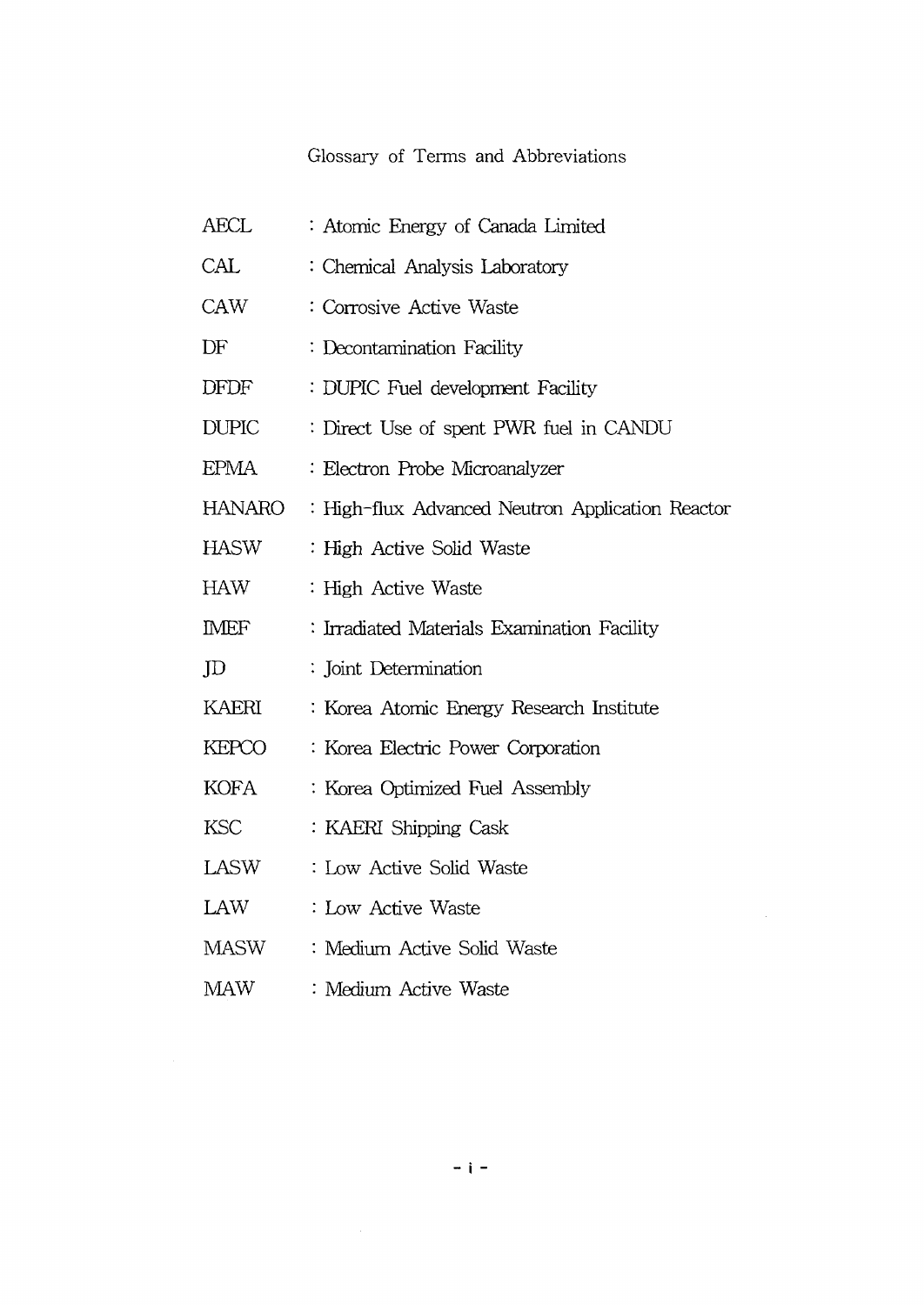| MTU         | : Metric Ton Uranium                             |
|-------------|--------------------------------------------------|
| NDE         | : Non-Destructive Examination                    |
| <b>NPP</b>  | : Nuclear Power Plant                            |
| NRU         | : National Research Universal reactor<br>of AECL |
| OFA         | : Optimized Fuel Assembly                        |
| PIE         | : Post-Irradiation Examination                   |
| PIEF        | : Post-Irradiation Examination Facility          |
| <b>RWTF</b> | : Radioactive Waste Treatment Facility           |
| RIPF        | : Radio-Isotope Production Facility              |
| SMART       | : System-integrated Modular Advanced<br>ReacTor  |
| SWSB        | : Solid Waste Storage Building                   |
| TEM         | : Transmission Electron Microscope               |
| VLAW.       | : Very Low Active Waste                          |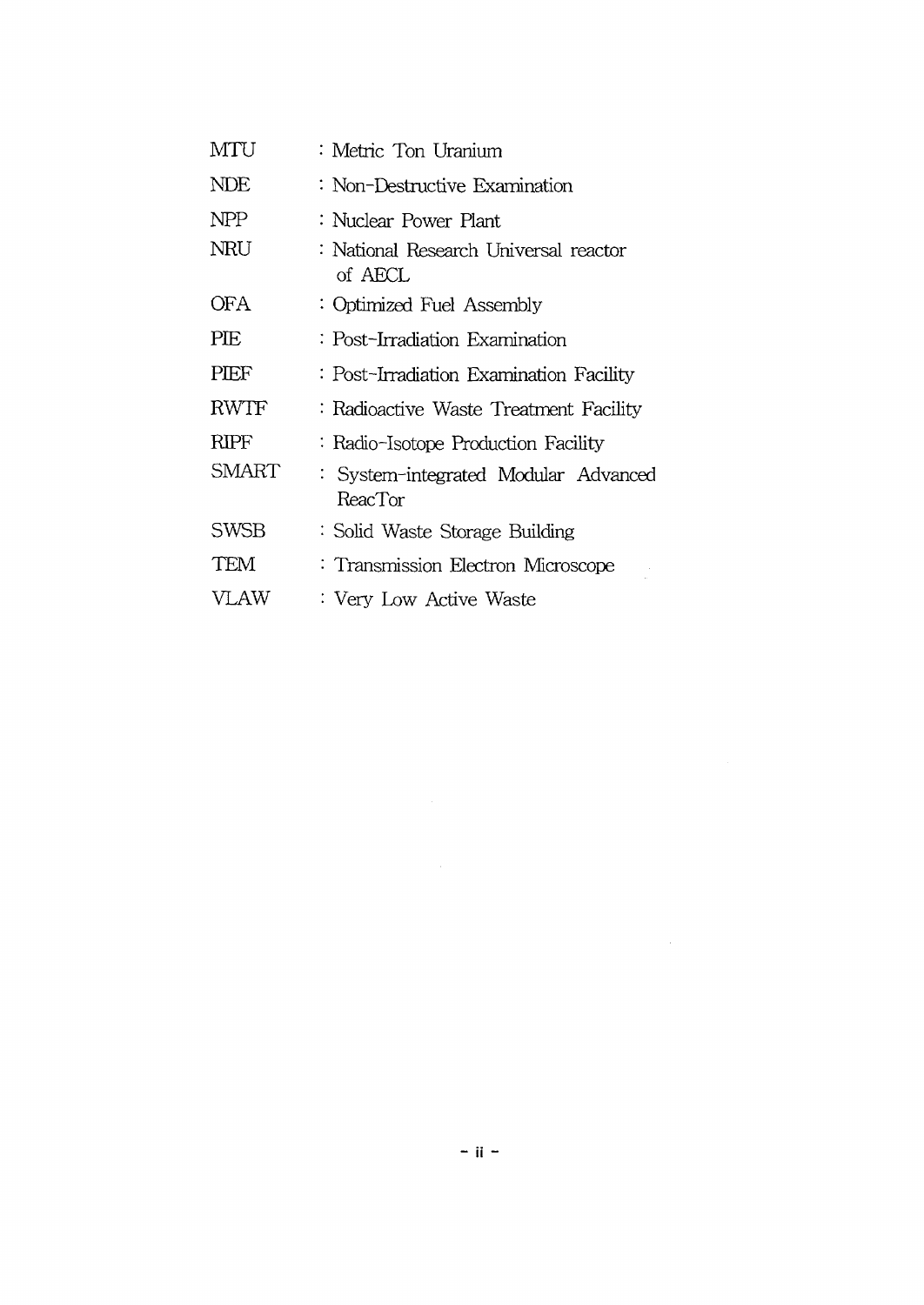### **CONTENTS**

### PREFACE

|  |  |  | Glossary of Terms and Abbreviations |
|--|--|--|-------------------------------------|
|--|--|--|-------------------------------------|

| 2 |                                                                            |                |  |  |  |
|---|----------------------------------------------------------------------------|----------------|--|--|--|
|   |                                                                            | 2              |  |  |  |
|   |                                                                            | 3              |  |  |  |
|   |                                                                            | 3              |  |  |  |
|   |                                                                            | 3              |  |  |  |
|   |                                                                            | $\overline{4}$ |  |  |  |
|   |                                                                            | 4              |  |  |  |
|   |                                                                            |                |  |  |  |
|   |                                                                            | 8              |  |  |  |
|   |                                                                            |                |  |  |  |
|   |                                                                            |                |  |  |  |
|   |                                                                            |                |  |  |  |
|   |                                                                            |                |  |  |  |
|   |                                                                            |                |  |  |  |
|   |                                                                            |                |  |  |  |
|   |                                                                            |                |  |  |  |
|   |                                                                            |                |  |  |  |
|   | C. Long-term Dissolution Behavior of Spent Fuel under Repository Condition |                |  |  |  |
|   |                                                                            |                |  |  |  |
|   |                                                                            |                |  |  |  |
|   |                                                                            |                |  |  |  |
|   |                                                                            |                |  |  |  |
|   |                                                                            |                |  |  |  |
|   |                                                                            |                |  |  |  |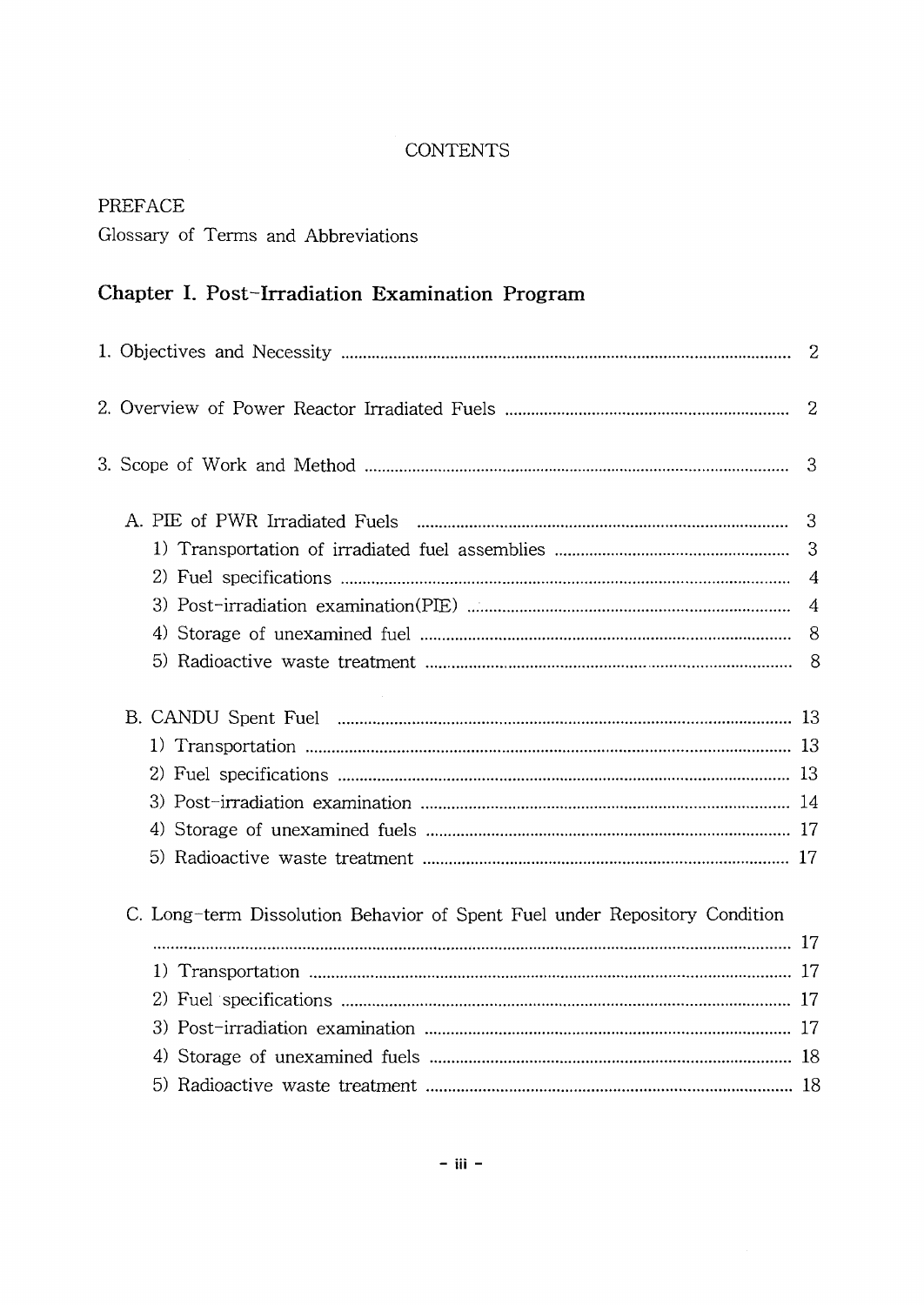| H. DUPIC Fuels |  |
|----------------|--|
|                |  |
|                |  |
|                |  |
|                |  |
|                |  |
|                |  |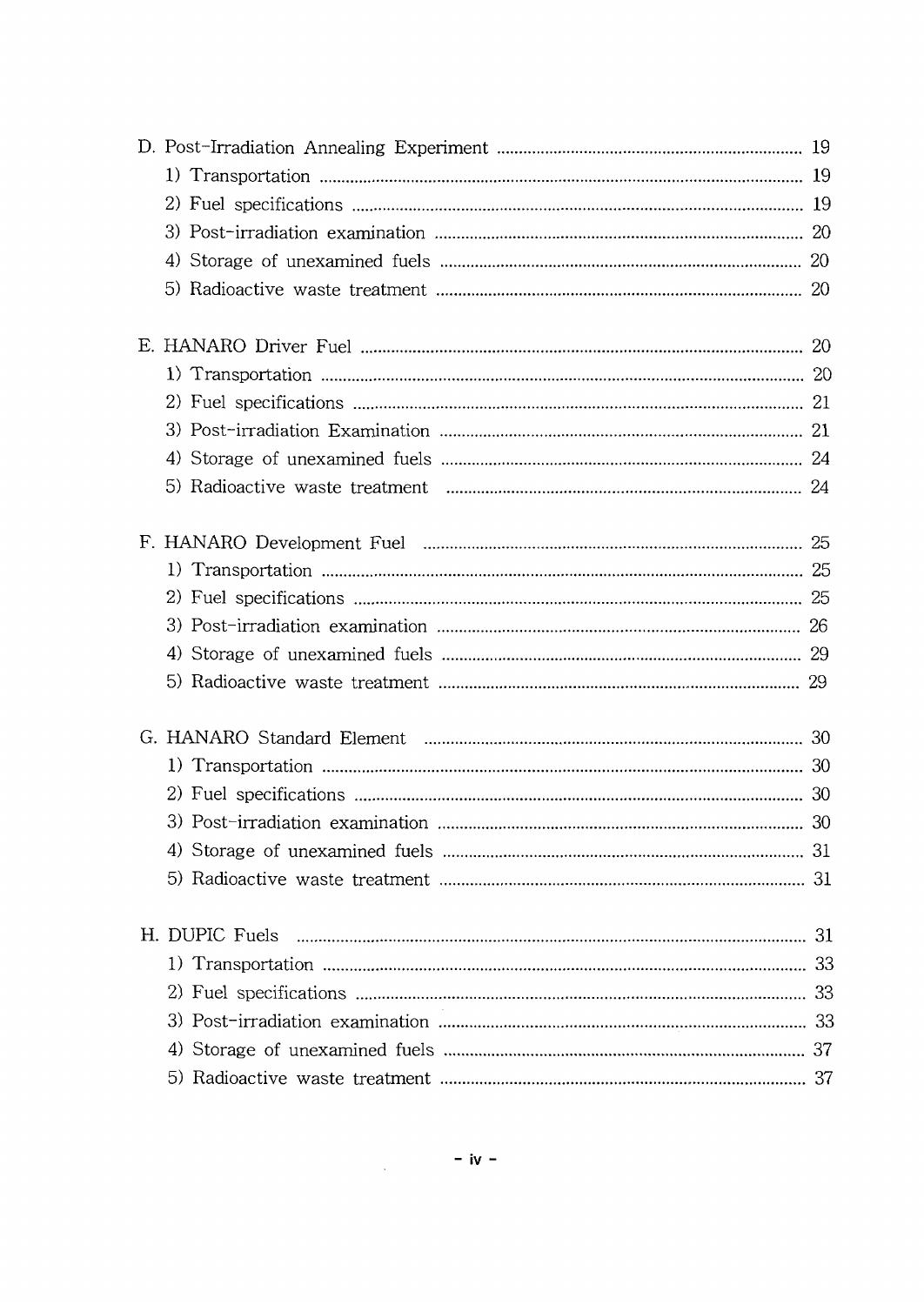### Chapter II. Safeguards of Nuclear Fuel Materials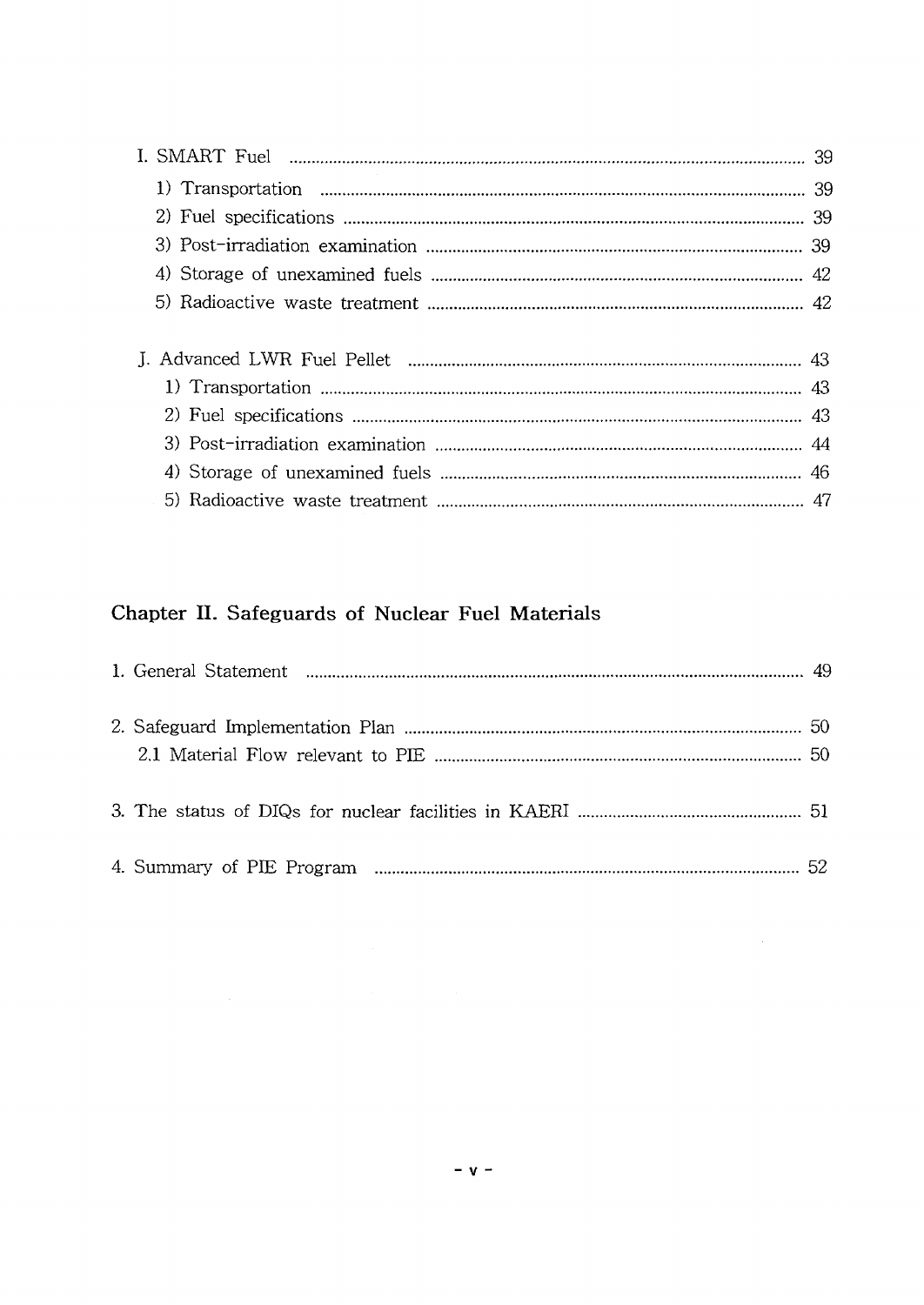### List of Tables

 $\mathcal{L}^{\text{max}}_{\text{max}}$  ,  $\mathcal{L}^{\text{max}}_{\text{max}}$ 

### List of Figures

 $\sim 40^{\circ}$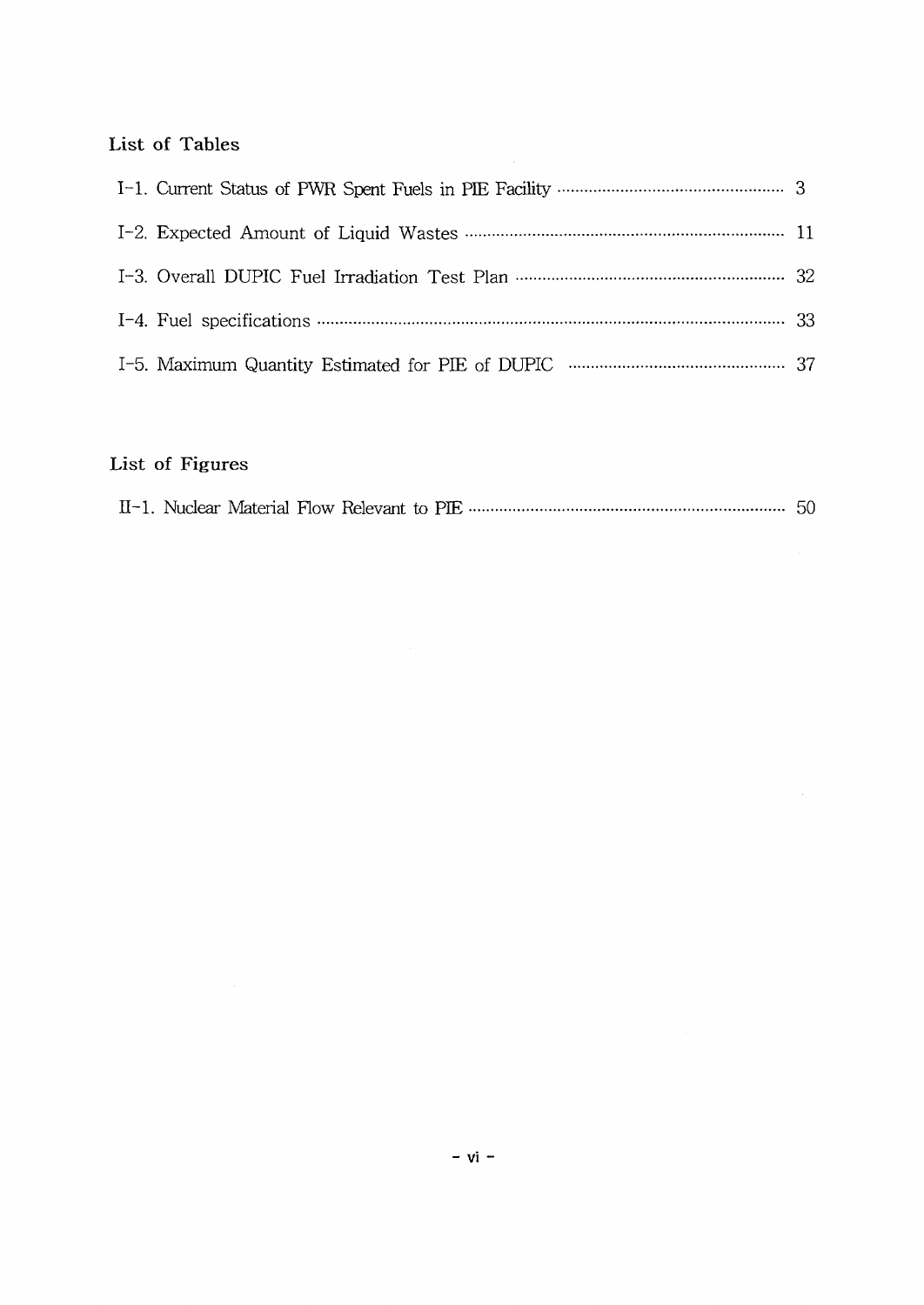## Chapter I.

### Post-Irradiation Examination Program

 $\tilde{\mathcal{A}}$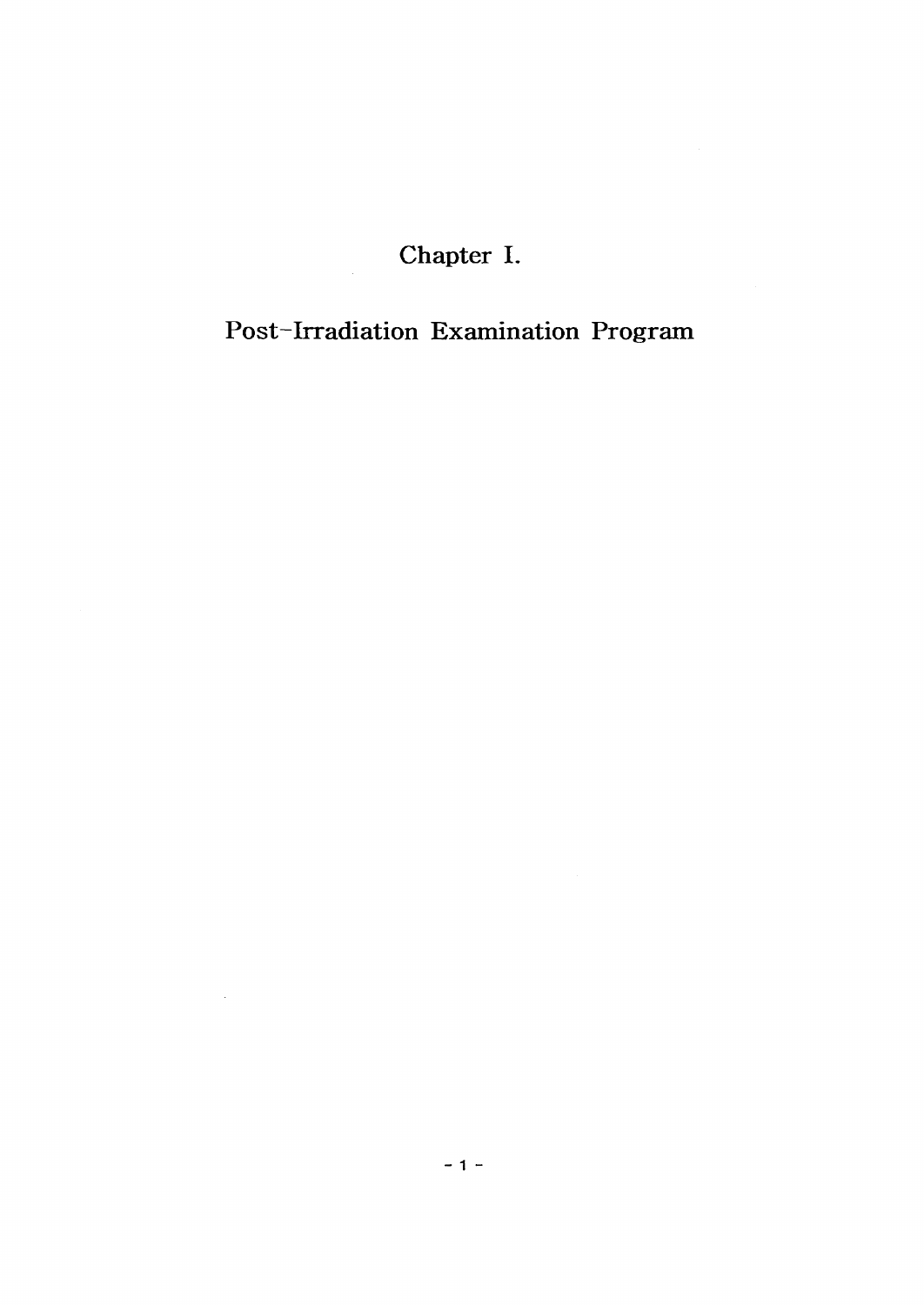#### **1. Objectives and Necessity**

The objective of this project is to perform post-irradiation examination (PIE) for the PWR irradiated fuels, CANDU fuels, HANARO fuels and test fuel materials in order to verify the irradiation performance and their integrity as well as to construct a fuel performance data base.

Since the first commercial NPP operation of Kori Unit-1 in 1978, total twelve PWRs and four CANDU NPPs are in operation today. In addition, four additional NPPs are planned for a start-up operation by 2006.

According to the fuel development and nuclear safety related research program in Korea, consistent PEE works for the fuels and materials have been carried out in PIEF and IMEF. Both facilities are to provide PIE services for all types of nuclear fuels in Korea including the irradiated fuels and test fuel materials from HANARO.

#### 2. **Overview of Power Reactor Irradiated Fuels**

Sixteen NPPs, 12 PWRs and 4 CANDUs, are now in operation with generating capacity of about 13,716 MWe which would be increased up to approximately 22,529 MWe from 24 NPPs by the year 2010.

Spent nuclear fuels discharged from NPPs in Korea have been safely stored in pools at reactor sites since the first power plant commenced its commercial operation in 1978. But according to the running out of spent fuel storage capacity in reactor sites, many efforts have been made to extend the storage capacity. Several spent fuel storage programs are underway including a plan to construct the interim storage facility by 2010s.

Seven PWR spent fuel assemblies and one defective fuel rods basket are stored in PIE facility. Maximum 15 PWR fuel assemblies were planned to be transferred to PIE facility for PIE and those fuels were to be removed from PIE facility to the interim storage facility after examination. But the interim storage facility is not ready, so it is suggested that the fuel assemblies in the PIE facility would be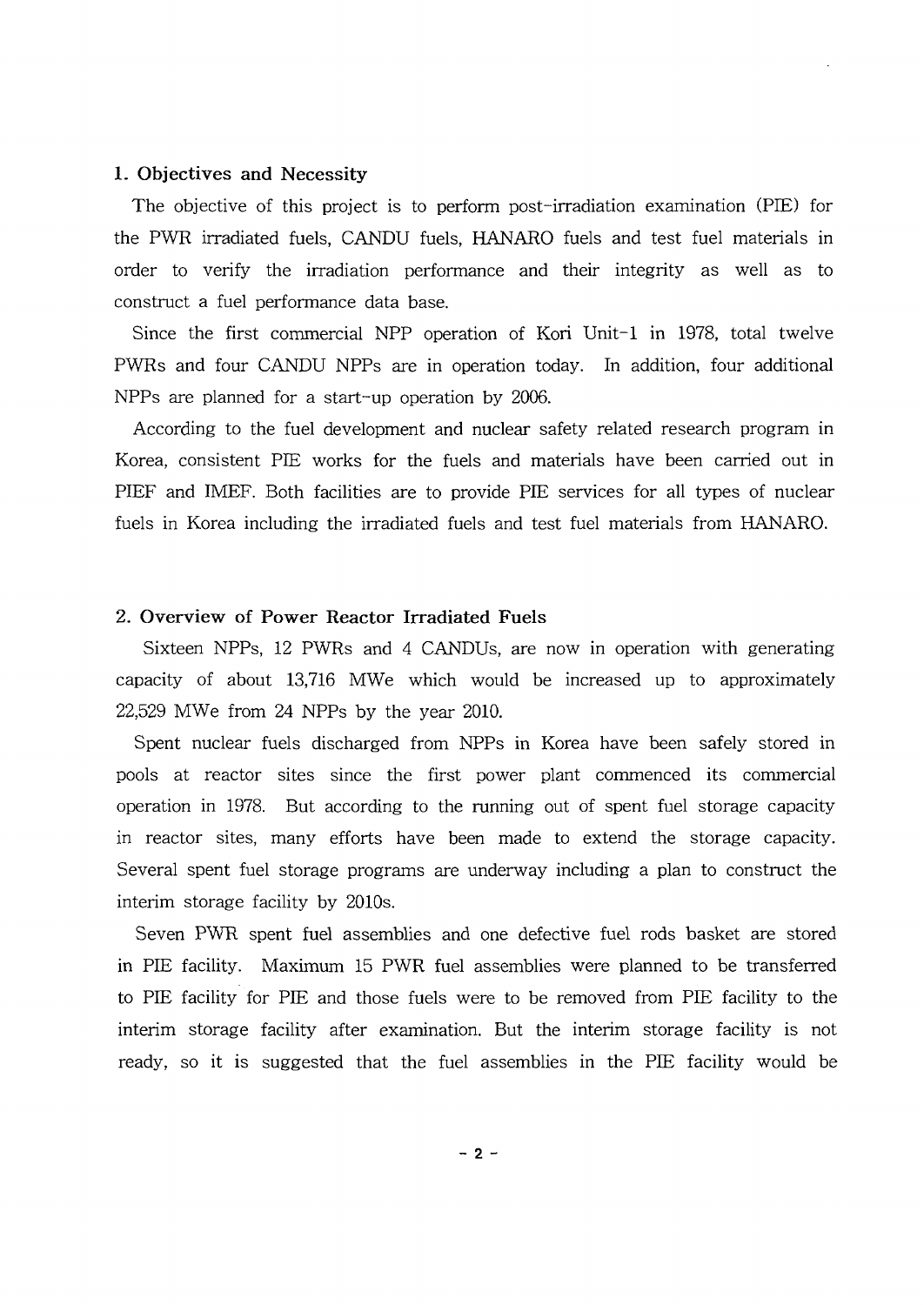stored until a proper storage program is established. Three or four more PWR spent fuel assemblies and a couple of CANDU fuel bundles could be transported for PIE by the year 2006. In the case of fuel failure occurrences at NPPs, the defective fuel rods can be transported to PIE facility for inspection. The total number of fuel assemblies stored in PIE facility will not exceed 15 fuel assemblies as agreed mutually at the 14th Joint Determination for Post-Irradiation Examination of Irradiated Nuclerar Fuels signed on March 29, 1996.

| FA<br>No. | Transp.<br>Date        | Reactor           | Cycle | Core<br>Location    | Bumup<br>(MWD/tU) | Fuel<br>Type | Discharge<br>Date   | Status                         |
|-----------|------------------------|-------------------|-------|---------------------|-------------------|--------------|---------------------|--------------------------------|
| C15       | Apr. 1987  Kori-1      |                   | 1/2/3 | K3/F8/H3            | 32,300            |              |                     | $14x14$ Apr 17, 82 Dismantled  |
| A39       |                        | May 1987 Kori-1   | 1/2   | K7/G7               | 25,300            |              |                     | $14x14$ Jan. 30, 81 Dismantled |
| A17       | June 1987              | Kori-1            | 1     | J6                  | 17,071            |              |                     | $14x14$ Oct. 27, 79 Dismantled |
|           | Basket May 1988 Kori-1 |                   |       |                     |                   | 14x14        |                     |                                |
| G23       | May $1990$ Kori-1      |                   |       | 4/5/6/7 A8/A8/B7/D7 | 35,500            |              |                     | $14x14$ Oct. 24, 86 Dismantled |
| J14       | July 1991              | Kori-1            | 7/8/9 | E9/J5/H11           | 37,840            |              |                     | $14x14$ Jan. 20, 89 Dismantled |
| F02       | May 1992 Kori-1        |                   | 4/5/6 | B6/K9/L10           | 28,300            |              | $14x14$ Sep. 17, 85 | Intact                         |
| J44       |                        | Apr. 1993  Kori-2 | 7/8   | C8/C7               | 35,018            |              |                     | $14x14$ May 29, 92 Dismantled  |

Table I-1. Current Status of PWR Spent Fuels in PIE Facility

#### **3. Scope of Work and Method**

#### **A. PIE of PWR Irradiated Fuels at PIE Facility**

**1)** Transportation of irradiated fuel assemblies

The irradiated fuel assemblies for PIE will be transferred from PWR NPPs sites to the KAERI PIE facility by using a shipping cask. Seven PWR fuel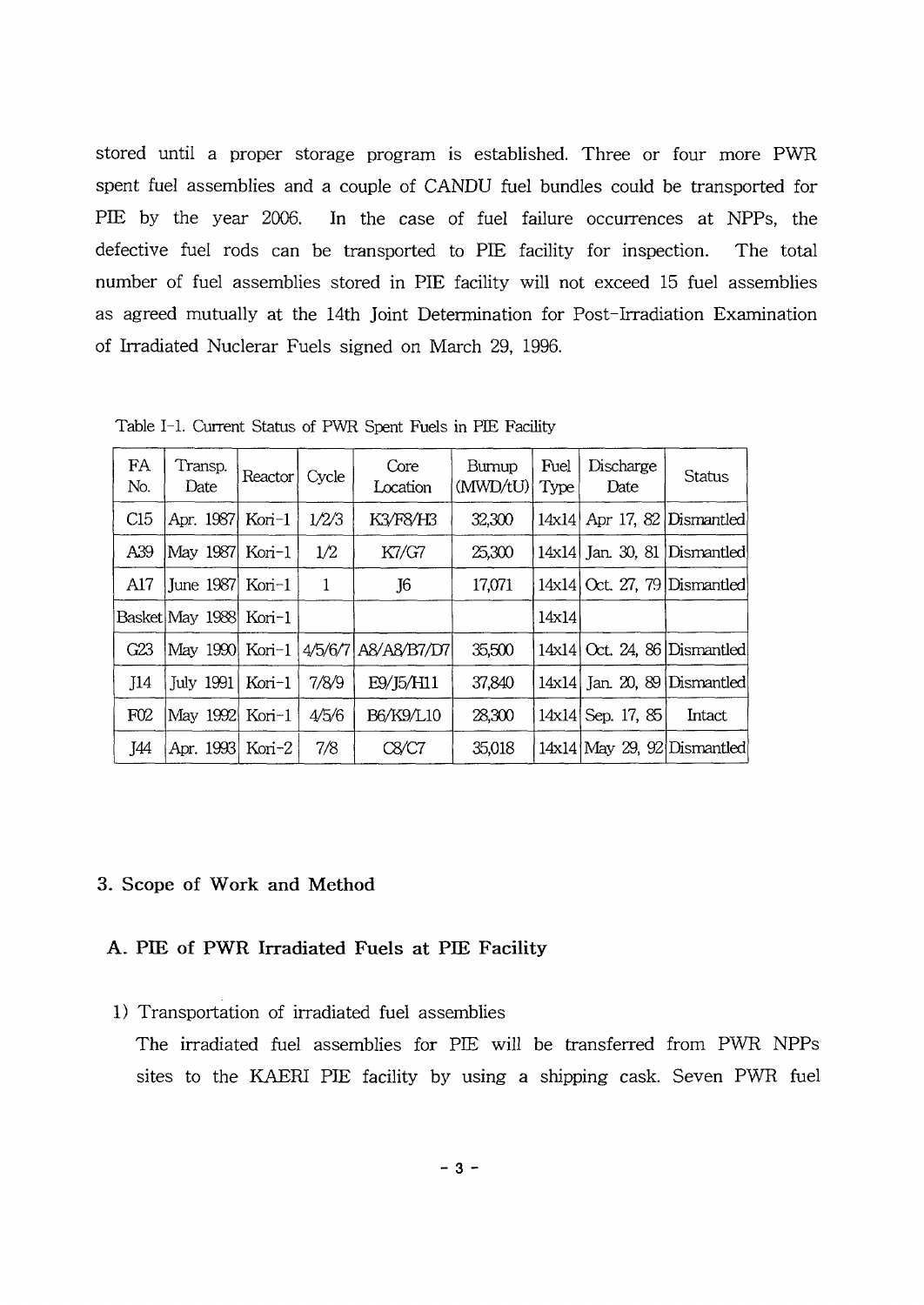assemblies and one basket containing 46 defective fuel rods were transported for PIE by 1999. Three of four more PWR spent fuel assemblies will be transported for PIE by the end of 2006.

2) Fuel specifications

| Items                  | Description                              |
|------------------------|------------------------------------------|
| o Assembly type        | PWR 14x14, 16x16, 17x17                  |
| o Fuel Material        | $-Sintered UO2 fuel$<br>-Zircaloy-4 clad |
| o Initial enrichment   | less than $5 \text{ wt\%}$               |
| o Burnup (rod average) | 5 to 70 GWd/tU                           |

- 3) Post-irradiation examination
- A) Scope of work

A brief description is made in this document because the most of PIE items and methods are essentially the same as in the report with a title of "Post Irradiation Examination and R&D Programs using Irradiated Fuels at KAERI (KAERI/AR -417/95)" submitted already to the USA in 1995.

- (1) Nondestructive examination of fuel assembly in pool
	- 0 Visual examination
	- · Dimensional measurement
	- Measurement of relative burn-up distribution by gamma-scanning techniques
	- · Disassembling and selecting several fuel rods per assembly for detailed examination in hot cells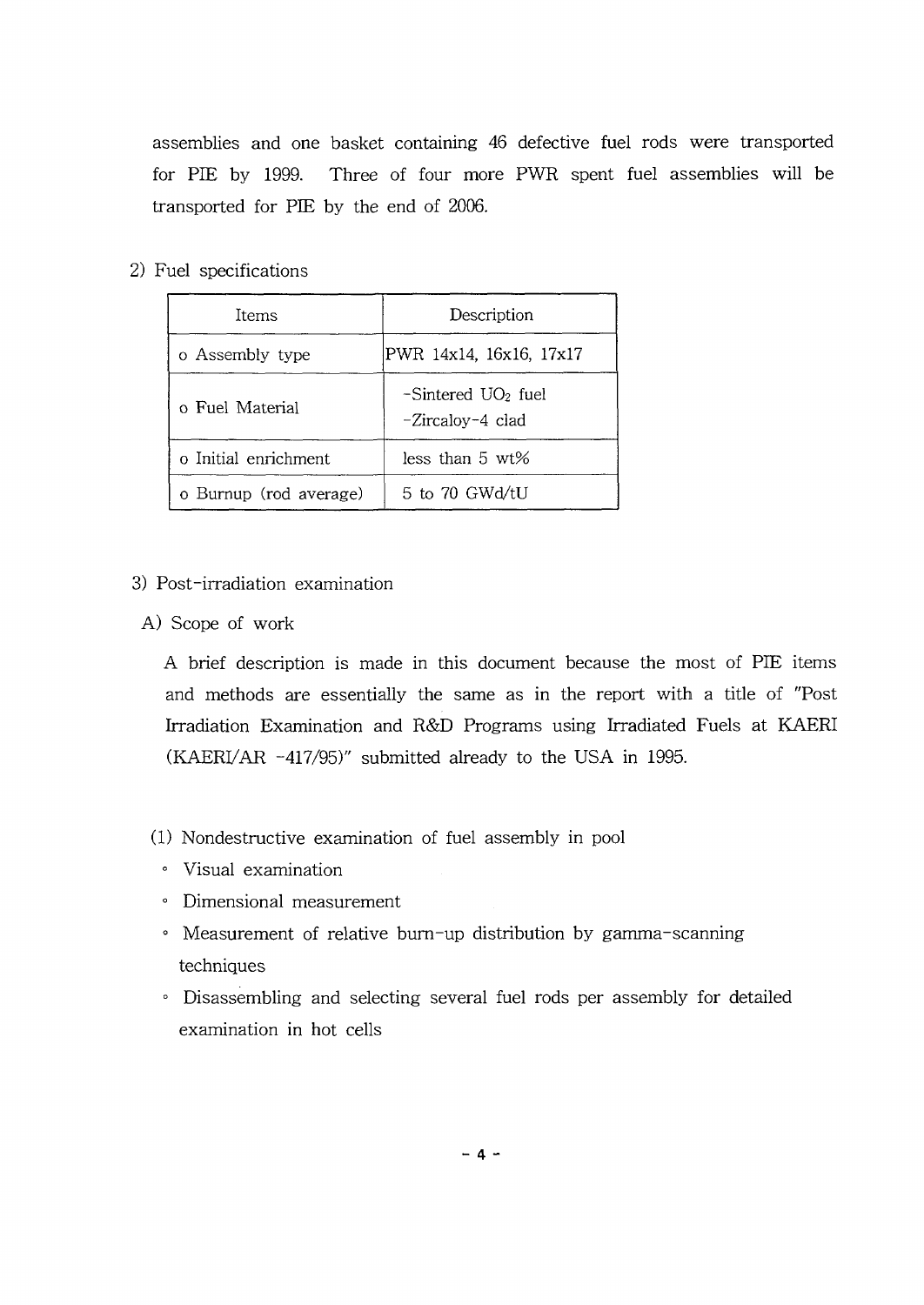(2) Nondestructive examination of fuel rods in hot cells

- ° Visual examination and photography
- ° Measurement of dimensional change
- ° Eddy current test
- ° X-ray radiography
- ° Axial gamma-scanning
- ° Measurement of oxide layer thickness
- (3) Destructive examination of fuel rods in hot cells
	- ° Fission gas sampling and analysis
	- ° Burnup measurement by mass spectrometry
	- ° Retained Xe gas analysis
	- ° Fuel bulk density measurement
	- Metallography and micro-analysis
	- ° Sectional gamma-scanning
	- 0 Scanning electron microscopy

#### B) Method

- (1) Cask receiving and unloading
	- ° Checking dose rate around the cask.
	- ° Transferring the cask to the decontamination pit where decompression, internal and external decontamination, and cooling are performed.
	- ° Transferring the cask to the unloading pool 9401 and removing the cask lid.
	- ° Extracting the fuel assembly out of the cask.

#### (2) Fuel assembly storage

- ° Transferring the fuel assembly from the unloading pool 9401 to the storage pool 9402.
- ° Placing the assembly in the storage rack.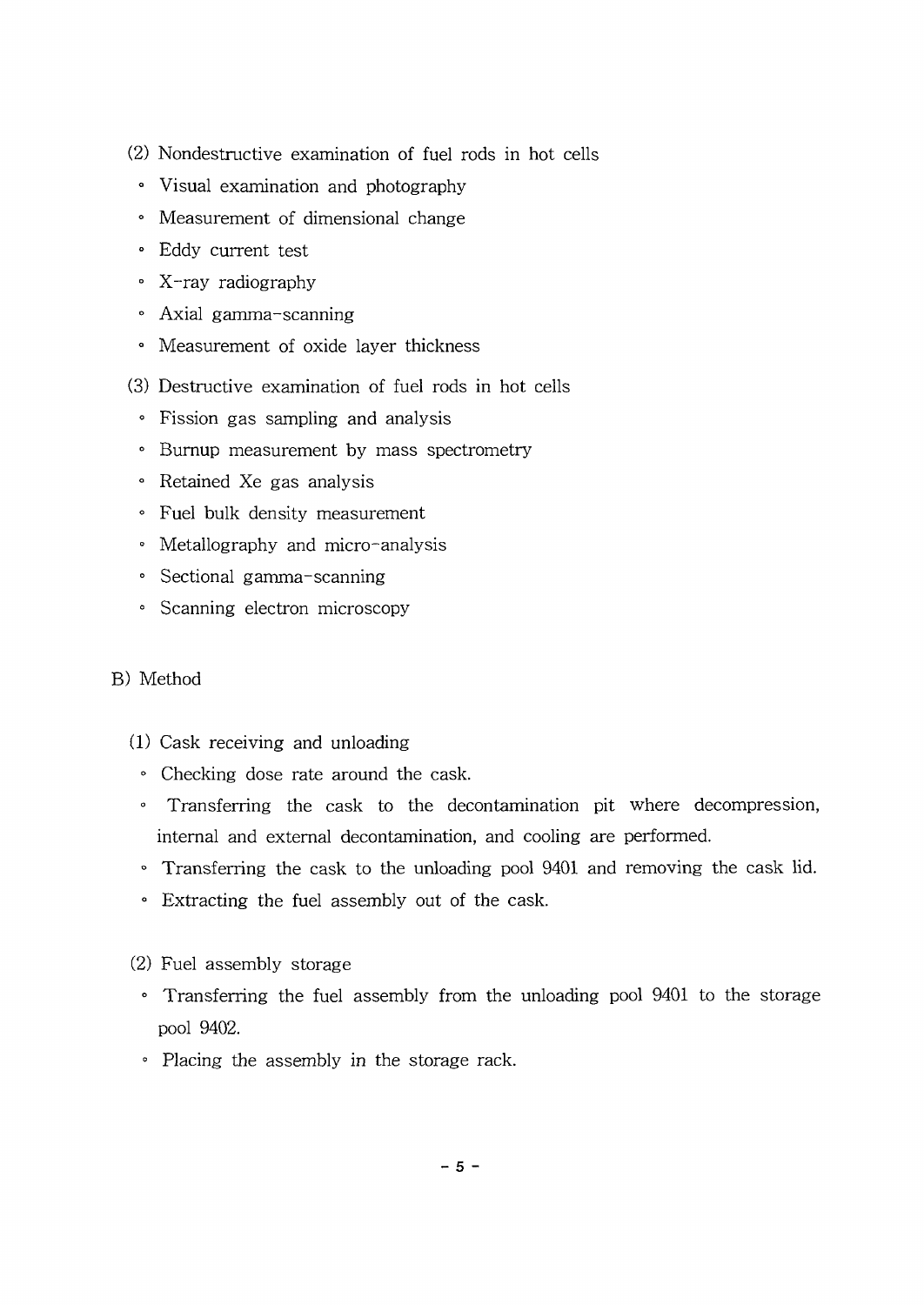- (3) Assembly inspection and dismantling
	- ° Placing PWR assembly onto the visual and dimensional inspection stand (VDIS) and carrying out the inspection.
	- ° Transferring the assembly to the dismantling machine in 9403 pool from which the head end fitting of the assembly is removed.
	- ° Rod extraction is carried out for the fuel to be examined more precise hot cell examinations.
	- ° The extracted rods are transferred to cell 9404 through the channel using lifting cart.
- (4) Nondestructive test of rod
	- ° Placing the fuel rod transferred from the pool 9403 on the rod examination bench in the nondestructive test cell 9404.
	- ° Perform visual inspection and photography, profilometry, eddy current test, X-ray radiography, and axial gamma-scanning, etc.
	- ° After nondestructive examination, the rod is tilted to the horizontal position and then transferred to the rod cutting cell 9405.
- (5) Fission gas puncturing and fuel rod cutting
- ° Fission gas sampling is carried out in cell 9405 and the sample is sent to the analytical laboratory for chemical composition analysis.
- ° Cutting, milling, and drilling on the fuel rod are carried out in the cell 9405. The remaining fuel rod is cut in 60cm long to be stored after six or seven samples(about 2 cm in length) are taken from each rod. The rod cuts are put in a container, and then transferred to the pool 9402 for storage.
- (6) Metallographic sample preparation
	- ° Sectioning and vacuum impregnation, mounting, grinding, polishing, chemical etching and ultrasonic cleaning are performed in the sample preparation cell 9407.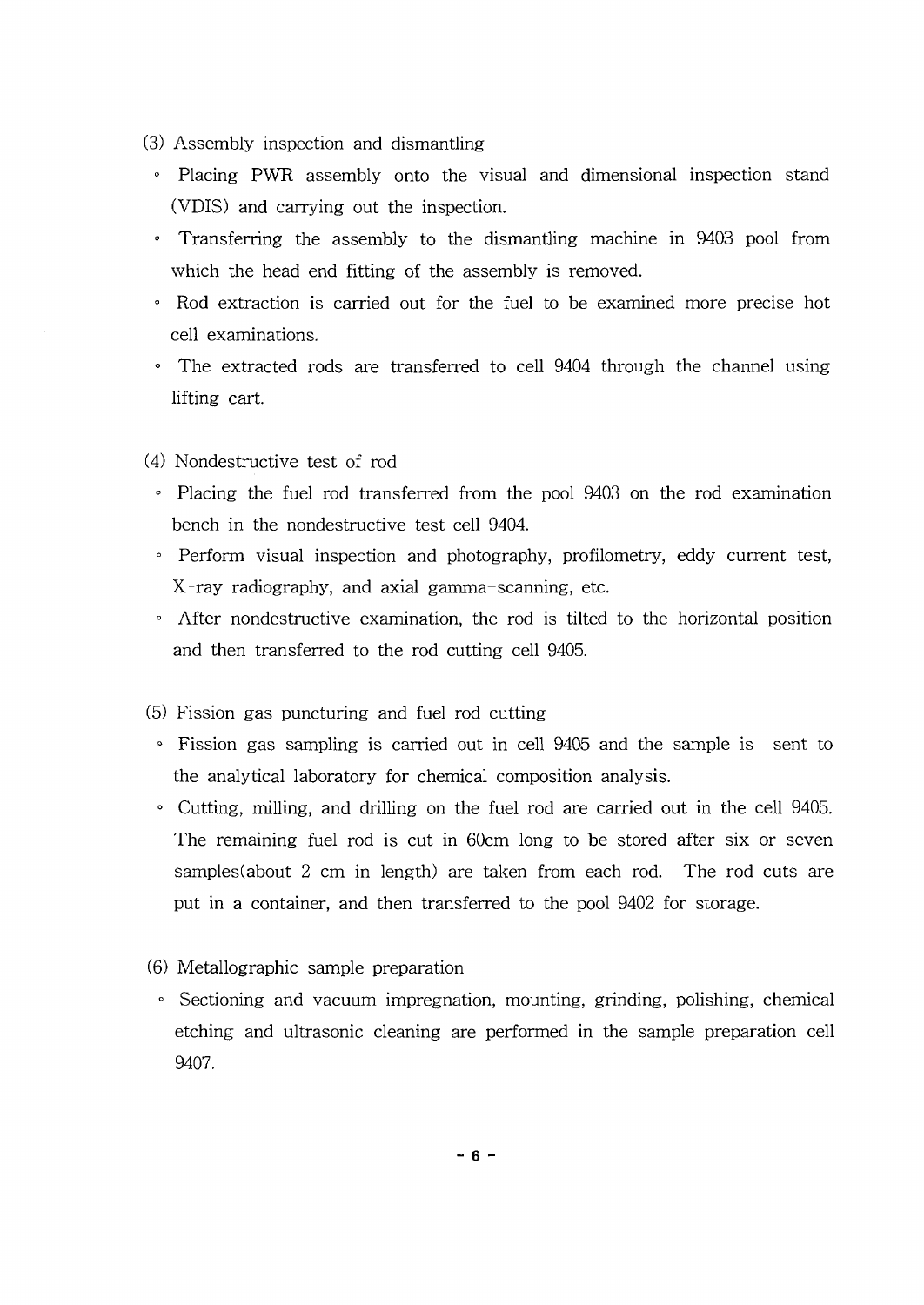(7) Metallography and micro-analysis

- ° Optical macro- and microscopic examinations are performed in the lead cell 9408.
- ° Microanalysis of some specimens is to be performed by EPMA (Electron Probe X-Ray Microanalysis) and TEM (Transmission Electron Microscope) in the IMEF. After examination, the specimen will be returned to PIEF.
- ° Microhardness test is also carried out, if necessary.
- (8) Sectional gamma-scanning
- Sectional (or radial) gamma-scanning for the sample is conducted in the lead cell 9409.
- (9) Density measurement
- ° The density of fuel samples is measured by using a precision balance.
- (10) Burnup measurement
	- ° The burnup is determined using fuel sample in the chemistry lab.
- (11) Retained Xe gas analysis Retained Xe gas content in fuel specimens are determined.
- (12) Scanning electron microsopy
- (13) Physical and mechanical tests for irradiated materials
	- ° Impact, tensile, burst, hardness, fatigue, SCC, and corrosion tests are performed in the IMEF.
	- ° Thermal expansion and thermal conductivity tests are performed in the IMEF.
	- · The samples to be examined by using EPMA, TEM and physical/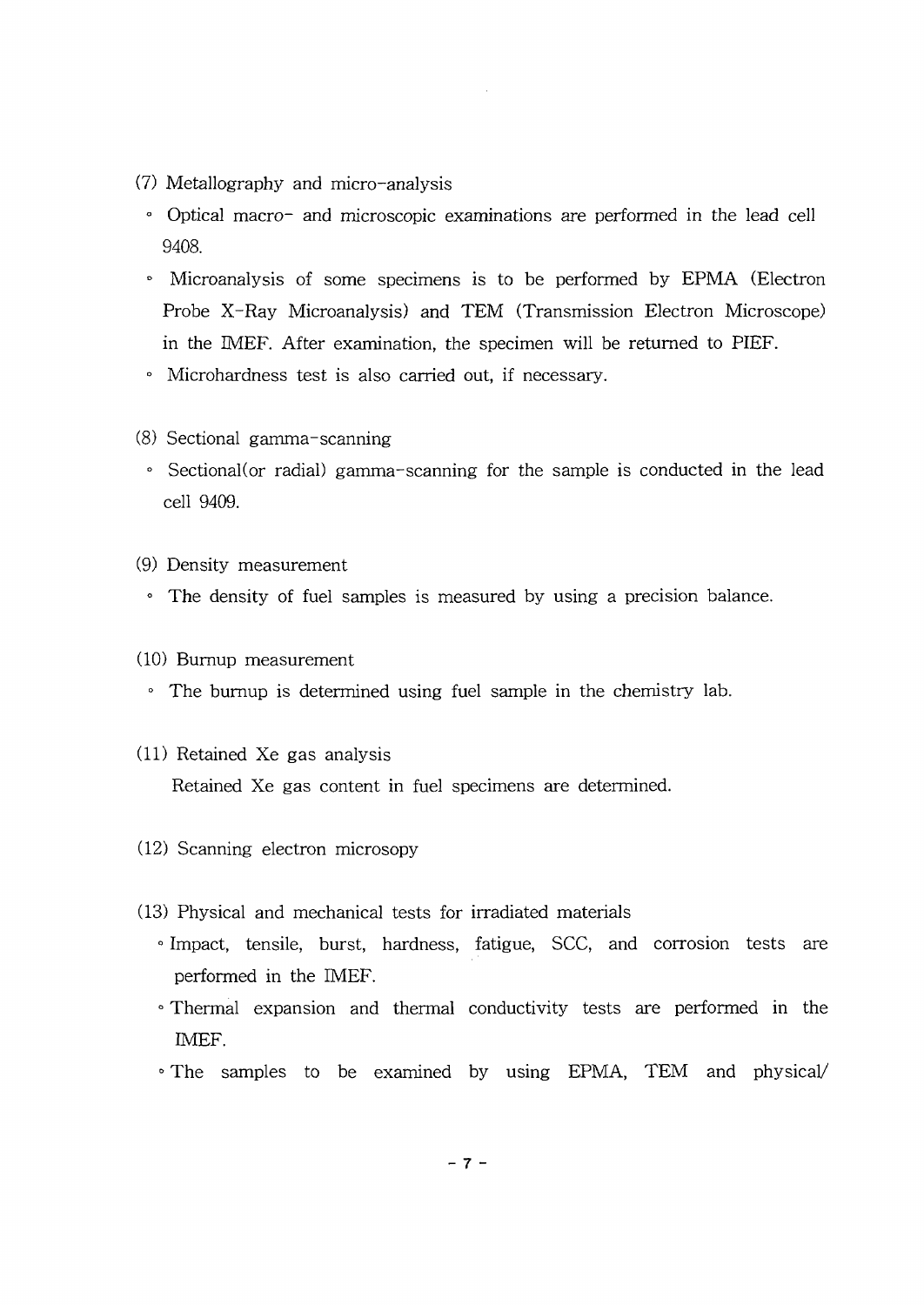mechanical testing devices will be transported by a small padirac cask from the PIEF's 9405 cell to the MEF's M4 cell and returned to PEF after examination.

4) Storage of unexamined fuel

The unexamined fuel rod cuts will be contained in hot cell and stored at 9402 pool in PIE facility.

The specimens prepared for metallograpic examination will be stored in 9406 hot cell of PIE facility.

5) Radioactive waste treatment

The radioactive waste is categorized into liquid, solid, and gaseous wastes for which their treatment methods are described in the followings.

- Pool water treatment

The pool water treatment includes filtration, decontamination and cooling of the water from the unloading pool 9401, the storage pool 9402 and the inspection and dismantling pool 9403. Treatment takes place mainly for the storage pool 9402 and the water of the other pools being treated as the need arises.

° Filtration

The water is clarified through a cartridge filter with a precoat of crushed resins. The process is to clarify( $\geq 25\mu$ ) and partly to decontaminate the water.

° Declogging

Declogging is carried out when the gauge indicates that the maximum fixed fouling level has been reached. The declogged resins are entrained towards the Radioactive Waste Treatment Facility (RWTF) by demineralized water.

· Decontamination

The water is subjected to thorough decontamination (below  $10^{-3}$   $\mu$  Ci/ml) by passing it successively over a bed of anion resins. Periodic sampling permits to check the efficiency of the resins. According to the efficiency, regeneration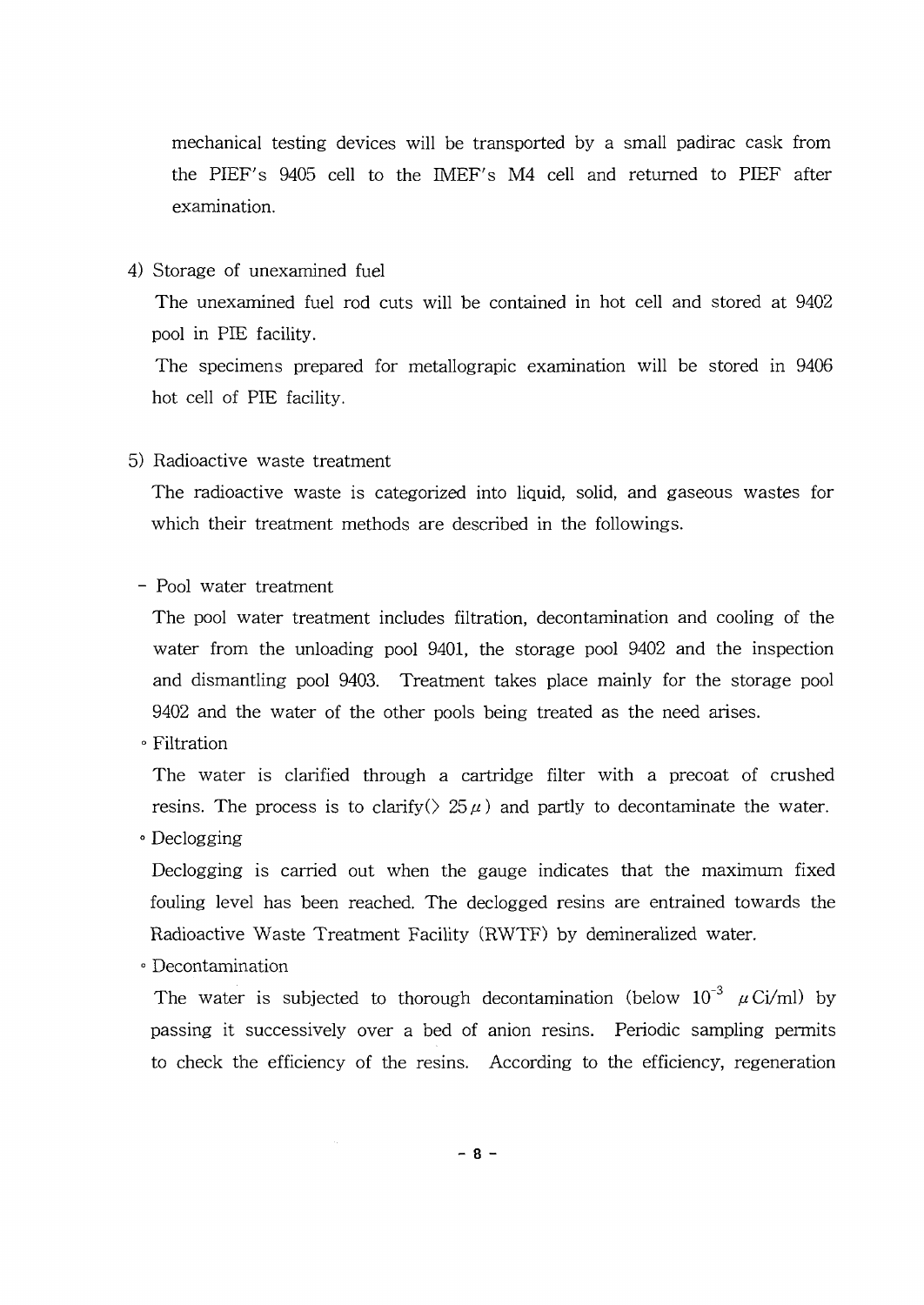of the resins is made.

Liquid wastes from the regeneration are drained to the storage tanks and then to the Radioactive Waste Treatment Facility(RWTF) through a piping system.

° Cooling

Finally, the water is cooled from 25 to 15°C(max. 35 down to 25°C) by means of two plate heat exchangers. One of the exchangers is on stand-by. At the end of the cycle the water is released at the bottom of the pool.

#### Decontamination of the equipment

In order to reduce the radiation does to which personnel on intervention duty may be exposed, a partial decontamination must be carried out on the equipments used for the intervention. The intervention is carried out by means of soda solution $(1 - 1.5 N)$  with open or closed circuit.

During the operation the water treatment system is stopped and the sections of equipment to be decontaminated are isolated. When the preliminary decontamination is not enough, equipment is removed and transported to the RWTF for further decontamination.

The liquid waste from the preliminary decontamination is also transported to the interim storage tanks with a capacity of  $10m<sup>3</sup>$  in the PIEF.

- Liquid waste treatment

The liquid wastes as shown in Table 1-2 come mainly from the pool water treatment, hot cell and the chemical analysis laboratories.

The small quantity of liquid wastes produced in the hot cells is plastered in a can inside the cell and then treated like a solid waste.

The liquid wastes coming from the pool water treatment unit are subdivided into 3 sub-classes:

- (a) low active waste $(5\times10^{-6}\mathtt{\sim}10^{-1}\mathrm{Ci/m^3});$
- (b) medium active waste $(10^{-1}\!\sim\!10\mathrm{Ci/m^3});$
- (c) worn resin(1Ci max/m<sup>3</sup>).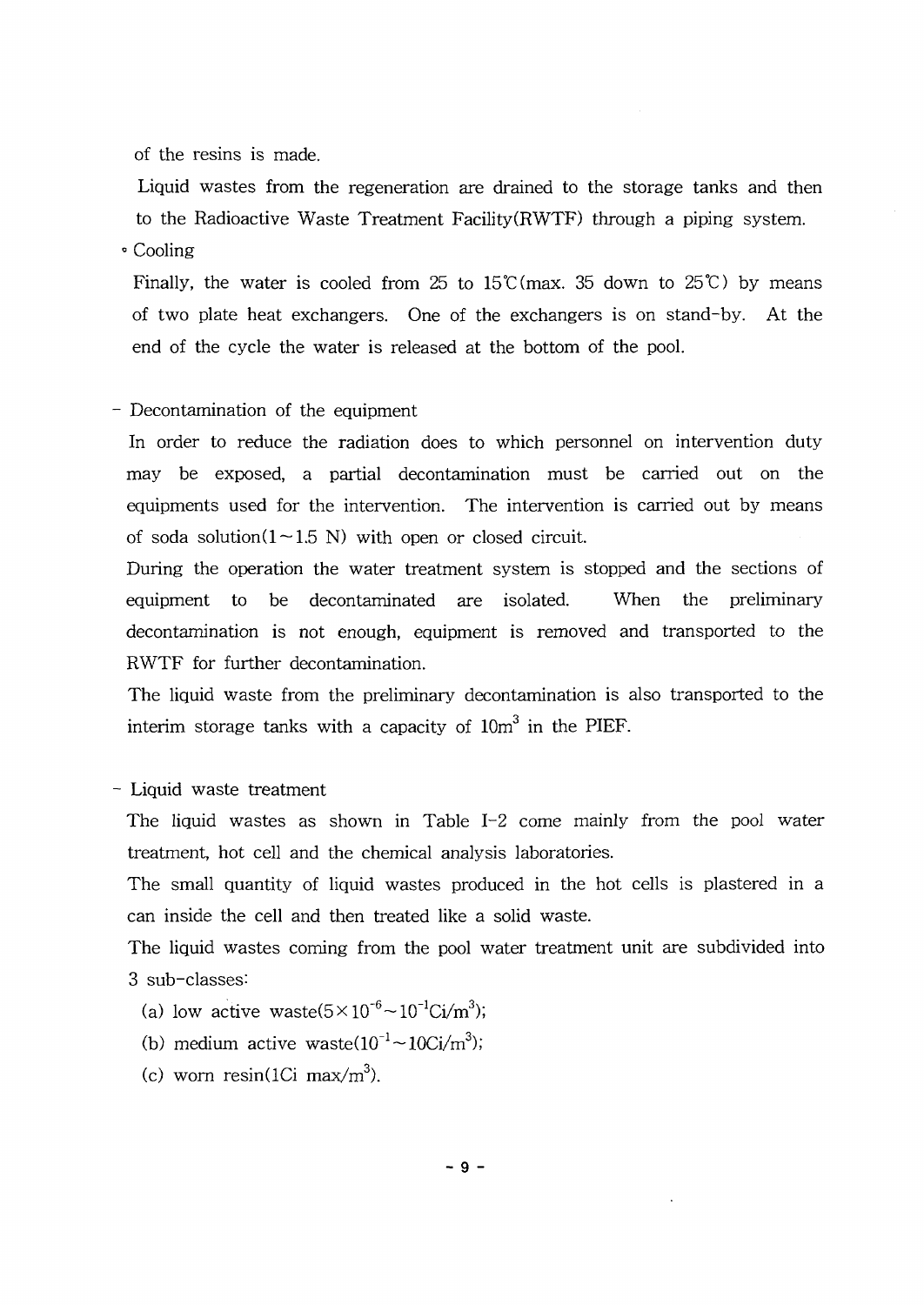LAW and MAW are collected in a separate  $10\mathrm{m}^3$  vessel, respectively and transferred to the RWTF using a piping network installed in a concrete active duct.

Worn resins are transferred by gravity. Other wastes are transferred using pumps $(10m^3/h)$ . The liquid wastes coming from the chemical analysis laboratories are usually corrosive and subdivided into 4 sub-classes:

- (a) low active waste;
- (b) medium active waste;
- (c) active and very corrosive waste!
- (d) inactive waste.

Several collectors in plastic material connected to  $2\mathrm{m}^3$  tank collect the low active wastes from all the benches, ventilated hoods, laundries, floor siphons and wash-rooms. Several stainless steel collectors connected to  $2m<sup>3</sup>$  tank collect the medium active wastes coming from the containment enclosures. The piping-tanks unit is tight-welded and constitutes a barrier against contamination. These wastes are periodically transferred to the RWTF by means of a shielded tanker to avoid the radiation exposure.

The very corrosive active wastes which may contain ions such as chlorides, fluorides etc. are carefully selected and treated in the containment enclosure. These wastes are mixed with plaster and evacuated as solid waste.

The inactive wastes are collected and directly sent to the site dilution station.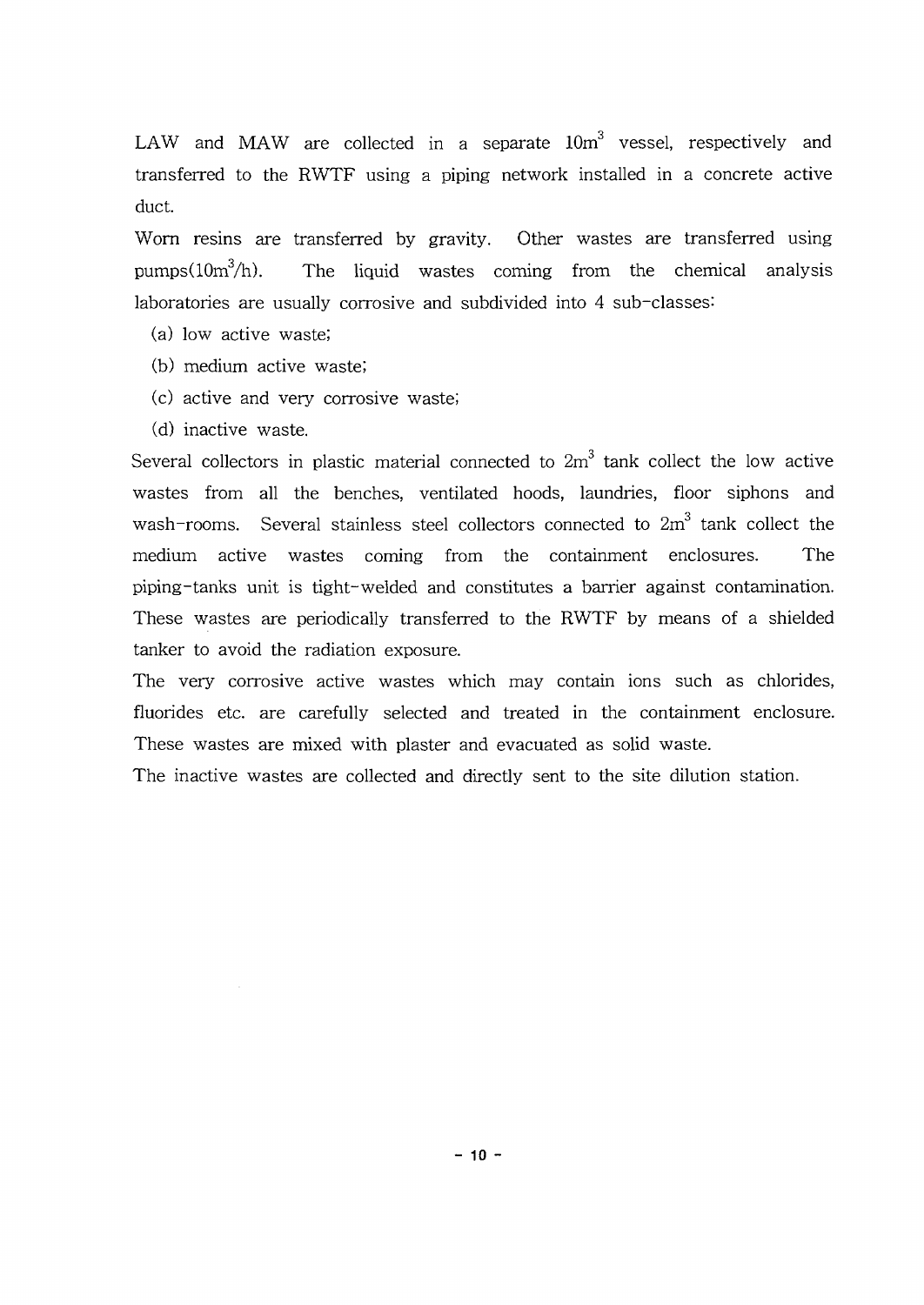| Source                                                | Volume                                                                    | Activity                                     | Salinity $(g/l)$ |
|-------------------------------------------------------|---------------------------------------------------------------------------|----------------------------------------------|------------------|
| lMAW<br>CAW<br>LAW                                    | $830m^3$ /year                                                            | $2.5 \times 10^{-3} \sim 0.65 \text{Ci/m}^3$ | $2.5 - 48.4$     |
| <b>VLAW</b>                                           | 1,000m <sup>3</sup> /year                                                 | $5 \times 10^{-6}$ Ci/m <sup>3</sup>         |                  |
| Worn Resins:<br>Powder from water<br>filtration       | $2.5$ kg/week                                                             | 6 Ci max/batch                               |                  |
| Worn Resins:<br>Granules from anion<br>-cation column | Anion:<br>0.65m <sup>3</sup> /4year<br>Cation<br>0.5m <sup>3</sup> /4year | 1 Ci max/ $m^3$                              |                  |

Table 1-2. Expected Amount of Liquid Wastes

- Solid waste treatment

The origins of solid wastes are chemical analysis laboratories, pools and hot cells.

LASW is pumps, valves, filters, papers, packages, sludges from internal decontamination of fuel transport casks, and dust from sawing of head end fitting of fuel assembly etc.

These wastes are divided into two types:

(a) compactable solid wastes are put in vinyl bags in 100 *i* drum;

(b) non compactable solid wastes in bulk are put in vinyl sheets.

These two types of wastes are transferred to the RWTF by a trailer and case of pumps, valves and filters are firstly brought to the decontamination unit.

MASW and HASW are jugs, hulls, glass ware, etc. for chemical analysis laboratories.

For pools and hot cells, they are head-end fitting of dismantled fuel assembly, sludges from internal decontamination of fuel transport casks, capsules for transport of irradiated samples, dust from sawing of fuel head-end fitting and fuel rods, plastered decontamination wastes in cells etc.

Analytical laboratory wastes are plastered in cardboard drums inside the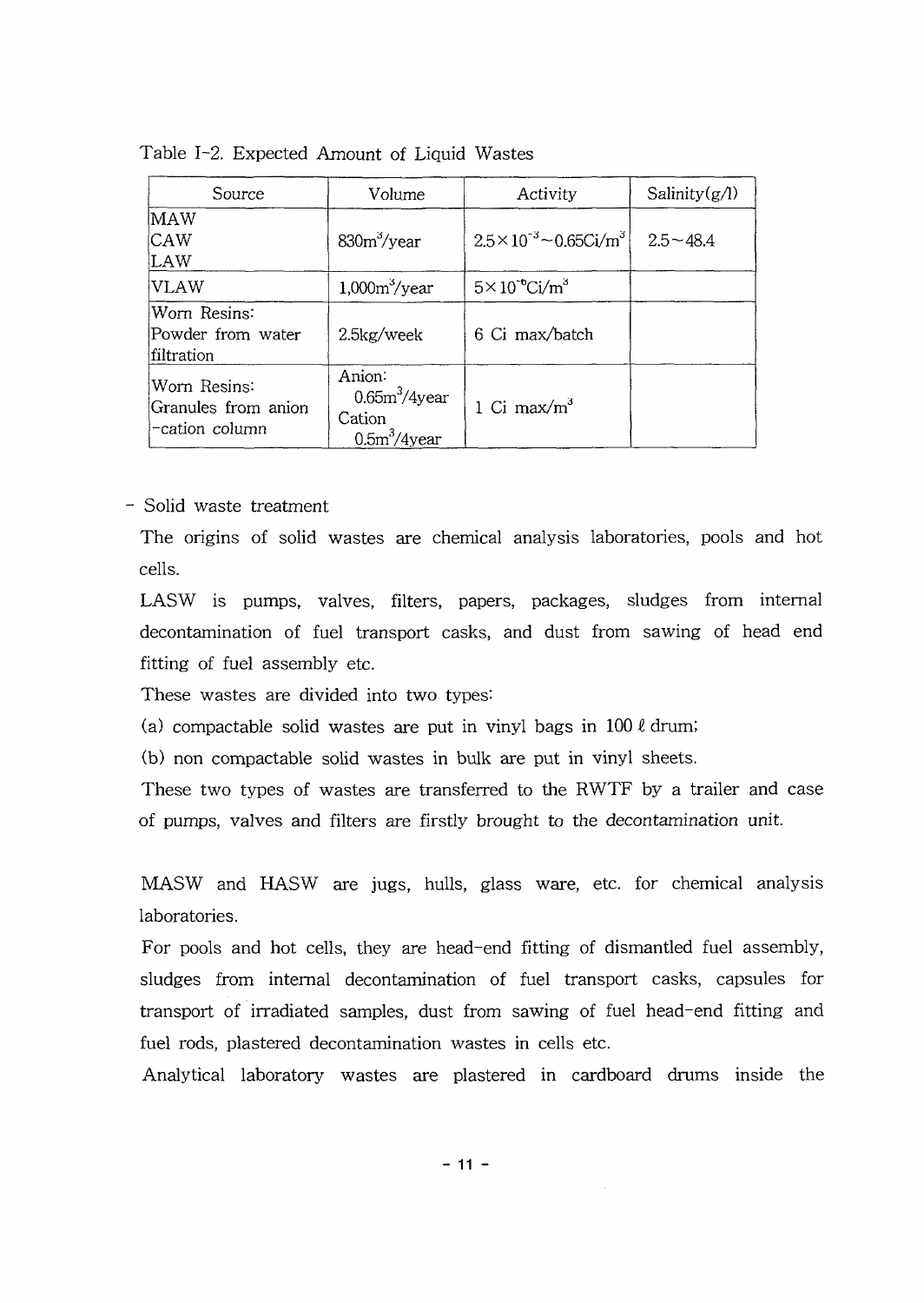shielded lines of the laboratories.

A sorting of wastes can be performed inside the shielded lines to have a homogeneous distribution of the activity between drums. Each cardboard drum is then put in a polyethylene drum which is tight(about  $25 \ell$ ), and transferred to the RWTF using a 100mm lead padirac cask. All the laboratory wastes are considered to be slow decay wastes and need to be stored in a shielded concrete shell filled with bitumen concrete. All active solid wastes of pools and hot cells are put in a  $50 \ell$  stainless steel drum which is water-tight and introduced in a 15mm thick lead cask from the upper part of the cells. These wastes are mainly  $\beta - \gamma$  ones and sent directly to the monolith of storage for decay of  $HASW$ (average time of storage: 6.5 years). The sorting of wastes is made in the cell before transfer in the cask. The solid wastes are transferred to the final storage area or to the treatment area only after the following operations are carried out:

- (a) safety control in order to check the non-contamination of the outside of the packaging and that the dose rate is compatible with the transport conditions;
- (b) marking of packages;
- (c) labelling.

The transfer is then carried out by a responsible individual in charge of the radioactive transports with the authorization of the health physics and the waste treatment station.

The unexamined fuel rods of dismantled assemblies, which are not subjected to PIE, are put into a stainless steel container and stored in the PIEF storage pool 9402 for the time being, and finally removed to the interim storage site when it is ready.

- Gaseous waste treatment

Gaseous wastes are treated by ventilation system including a filter and not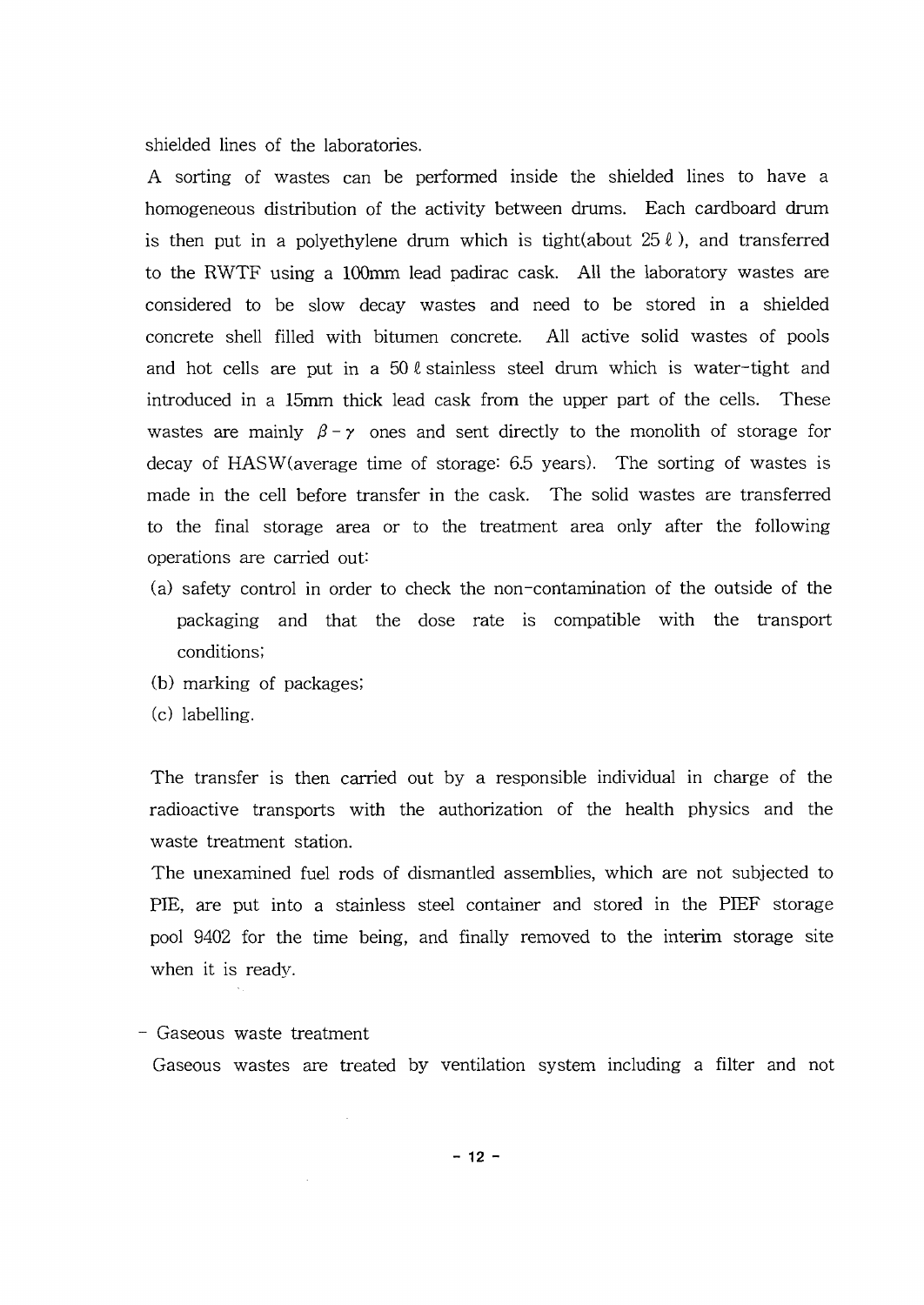transferred to the RWTF. Ventilated zones are considered as four types, according to their radiation and contamination levels.

(a) inactive zones : "blue" : slight over pressure

(b) working zones : "amber" :  $-3$  to  $-5$  mmAq

(c) intervention zones : "vellow" :  $-5$  to  $-8$  mmAq

(d) in-cell zones : "red" :  $-15$  to  $-20$  mmAq

For some analytical glove-boxes and shielded lines, depending on the operations performed in, the negative pressure may reach  $-25$  to  $-30$  mmWG compared with the negative pressure prevailing in the corresponding working zones.

The ventilation network only uses fresh air  $:$  no re-use or re-circulation of air is authorized. The total quantity of blown-air is so extracted from the most active areas and released to the stack through one or two filtration stages depending on the circuits : the exhaust circuits differ according to the activity prevailing in the zones from which air is extracted *'•*

- (a) the medium depression circuits, which extract the air from amber and yellow zones, have only one absolute filtration stage;
- (b) the high depression circuits that extract the air from red zones and active cells (including glove-boxes) has two absolute filtration stages.

#### **B. CANDU Spent Fuel**

**1)** Transportation

The CANDU fuel bundles for post-irradiation examination will be transported from the plant site to PIEF or IMEF at KAERI by using a shipping cask.

#### 2) Fuel specification

Wolsung-1 irradiated spent nuclear fuels Wolsung-2 irradiated spent nuclear fuels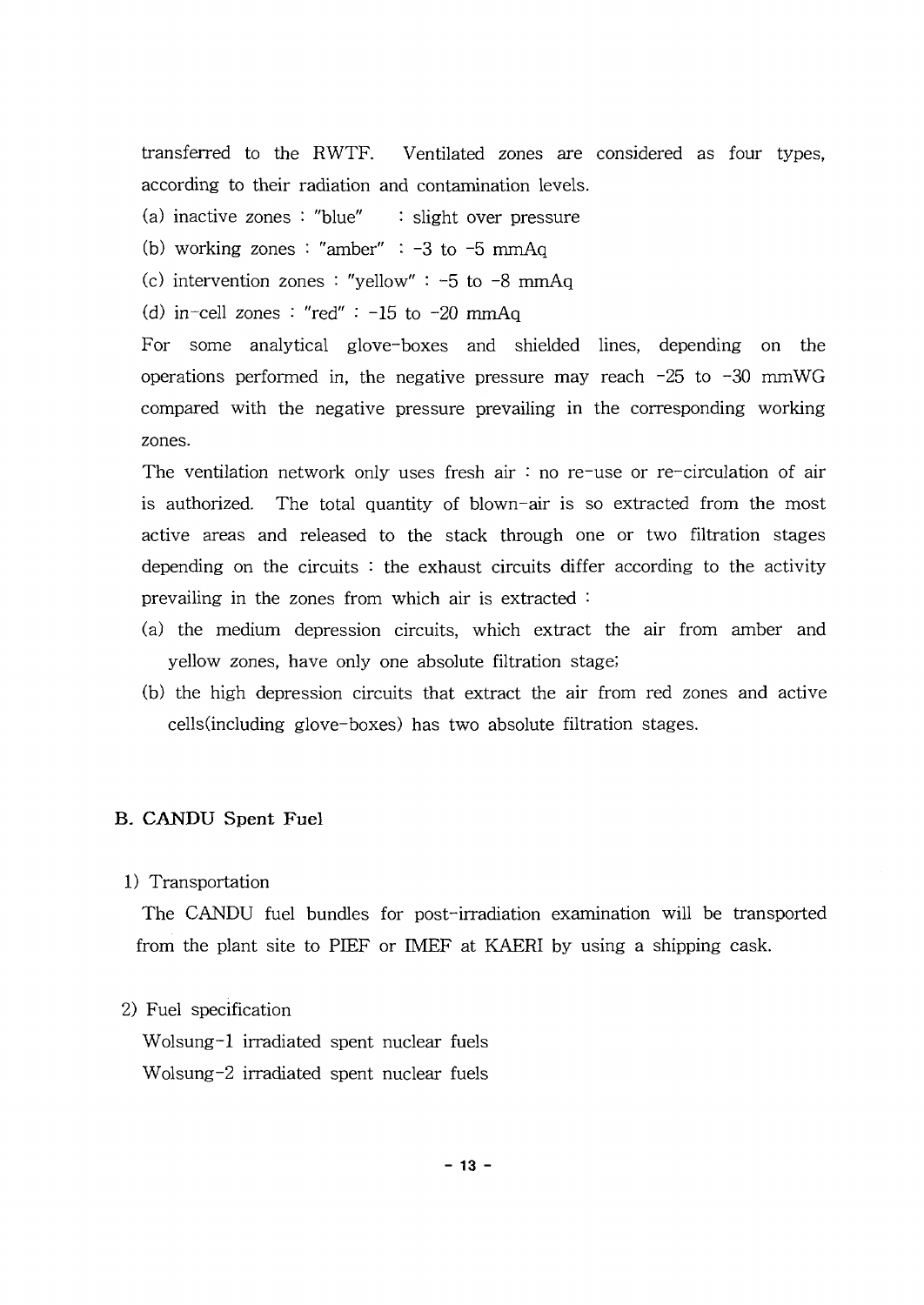Wolsung-3 irradiated spent nuclear fuels Wolsung-4 irradiated spent nuclear fuels

| Items                  | Description                              |  |  |
|------------------------|------------------------------------------|--|--|
| o Fuel Material        | $-Sintered UO2 fuel$<br>-Zircaloy-4 clad |  |  |
| o Initial enrichment   | less than $5 w t$ %                      |  |  |
| o Burnup (rod average) | 1 to 10 GWd/tU                           |  |  |

- 3) Post-irradiation examination
	- (A) Scope of work
		- Nondestructive examination of fuel bundles in hot cell
		- *°* Visual examination
		- *°* Dimensional measurement
		- ° Disassembling and selecting several fuel rods per bundle for detailed examination in hot cells
		- ° Eddy current test
		- ° X-ray radiography
		- ° Axial gamma scanning
		- Destructive examination of fuel rods in hot cells
		- ° Fission gas sampling and analysis
		- ° Burnup measurement by mass spectrometry
		- Retained Xe gas analysis
		- Fuel bulk density measurement
		- ° Metallography and micro-analysis
		- ° Sectional gamma-scanning
			- Scanning electron microscopy
		- ° Fuel density measurement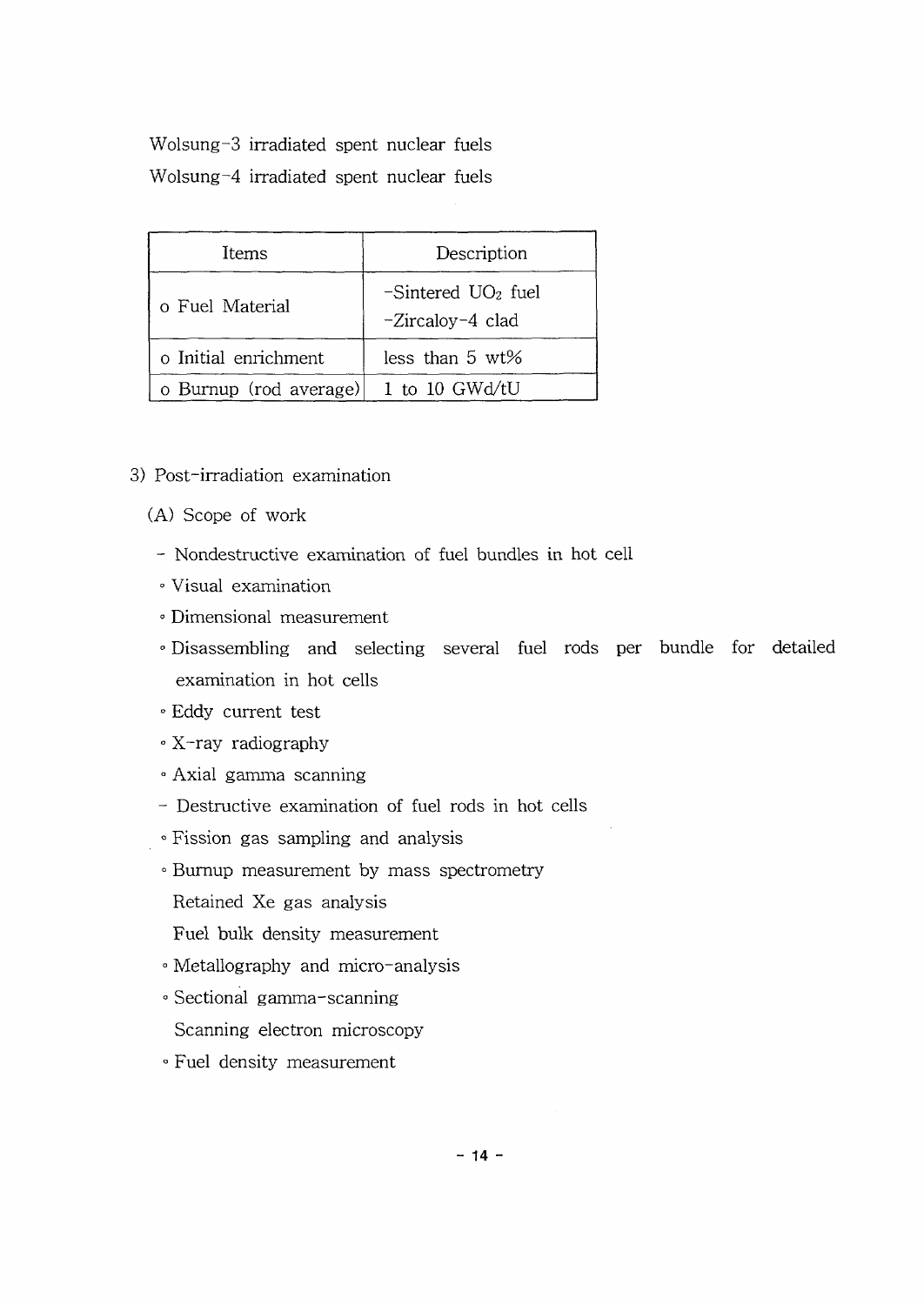#### (B) Method

- Cask receiving and unloading
	- ° Checking the dose rate close to the cask transport trailer.
	- ° Transferring the cask to the pool and extracting the bundle out of the cask

- Fuel assembly storage

Basically the CANDU fuel bundles are stored in PIEF pool 9402 after examination.

#### - Bundle inspection and dismantling

- ° The bundle inspection is carried out in Ml Cell of IMEF or 9404 cell of PIEF.
- ° Bundle dismantling is carried out in M2 cell (IMEF) or 9405 cell (PIEF) by cutting the end plate.
- Nondestructive test of rod
	- ° Visual inspection and photography, profilometry, eddy current test, X-ray radiography, and axial gamma-scanning are carried out in hot cell of PIEF/1MEF
- Fission gas puncturing and fuel rod cutting
	- ° Fission gas sampling is made by a puncturing device installed in connection with a vacuum system outside the cell and then sent to the analytical laboratory for chemical composition analysis.
	- ° Cutting, milling, and drilling on the fuel rod are carried out in the cutting cell of IMEF/PIEF. Usually three and four samples of  $2$ -cm in length are taken from each rod. The remaining parts which are not examined are put in a container, and then transferred to the pool 9402 in PIEF for storage.
- Metallographic sample preparation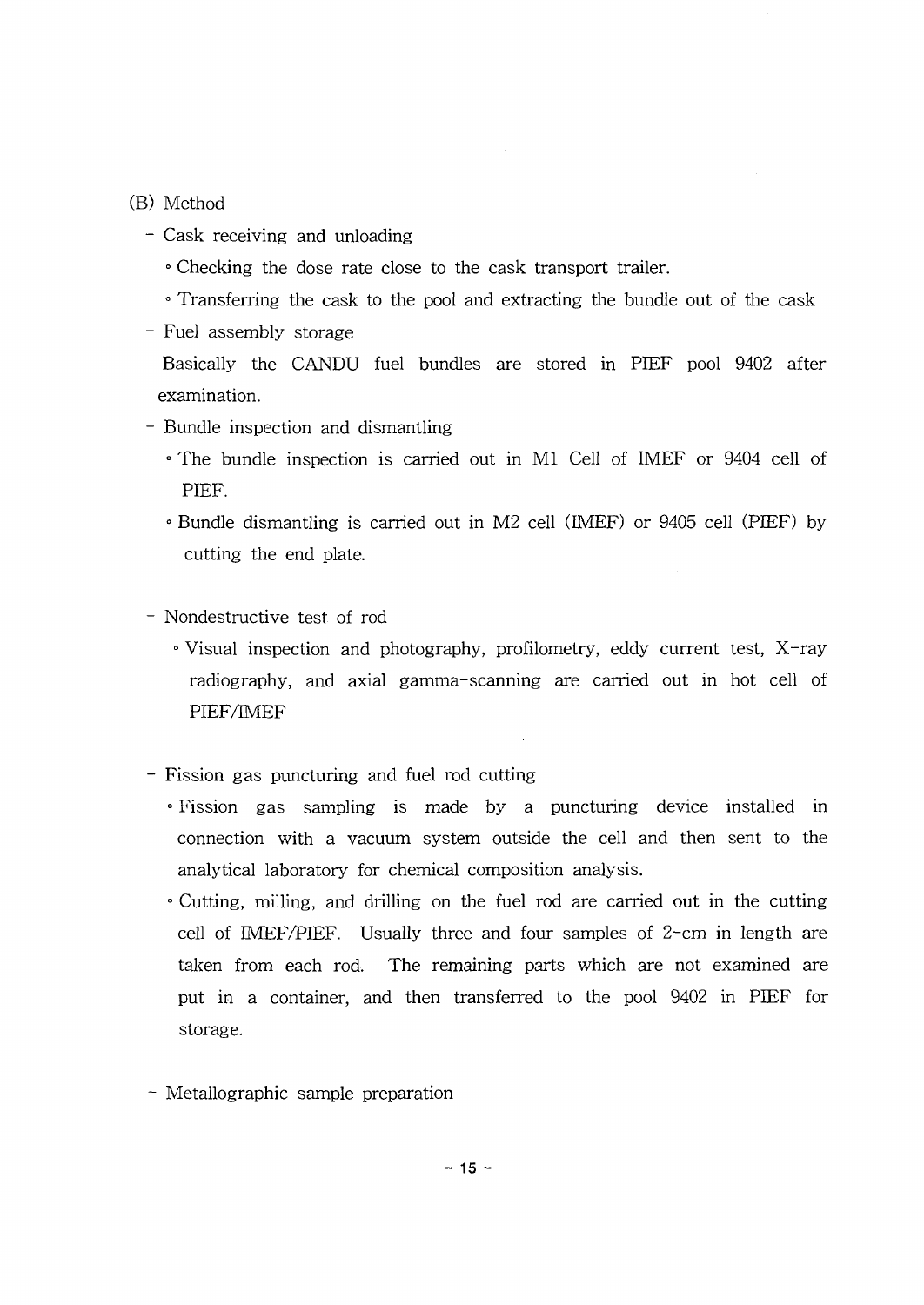- ° Sectioning and resin impregnation, mounting, grinding, polishing, chemical etching and ultrasonic cleaning are performed in the sample preparation cell of PIEF/IMEF.
- Metallography and micro-analysis
	- ° Optical macro- and microscopic examinations are performed in the metallographic examination cell in PIEF/IMEF
	- ° Microanalysis of some specimens is to be performed by EPMA (Electron Probe X-Ray Microanalysis) and TEM (Transmission Electron Microscope) in the IMEF.
	- ° Microhardness test is also carried out, if necessary.
- Sectional gamma-scanning
	- Sectional (or radial) gamma-scanning for the sample is done cell 9409 of PIEF.
- Density measurement
	- ° The density of fuel samples is measured by using a precision balance.
- Burnup measurement
	- ° The burnup is determined by chemical analysis in the chemistry lab.
- Retained Xe gas analysis
	- ° Retained Xe gas content in irradiated fuel specimens are determined
- Scanning electron microsopy
- Physical and mechanical tests for irradiated materials
	- ° Impact, tensile, burst, hardness, fatigue, SCC, and corrosion tests.
	- · Thermal expansion and thermal conductivity tests.
	- · The specimens to be examined by EPMA, TEM and physical/mechanical testing devices will be transported to the IMEF and return to the PIEF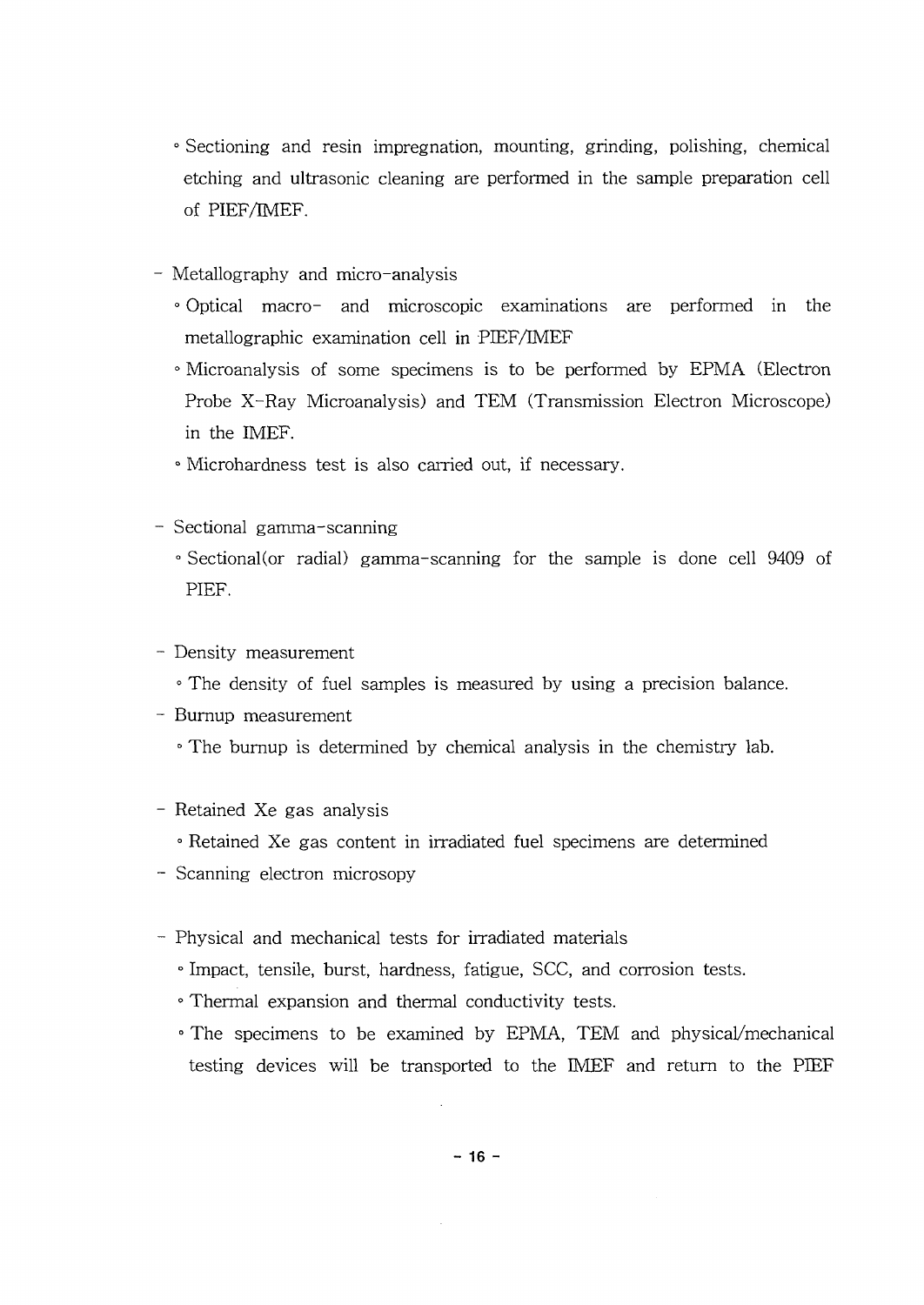after examination for storage.

#### 4) Storage of unexamined fuel

The unexamined fuel rod cuts will be contained in hot cell and stored at 9402 pool in PIE facility.

5) Radioactive waste treatment

The unexamined fuel rods of dismantled bundles, which are not subjected to PIE, are put into a stainless steel container and stored in the PIEF storage pool 9402.

#### **C. Long-term Dissolution Behavior of Spent Fuel under Repository Condition**

**1)** Transportation

The fuels to be examined for this work will be selected from the as-transported spent PWR fuels in PIE facility. So, no special transportation procedure will be adopted for this fuel examination.

#### 2) Fuel specification

As described in the above section, the specifications of the fuels for this examination is the same as the conventional PWR fuels.

- 3) Post-irradiation examination
	- (A) Scope of work

To understand dissolution behavior of radio-nuclides from spent fuel in contact with a compacted bentonite in synthetic granitic ground water and its release modeling.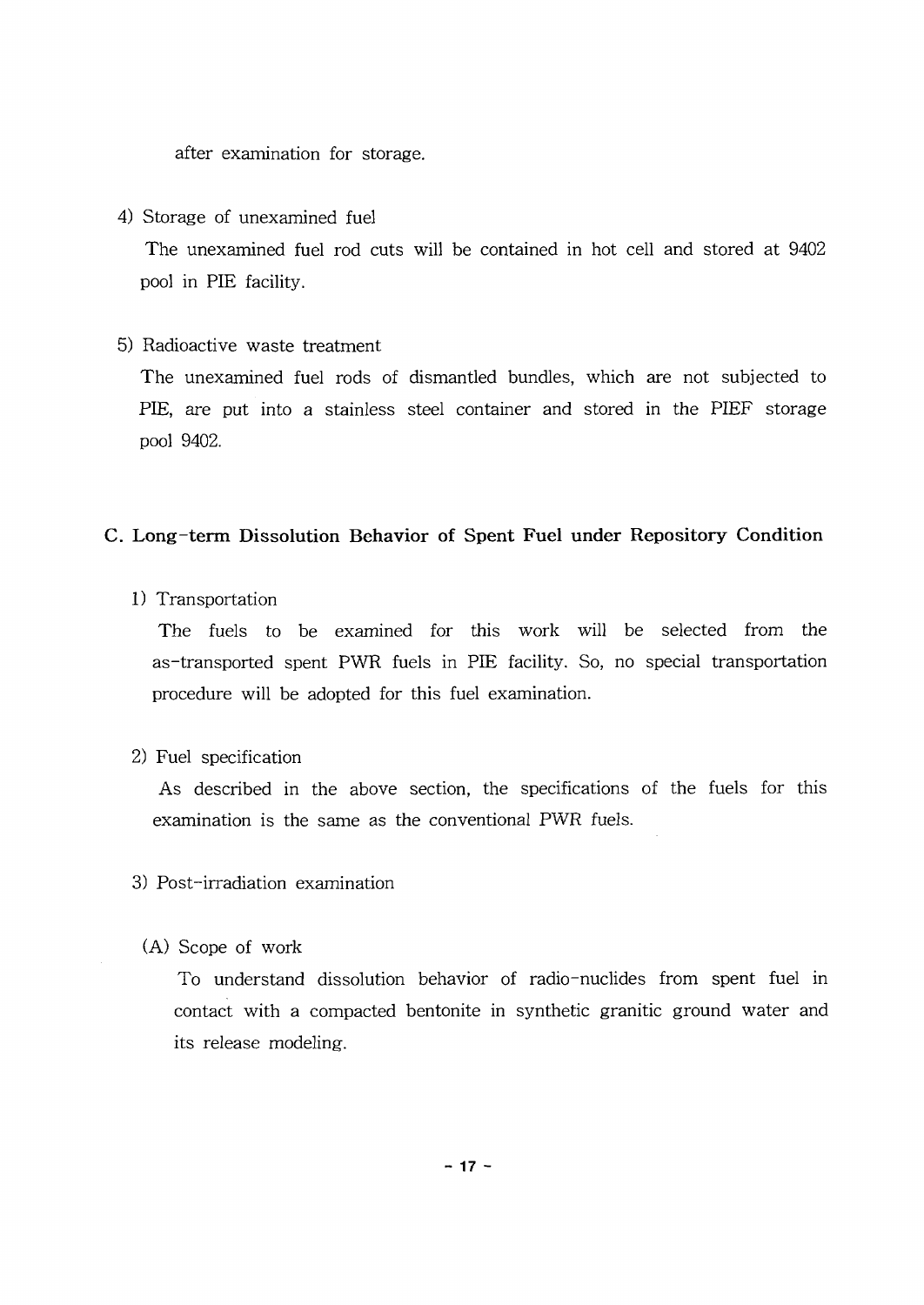- <sup>o</sup> The interaction test of buffer, ground water and spent fuel
- Adsorption of radio-nuclides on domestic bentonite
- Surface alteration of S/F specimens
- Analysis of leachates and bentonites
- o Experiment
- Location "• PIEF hot cells and chemistry laboratory
- Amount of samples per year : 3 PWR fuel pellets with different burn-up
- Specimen will be prepared and examined at PIE facility hot cells except the EPMA examination at IMEF.
- For EPMA examination, the specimen will be transported to IMEF hot cell and returned back to PIE facility after examination at IMEF.

#### (B) Schedule

|                                  | 2002 |  | 2003                                                                                |  | 2004 |  | 2005 |  | 2006 |  |  |  |  |  |  |  |
|----------------------------------|------|--|-------------------------------------------------------------------------------------|--|------|--|------|--|------|--|--|--|--|--|--|--|
|                                  |      |  | $ 1/4 2/4 3/4 4/4 1/4 2/4 3/4 4/4 1/4 2/4 3/4 4/4 1/4 2/4 3/4 4/4 1/4 2/4 3/4 4/4 $ |  |      |  |      |  |      |  |  |  |  |  |  |  |
| Preparation of<br>samples (PIEF) |      |  |                                                                                     |  |      |  |      |  |      |  |  |  |  |  |  |  |
| leach<br>experiment<br>(IMEF)    |      |  |                                                                                     |  |      |  |      |  |      |  |  |  |  |  |  |  |
| Chemical<br>analysis (PIEF)      |      |  |                                                                                     |  |      |  |      |  |      |  |  |  |  |  |  |  |

4) Storage of unexamined fuels

The amount of spent fuels to be used for the examination between 2001-2006 will be 5 gram/year. The unexamined fuels will be stored in the PIE pool and the specimens will be stored at 9406 cell in PIE facility.

5) Radioactive waste treatment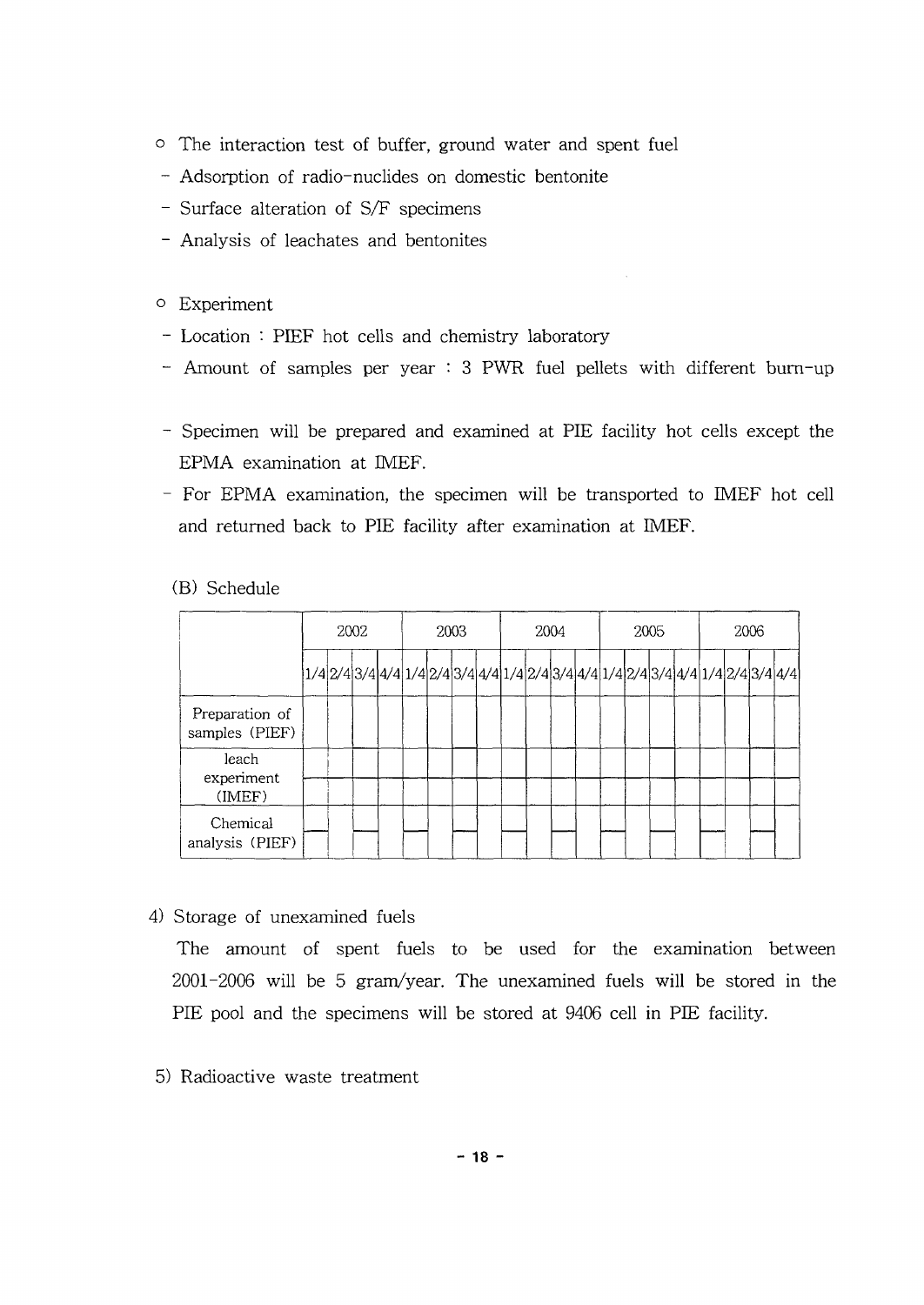Solid wastes will be transferred to monolith for storage.

Wastes such as leachate and bentonite are transferred to RWTF for storage after their chemical analysis.

#### **D. Post irradiation annealing experiment**

Post irradiation annealing experiment will be carried out to measure the amount of fission gas released from irradiated fuel fragments by annealing (heating) the irradiated fuel fragments.

1) Transportation

Three kinds of pellet fragments will be experimented ; spent PWR  $UO<sub>2</sub>$  pellet, spent PWR  $UO_2-Gd_2O_3$  pellet, and  $UO_2$  pellet fragments irradiated at HANARO. The  $UO<sub>2</sub>$  pellet fragments are taken from spent PWR fuels in PIEF and irradiated at HANARO, then transported to PIEF for examination.

2) Fuel Specifications

| contents                                                             | descriptions                        |  |  |  |  |
|----------------------------------------------------------------------|-------------------------------------|--|--|--|--|
| 1. spent PWR $UO2$ pellet fragments                                  |                                     |  |  |  |  |
| - burnup                                                             | $10,000 \sim 40,000 \text{ MWD/tU}$ |  |  |  |  |
| $-$ amount                                                           | 50 g                                |  |  |  |  |
| 2. spent PWR $UO_2$ -Gd <sub>2</sub> O <sub>3</sub> pellet fragments |                                     |  |  |  |  |
| $-$ burnup                                                           | $20,000 \sim 40,000 \text{ MWD/tU}$ |  |  |  |  |
| - amount                                                             | 50g                                 |  |  |  |  |
| $ 3. \text{UO}_2 $ pellet fragments irradiated at                    |                                     |  |  |  |  |
| <b>HANARO</b>                                                        |                                     |  |  |  |  |
| - burnup                                                             | $5 \sim 70,000$ MWD/tU              |  |  |  |  |
| - amount                                                             | 50 g                                |  |  |  |  |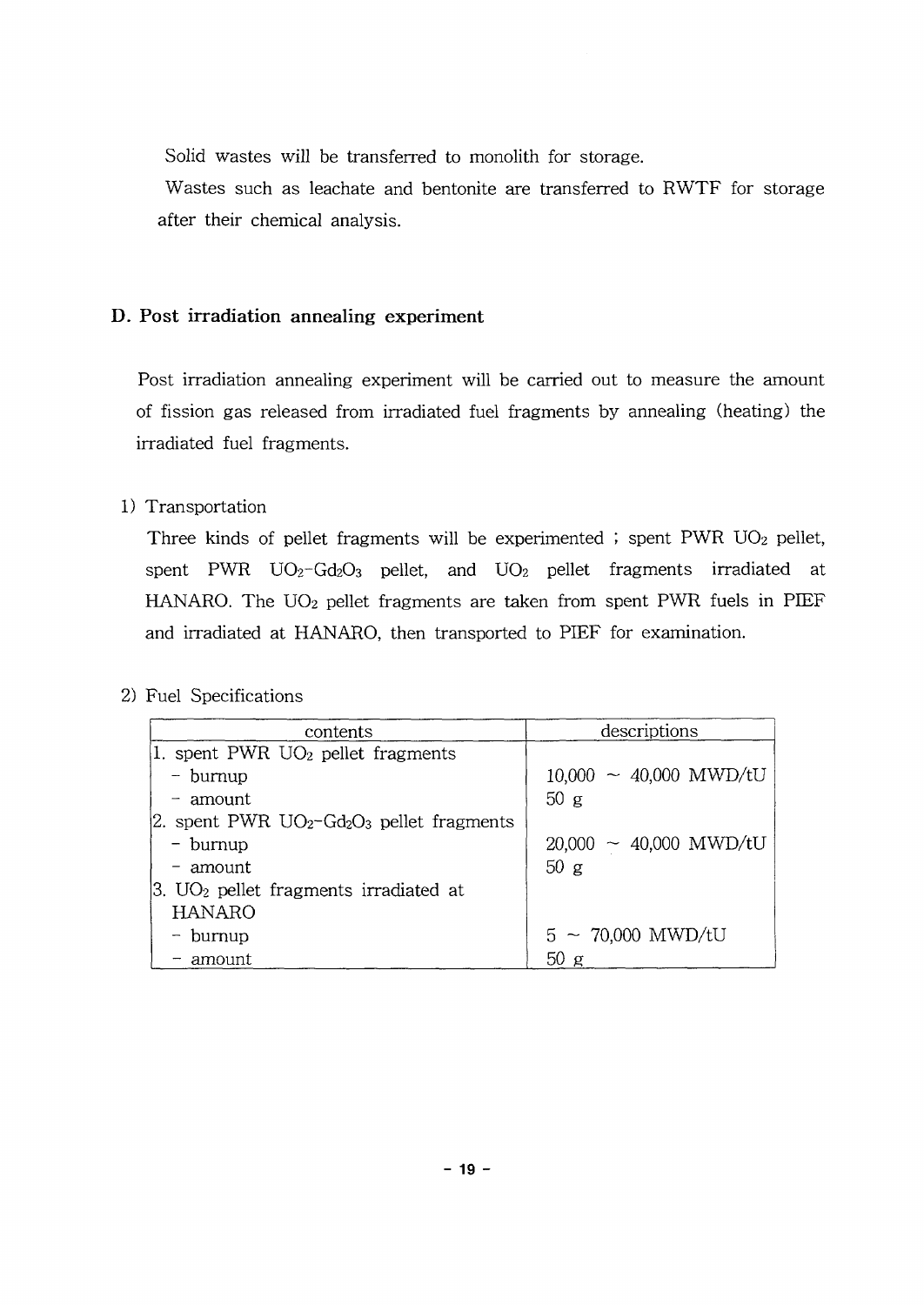- 3) Post irradiation annealing experiment
	- (A) Scope of work
		- characterization of irradiated pellets
		- loading pellet fragments in a furnace
		- heating pellet fragments
		- measuring the amount of fission gas released from the pellet fragments by means of  $\beta$  or  $\gamma$  spectrometer
	- (B) Method

Follow the PIE procedure.

4) Storage of unexamined fuels

The unexamined pellet fragments rods and rod-cuts are put in a stainless steel container and stored in PIEF.

5) Radioactive waste treatment

Solid waste will be transported to RWTF monolith.

#### **E. HANARO Driver Fuel**

**1)** Transportation

l.

The HANARO driver fuels irradiated at HANARO will be transported from the HANARO pool to the IMEF by using a shipping cask.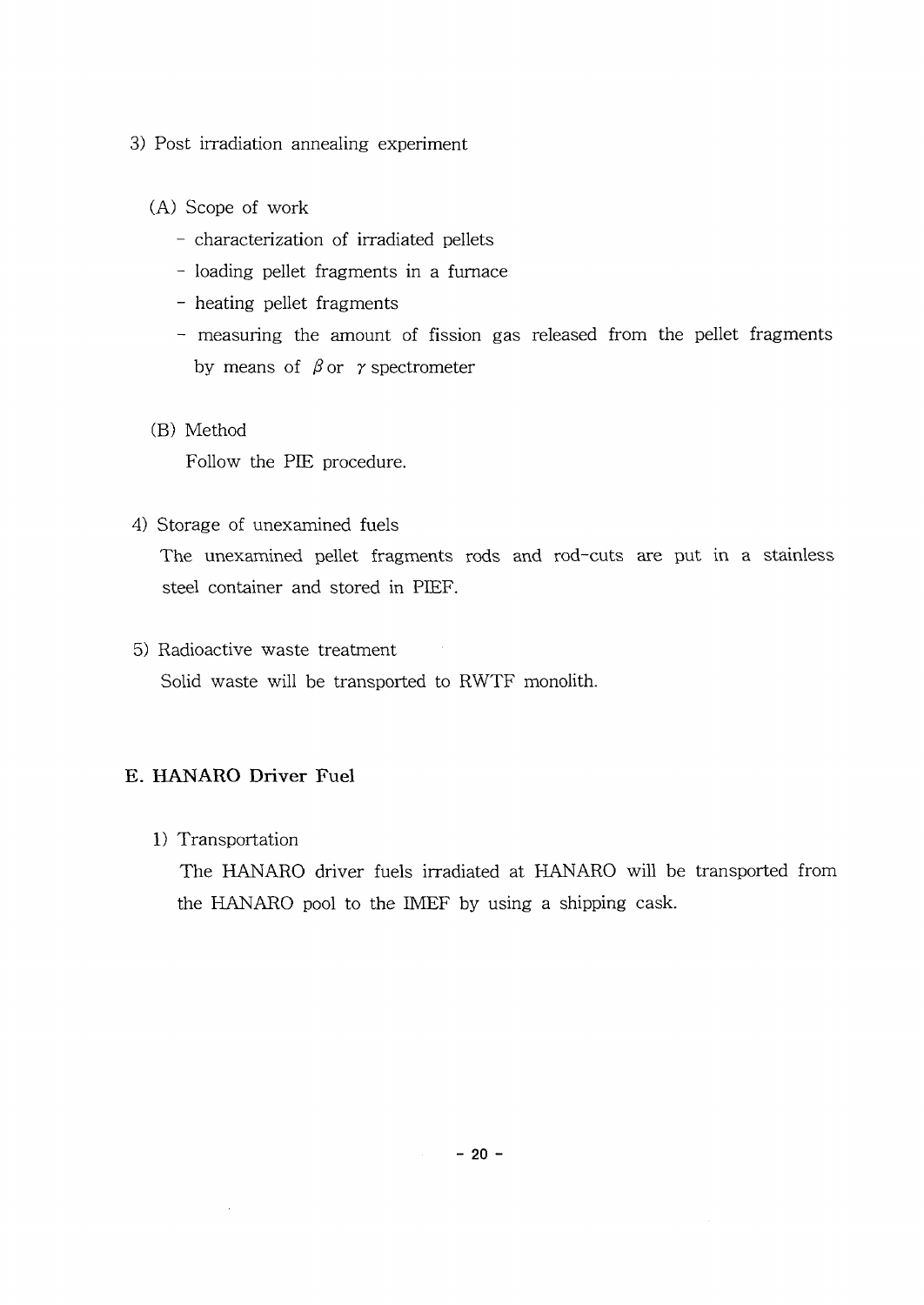#### 2) Fuel specifications

| Contents                    | Descriptions                                                                   |  |  |  |  |
|-----------------------------|--------------------------------------------------------------------------------|--|--|--|--|
| Bundle weight               | 36 el. : 2.193 kgU (4333 g U <sup>235</sup> )                                  |  |  |  |  |
|                             | 18 el. : 1.257 kgU (248 g $U^{235}$ )                                          |  |  |  |  |
| Core length                 | 76 cm                                                                          |  |  |  |  |
| Core diameter               | $6.35$ mm                                                                      |  |  |  |  |
| Composition                 | Al-U <sub>3</sub> Si, 19.75 w/o U <sup>235</sup>                               |  |  |  |  |
| Burnup                      | 12,000 MWD/MTU (spent fuel)                                                    |  |  |  |  |
| Expected Max. Pu production | $[20 \text{ g/bundle} (36 \text{ el.}), 10 \text{ g/bundle} (18 \text{ el.})]$ |  |  |  |  |
| $11^{235}$                  | 123 g/bundle (36 el.), 74 g/bundle (18 el.)                                    |  |  |  |  |
|                             |                                                                                |  |  |  |  |

- 3) Post-irradiation examination
	- (A) Scope of work
		- Nondestructive examination in hot cell
			- ° Dismantling of fuel bundle
			- ° Visual examination and photography
			- ° Measurement of dimensional change
			- ° X-ray radiography
			- ° Axial gamma scanning
		- Destructive examination of fuel rods in hot cell
			- Fuel rod cutting
			- 0 Grinding/Polishing/Chemical etching
			- ° Fuel density measurement
			- ° Metallography
	- (B) Method
		- Cask receiving and unloading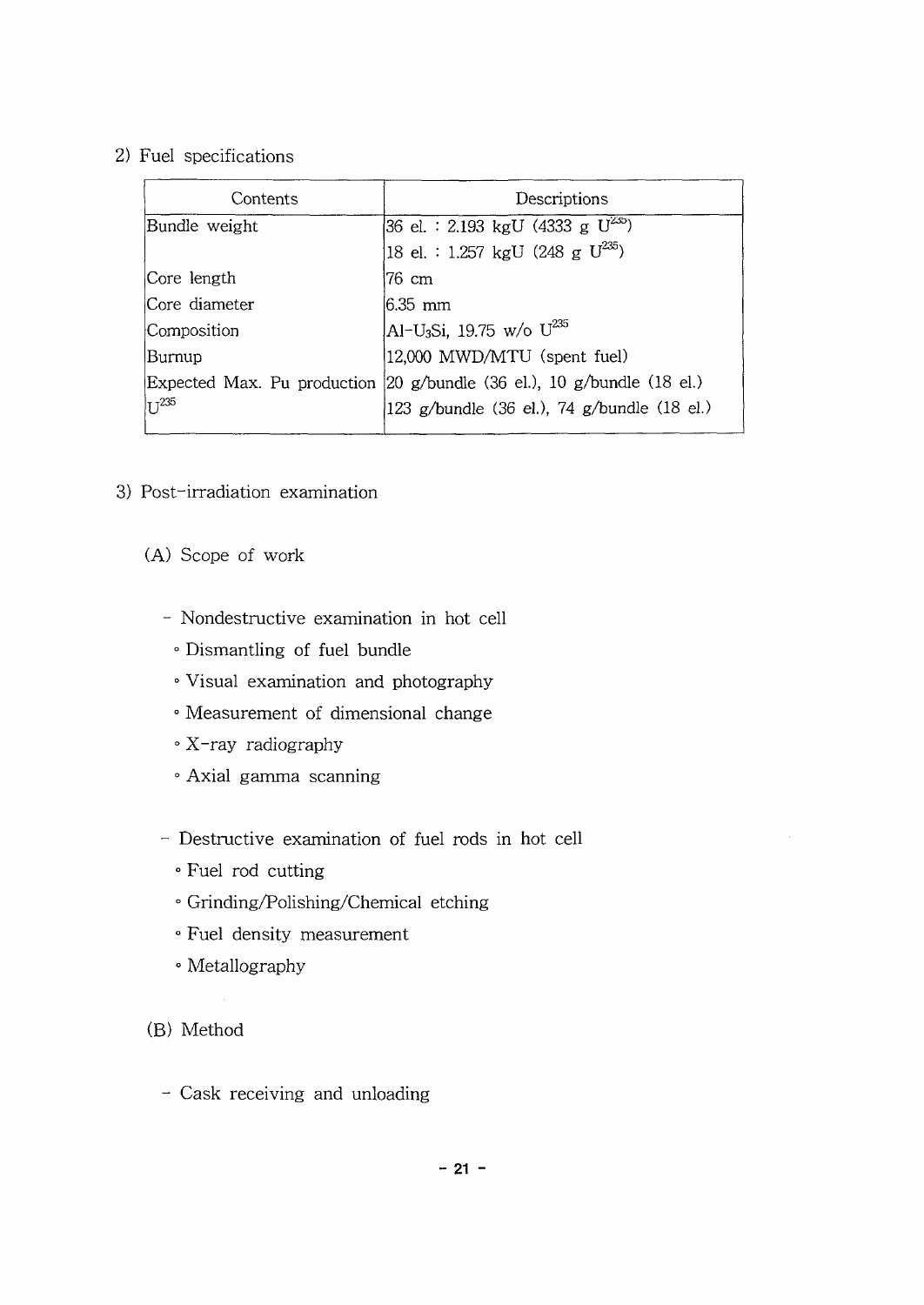- ° Checking of the dose rate close to the cask transport trailer
- ° Transfer of the cask to the unloading pool and removing the cask lid.
- ° Unloading of the fuel assembly out of the cask.
- Fuel transfer from to hot cell

° The fuels are transferred to the Ml cell of the IMEF through the channel connected with the pool by the use of bucket elevator.

#### - Fuel bundle dismantling

- ° Fuel dismantling is carried out at cutting cell in IMEF.
- Nondestructive test of fuels
- ° The examination is performed in Ml cell.
- ° The general examination items are visual inspection and photography, profilometry, eddy current test, X-ray radiography, and axial gamma scanning.

#### - Fuel rod cutting

° The cutting process is carried out in the M2 cell.

Maximum five rods are selected from a bundle and usually five samples of 2 cm in length are taken from each rod for destructive examination.

- Blistering test
- ° Blistering test is carried out in the M2 cell.
- Metallographic sample preparation
- ° Sectioning, mounting, grinding, polishing, and chemical etching are performed in the M3 cell.
- Density measurement
- ° The density of fuel samples is measured by using a precision balance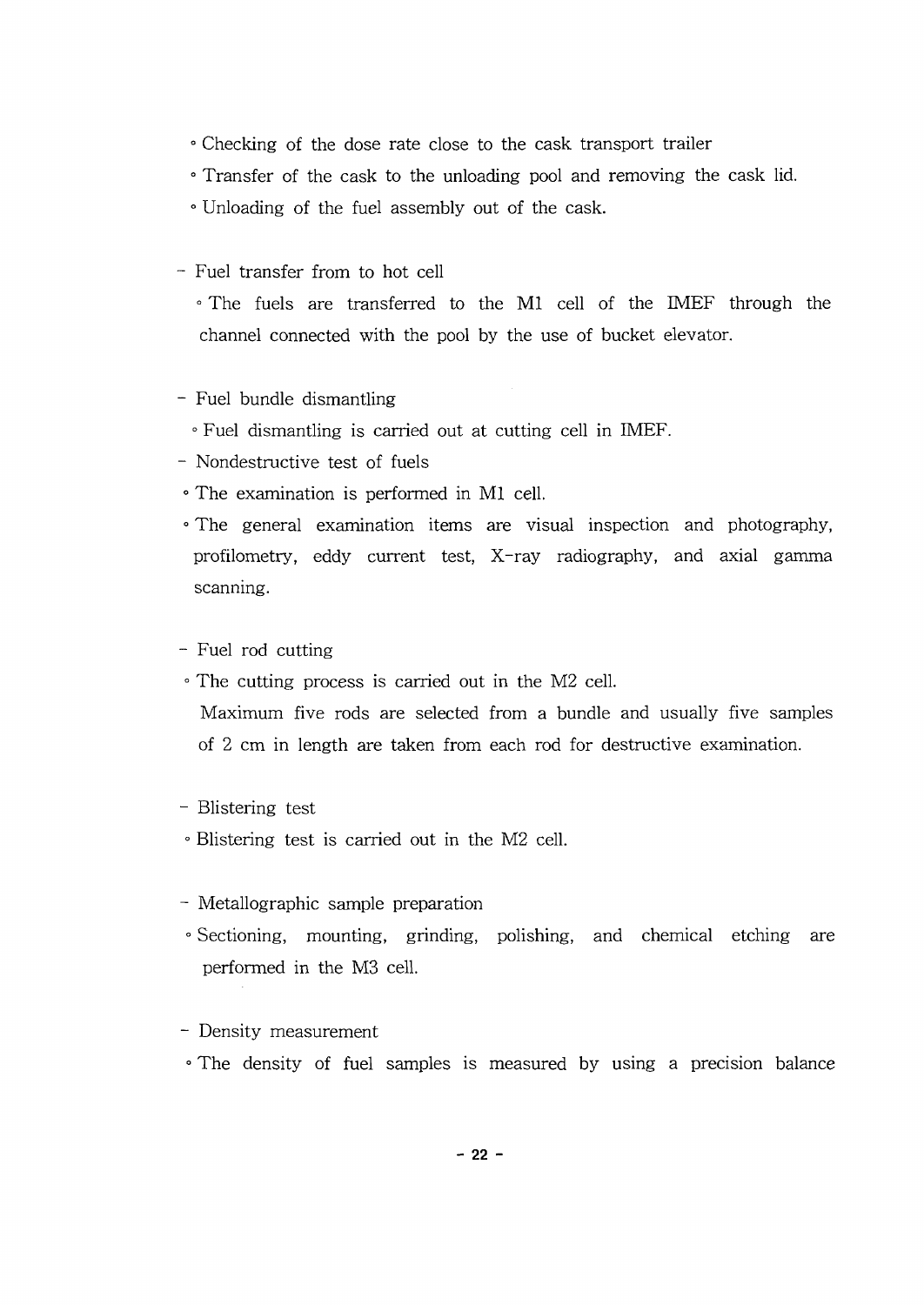installed in the M4 cell.

- EPMA sample preparation
- ° Au/C coating on specimen surface for EPMA analysis conducted in the M4 cell.
- Burnup measurement
- ° The burnup is determined by chemical process for the fuel samples using mass spectrometry.
- ° Burnup measurement is performed in the chemical lab. of the PIEF.
- ° the samples for the burnup determination are transported by a small padirac cask from the M4 cell of the IMEF to the chemical lab. of the PIEF.
- (C) Activities for the current period

So far, 16 activated fuel bundles were examined for non-destructive examination at IMEF. After the examination, those bundles were returned to the HANARO and have been reloaded for the reactor operation. And one fuel bundle was visually examined to investigate the wear mark pattern on the fuel spacers.

PIE will be performed for two spent fuels to investigate the fuel integrity. Also, three activated fuels will be dismantled in IMEF and be returned to the HANARO facility for rod-wise gamma scanning. The transportation, PIE, storage and waste treatment will be conducted by following the procedure given in KAERI/AR-417/95.

(D) Plan for the Next Period (2002-2006)

During this period, two spent fuels per year are expected to be examined in IMEF to verify fuel performance and integrity. Total number of HANARO fuel bundles to be examined at IMEF will not exceed ten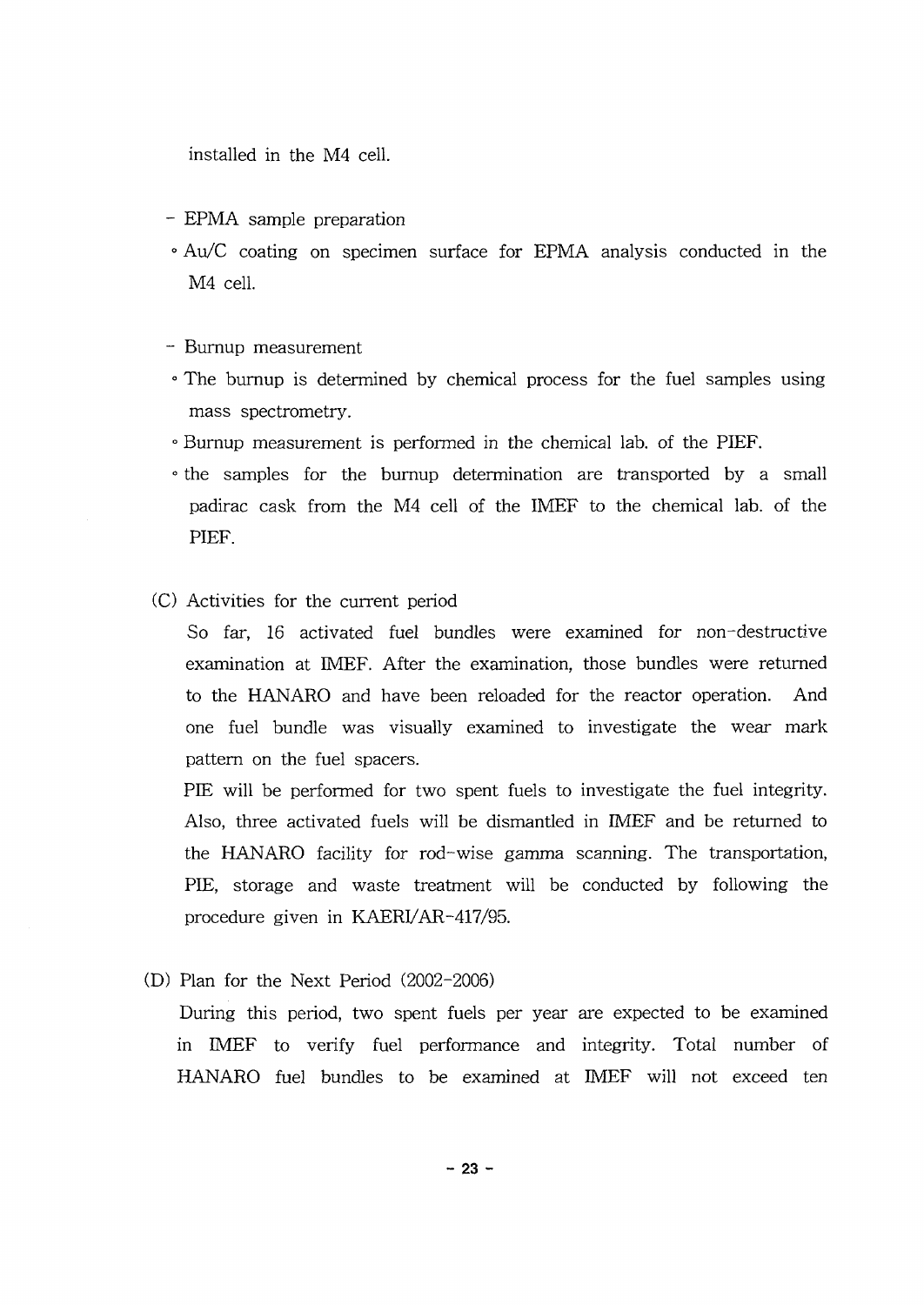bundles during this period.

4) Storage of unexamined fuels

The unexamined fuel rods and rod cuts are put into a stainless steel container and sent back to HANARO pool for storage.

The storage will be conducted by following the procedures described in KAERI/AR-417/95.

5) Radioactive waste treatment

Radioactive wastes are categorized into fuel specimen, liquid waste and solid waste for which their treatment methods are described in the followings;

#### - Fuel specimen

Fuel specimens examined are stored in the storage rack of the M4 cell

- Solid waste
	- ° High level active wastes are put in 50 liter stainless steel container which is water-tight, while low level active wastes are put in plastic bags and 200 liter drum.
	- ° These are transferred to the RWTF for temporary storage.
- Liquid waste
	- ° The liquid wastes come mainly from the pool water treatment unit, are transferred to the low level active waste tanks located in the RIPF and then to the RWTF.
	- ° A small quantity of liquid wastes produced during fuel cutting, grinding, and polishing etc. in the hot cells is plastered in a can inside the cell and then treated like a high level active solid waste.
	- ° The low active liquid wastes which come from intervention area and other contaminated areas are sent to the low level active waste tanks located in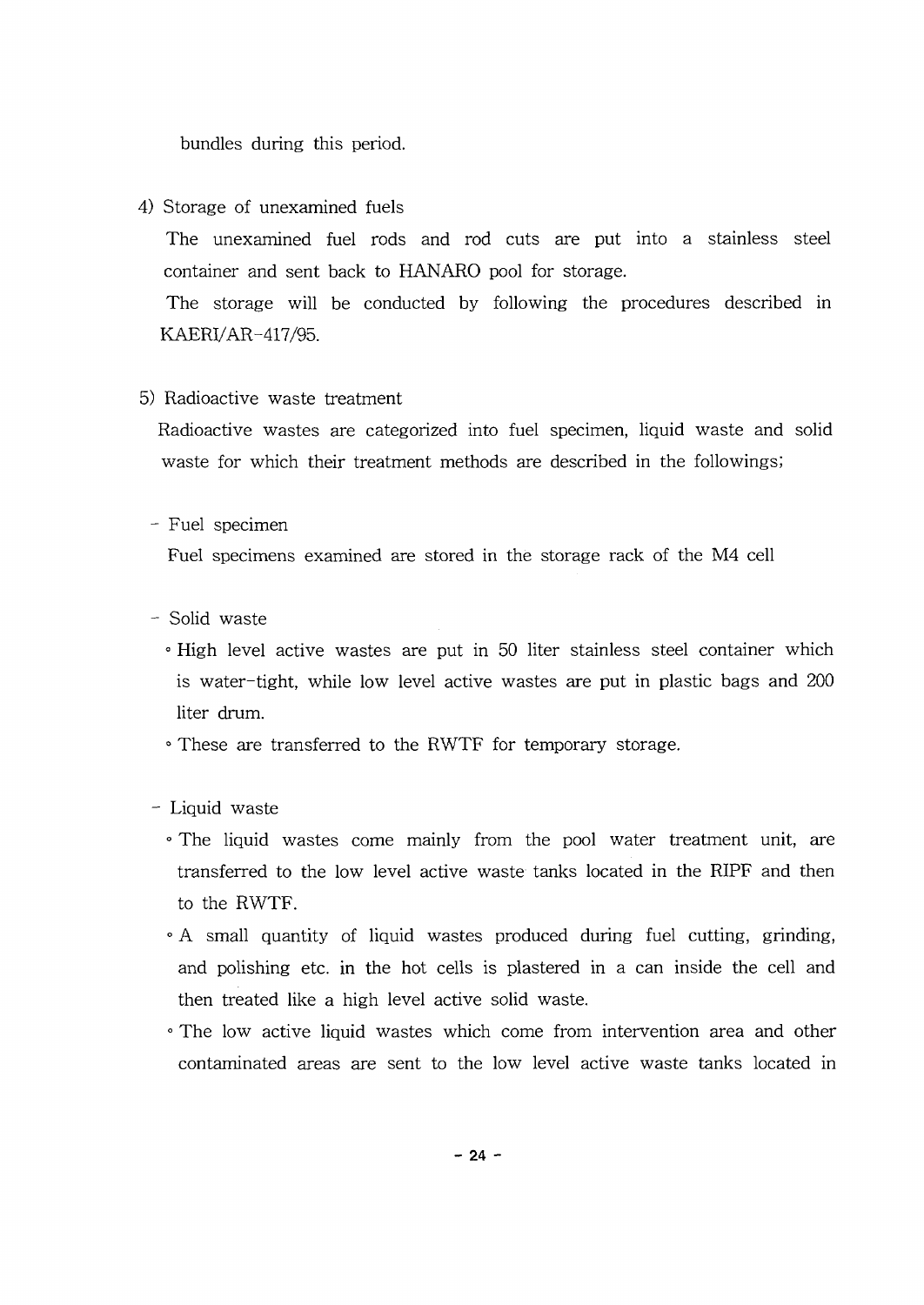the RIPF and then to the RWTF.

· In general, the radioactive waste treatment will be conducted by following the procedures described in KAERI/AR-417/95.

#### **F. HANARO Development Fuel**

#### **1)** Transportation

 $\ddot{\phantom{a}}$ 

The HANARO development fuel will be transported from the HANARO pool to the IMEF by using a shipping cask. The amount of transportation of the HANARO is five (5) bundles between 2002 and 2006.

#### 2) Fuel specifications

 $\bar{\beta}$ 

 $\sim$ 

|  |  |  |  | (A) U-Mo dispersion fuel (Rod-type) |
|--|--|--|--|-------------------------------------|
|--|--|--|--|-------------------------------------|

| Contents                                       | Descriptions                                                                                                                                     |  |  |  |  |
|------------------------------------------------|--------------------------------------------------------------------------------------------------------------------------------------------------|--|--|--|--|
| Bundle type                                    | bundle of 18 rods, or bundle of 36 rods                                                                                                          |  |  |  |  |
| Dimensions                                     | same as HANARO driver fuel                                                                                                                       |  |  |  |  |
| Fuel material<br>(composition)<br>(enrichment) | U-7wt.%Mo, U-8wt.%Mo, U-9wt.%Mo<br>(3 kinds of compositions)<br>$U-235: 19.75 \pm 0.20\%$                                                        |  |  |  |  |
| Burnup                                         | 3 irradiation tests<br>1) 40 at.% (bundle with 12 fuel rods)<br>2) 70 at.% (bundle with 12 fuel rods)<br>3) 60 at.% (bundle with full fuel rods) |  |  |  |  |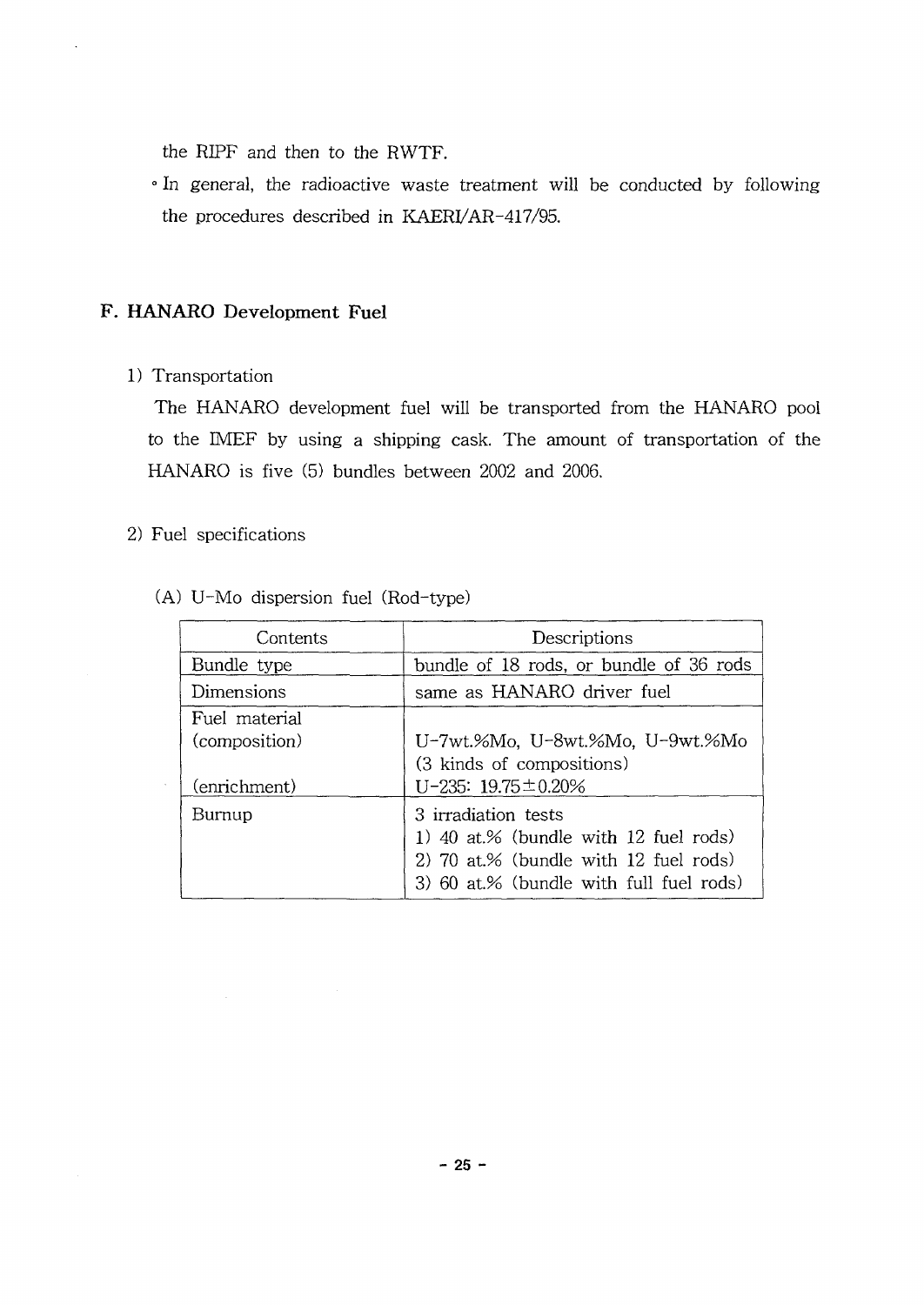(B) U3S1 dispersion fuel (Rod-type)

| Contents      | Descriptions                                                 |  |  |  |  |  |
|---------------|--------------------------------------------------------------|--|--|--|--|--|
| Bundle type   | Bundle consisting of 18 standard rods<br>and 18 reduced rods |  |  |  |  |  |
| Dimensions    | same as HANARO driver fuel                                   |  |  |  |  |  |
| Fuel core     |                                                              |  |  |  |  |  |
| (composition) | U <sub>3</sub> Si                                            |  |  |  |  |  |
| (enrichment)  | 19.75 ± 0.20%                                                |  |  |  |  |  |
| Burnup        | 60 a/o                                                       |  |  |  |  |  |
|               | (bundle with full fuel rods)                                 |  |  |  |  |  |

(C) U3S12 dispersion fuel (Rod-type)

| Contents                                   | Descriptions                       |
|--------------------------------------------|------------------------------------|
| Bundle type                                | bundle of 6 rods                   |
| Dimensions                                 | same as HANARO driver fuel         |
| Fuel core<br>(composition)<br>(enrichment) | $25$ vol% $U_3Si_2$<br>19.75±0.20% |
| Burnup                                     | 1 type<br>$-60$ a/o (6 rods)       |

- 3) Post-irradiation examination
	- (A) Scope of work
		- Nondestructive examination in hot cell
			- · Dismantling of fuel bundle
			- Visual examination and photography
			- Measurement of dimensional change
			- ° Axial gamma-scanning
		- Destructive examination of fuel rods in hot cell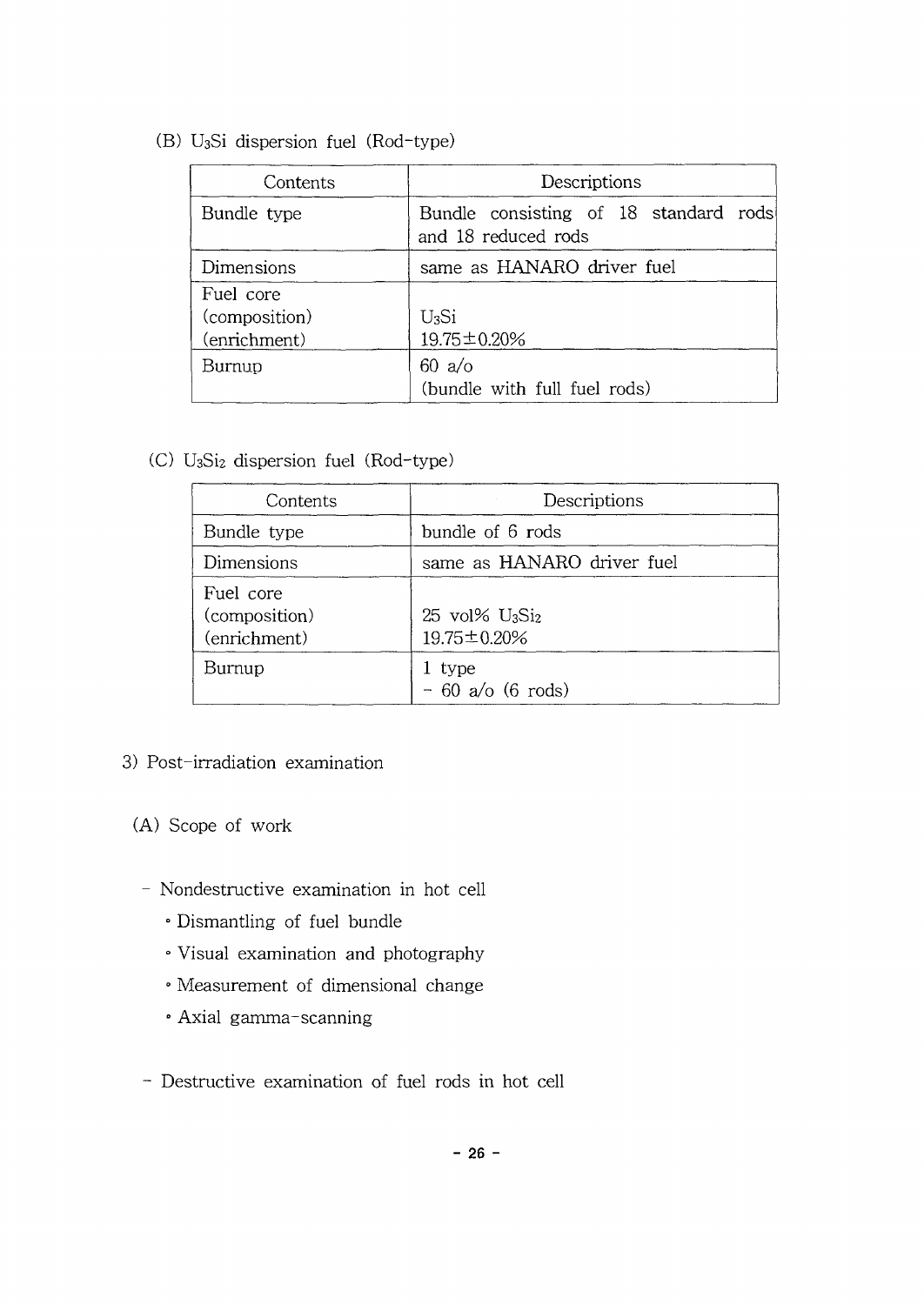- Fuel rod cutting
- ° Grinding/Polishing/Chemical etching
- ° Measurement of dimensional change
- ° Fuel density measurements
- ° Chemical composition examinations
- ° Metallography
- · Electron probe micro-analysis
- ° Bending test
- *'* Blistering test

#### (B) Method

- Cask receiving and unloading
	- ° Checking of the dose rate close to the cask transport trailer
	- Transfer of the cask to the decontamination room (IMEF), where the surface washing is performed.
	- Transferring the cask to the unloading pool and remove of the cask lid by over-head crane.
	- ° Unloading of the fuel rod/fuel bundle from the cask by handling tool.
	- Fuel transfer from to hot cell
		- The fuel bundles are transferred to the M1 Cell of the IMEF through the channel connected with the pool by the use of bucket elevator.
	- Fuel bundle dismantling
		- ° Transferring fuel bundle to a dismantling machine by which the end plate of the bundle is removed.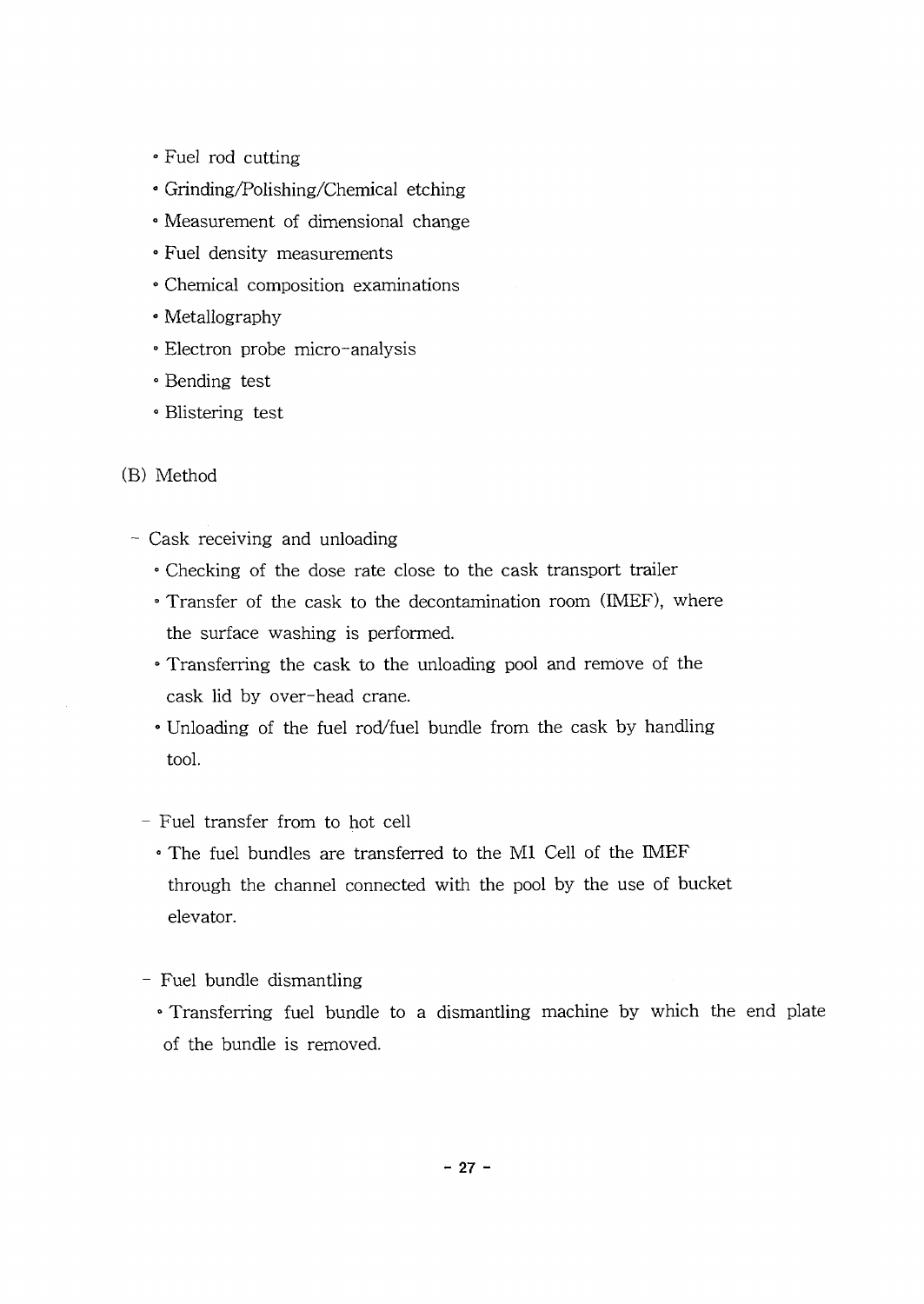- Nondestructive test of rod
	- ° Placing the fuel rods on the examination multi-bench which is vertically positioned in the Ml Cell.
	- ° Performing visual inspection and photography, profilometry, measurement of dimensional change, and axial gamma-scanning.

- Fuel rod cutting

- ° The cutting of the fuel rod is carried out in the M2 Cell.
- Maximum five (5) rods are selected from a bundle and usually five (5) samples of 2 cm in length are taken from each rod for destructive examination.
- Blistering test
	- Blistering test is carried out in the M2 Cell.

• Metallographic sample preparation

° Sectioning, mounting, grinding, polishing and chemical etching are performed in the M3 Cell.

- Metallography

- ° Microstructural observation is performed in the M7 Lead Cell.
- Density measurement
	- ° The density of fuel samples is measured by using a precision balance installed in the M4 Cell.
- EPMA sample preparation
	- Au/C Coating on specimen surface for EPMA analysis conducted in the M4 Cell.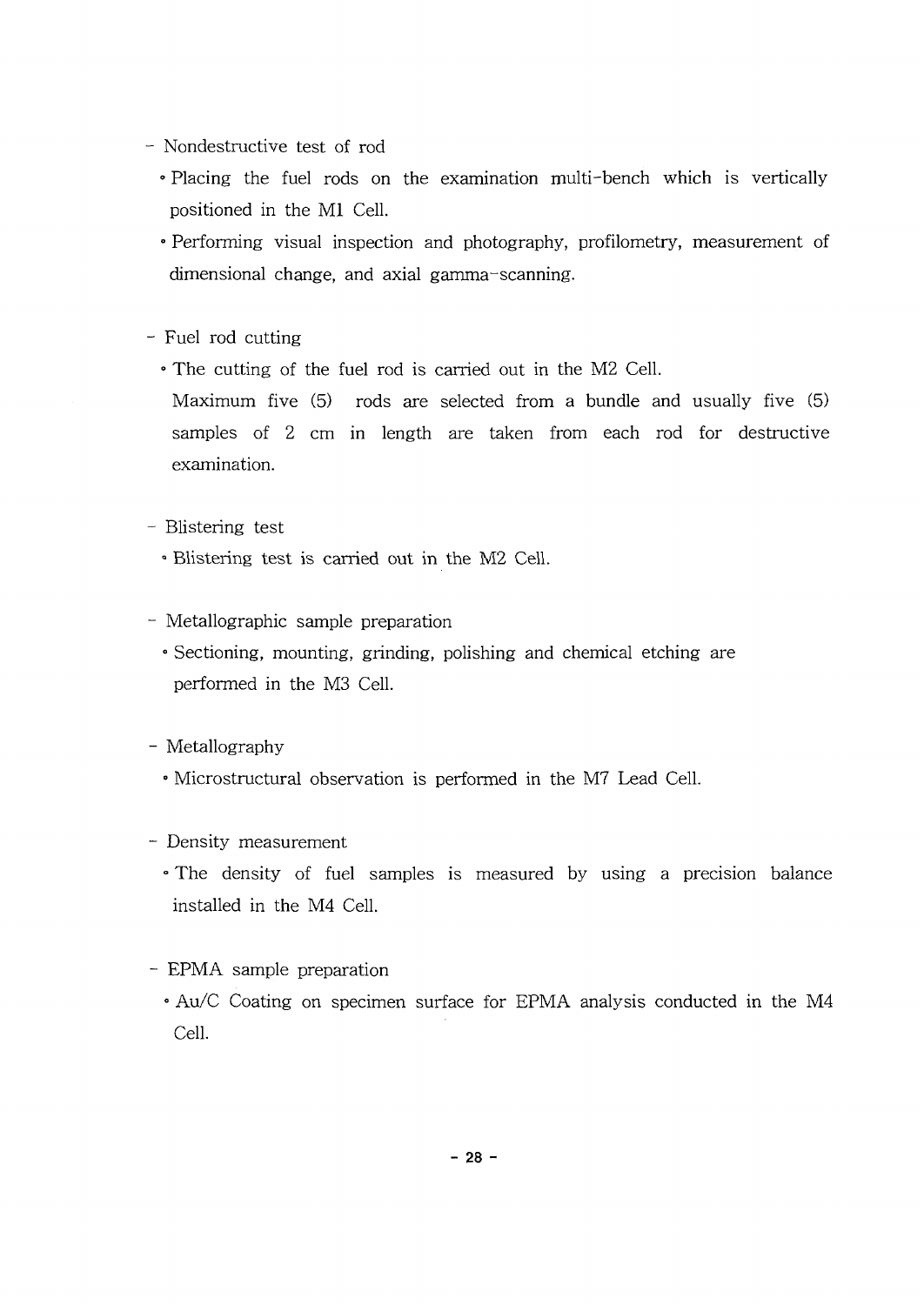- Burnup measurement
	- The burnup is determined by the measurement of <sup>148</sup>Nd separated chemically from the fuel sample by means of mass spectrometry.
	- ° Burnup measurement is performed in the Chemical Lab. of the PIEF.
	- ° The samples to be analyzed are transported by a small cask from the M4 Cell of the IMEF to the Chemical Lab. of the PIEF.

 $\Box$  transportation(to IMEF)  $\blacksquare$  PIE

(C) Schedule (year)

| Fuels                                   | Quantity | 102 | '03 | ′04 | '05 | 106 | remark      |
|-----------------------------------------|----------|-----|-----|-----|-----|-----|-------------|
| $1. U-Mo$<br>dispersion fuel            | 1 bundle |     |     |     |     |     | 1 bundle/yr |
| 2. U <sub>3</sub> Si<br>dispersion fuel | 1 bundle |     |     |     |     |     | 1 bundle/yr |
| 3. $U_3Si_2$<br>dispersion fuel         | 6 rods   |     |     |     |     |     | $6$ rods/yr |

#### 4) Storage of unexamined fuels

The unexamined fuel bundles, fuel rods and rod-cuts are put into a stainless steel container and then sent back to the HANARO storage pool.

5) Radioactive waste treatment

The radioactive waste treatment will be conducted by following the procedures described in KAERI/AR-417/95.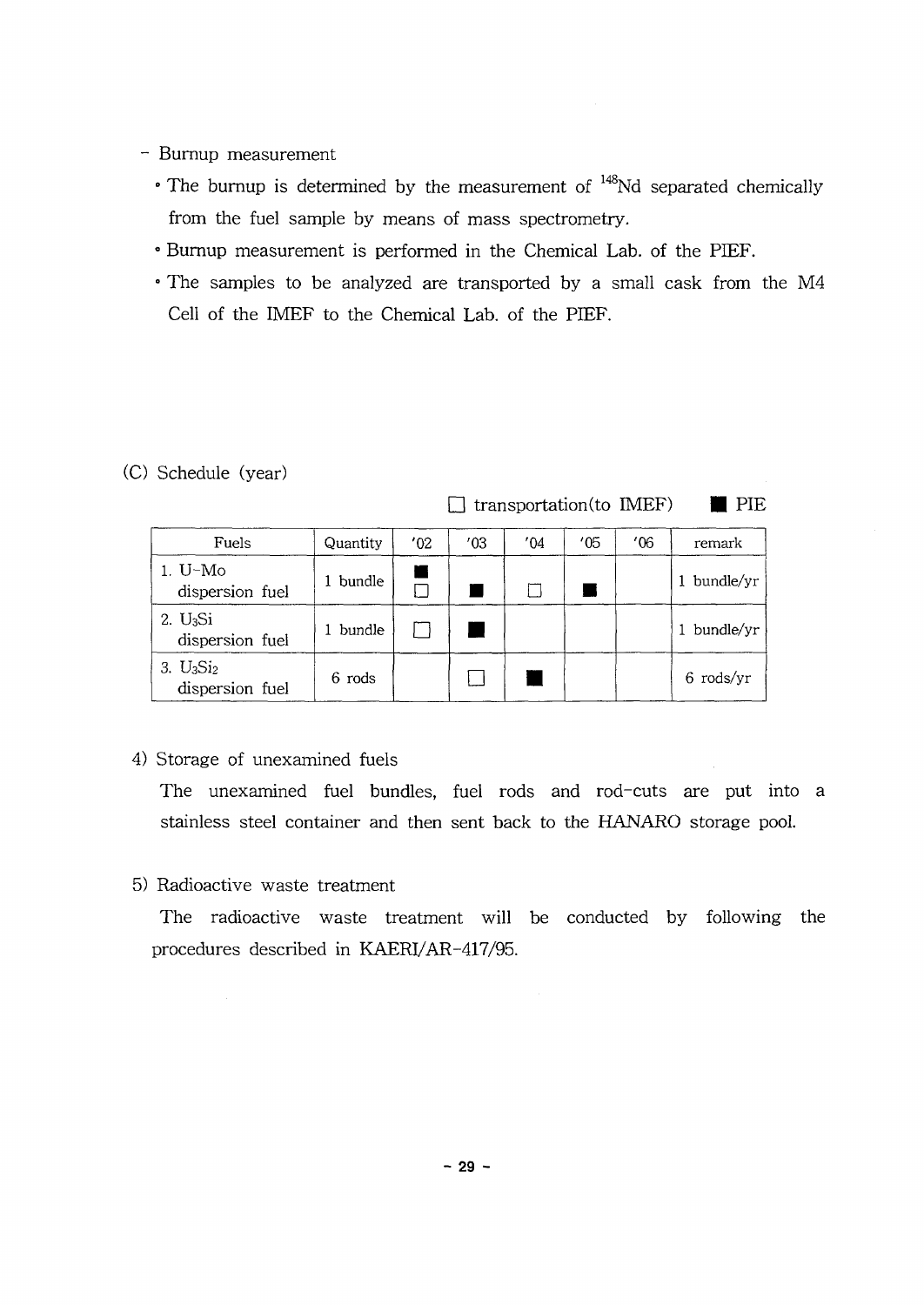#### **G. HANARO Standard Fuel**

#### 1) Transportation

The HANARO standard fuels irradiated at HANARO will be transported from the HANARO pool to the IMEF by using a shipping cask.

#### 2) Fuel specifications

| Contents                           | Descriptions              |  |  |
|------------------------------------|---------------------------|--|--|
| Fuel_core                          |                           |  |  |
| Composition, wt.%                  | Al-61% U <sub>3</sub> Si  |  |  |
| Enrichment, wt.% U-235             | 19.75                     |  |  |
| Diameter, mm                       | 6.35 (standard diameter)  |  |  |
|                                    | 5.50 (reduced diameter)   |  |  |
| Fissile loading, $g$ U-235/element | 13.8 (standard diameter)  |  |  |
| Cladding                           |                           |  |  |
| Alloy designation                  | Alcan 6102 (AA1060)       |  |  |
| Thickness, mm                      | 10.76 (standard diameter) |  |  |
|                                    | 1.185 (reduced diameter)  |  |  |
| Fuel element                       |                           |  |  |
| Outside diameter, mm               | 17.87                     |  |  |
| Diameter over fins, mm             | 19.91                     |  |  |
| Number of fins                     | 8                         |  |  |

Total fissile contents (U-235) of the 18 standard elements is 248.4 g U-235

#### 3) Post-irradiation examination

(A) Activities for the current period

Two fresh fuel elements and irradiated test bundles (6 elements/bundle) were transferred to the IMEF. The transportation, PIE, storage and waste treatment will be conducted by following the procedure given in KAERI/AR-417/95.

(B) Plan for the Next Period ('2002-'2006)

If the tests scheduled for 2000 and 2001 are delayed, the PIE will be performed in the next period. For this, the transportation, PIE, storage and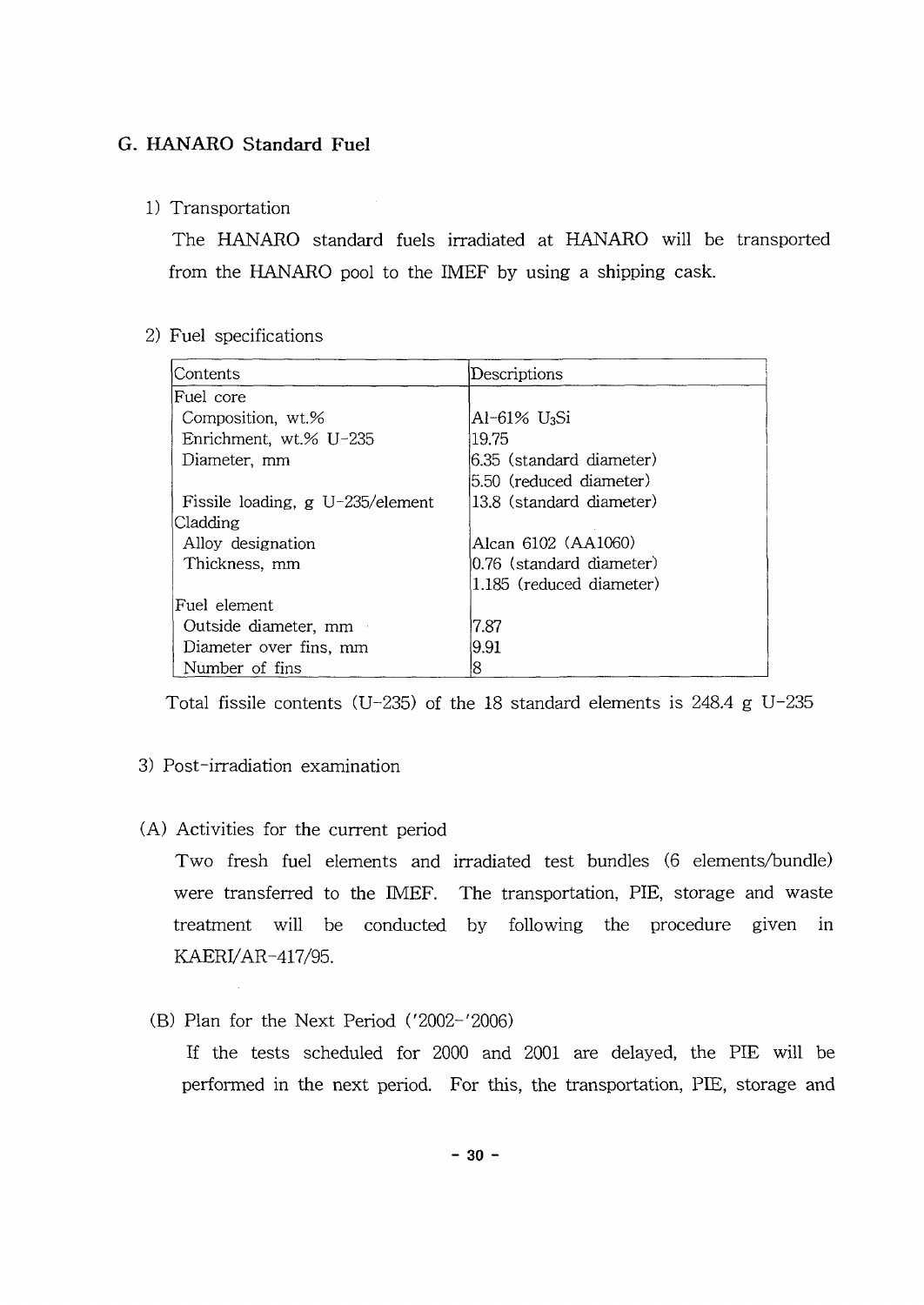waste treatment will be also conducted by following the procedure given in KAERI/AR-417/95.

4) Storage of unexamined fuels

The storage will be conducted by following the procedures described in KAERI/AR-417/95.

5) Radioactive waste treatment

The radioactive waste treatment will be conducted by following the procedures described in KAERI/AR-417/95.

**H. DUPIC Fuels**

DUPIC fuel specifications and quantities described below are maximum estimated amounts of the post-irradiation examination at KAERI for DUPIC fuel development during terms from April 2002 to March 2007. And they are estimated by considering the irradiated fuels and irradiation assembly rigs irradiated in HANARO reactor. The proposed DUPIC fuel irradiation plan is summarized as shown in Table 1-3.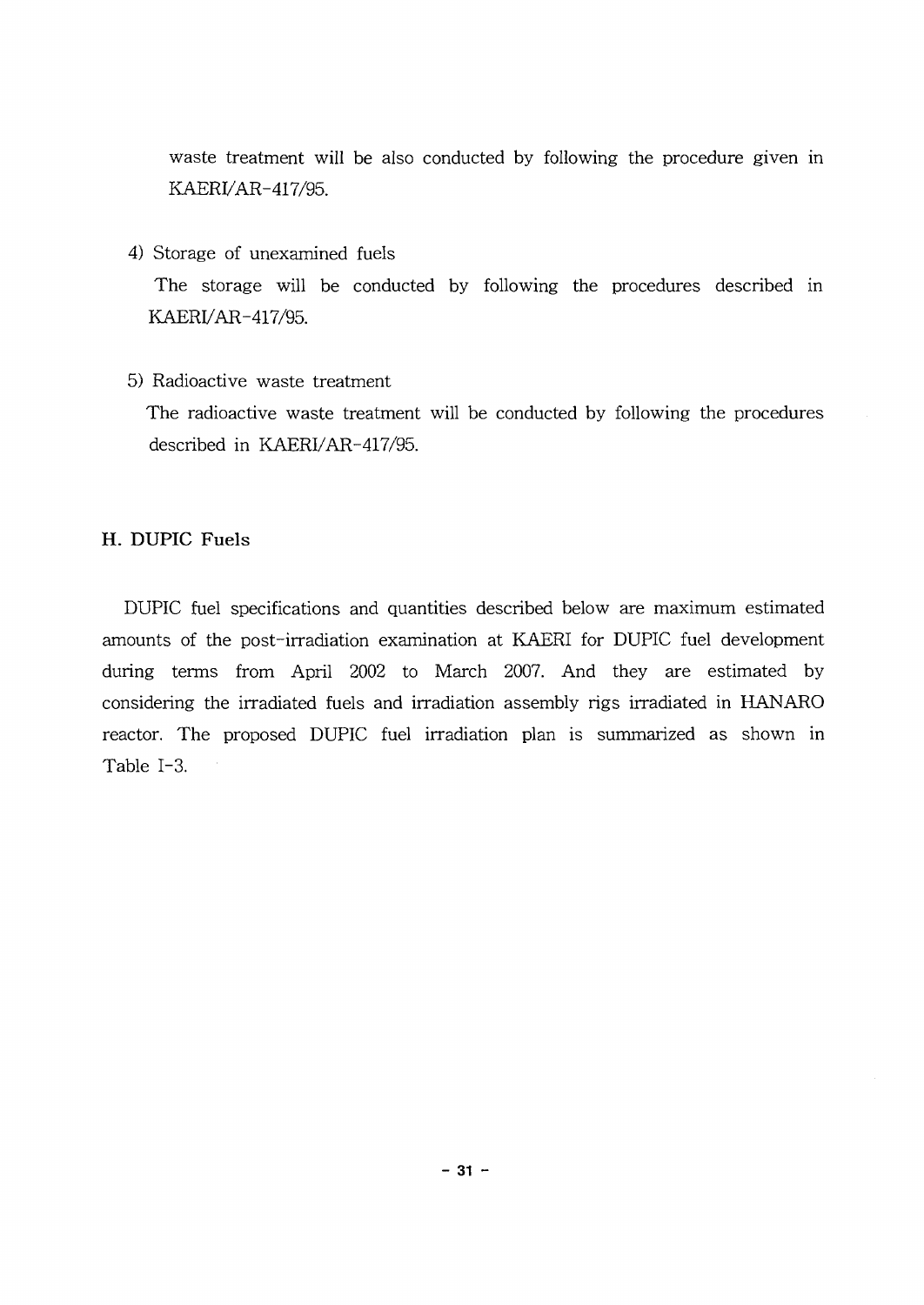|  |  |  |  | Table I-3. Overall DUPIC Fuel Irradiation Test Plan at KAERI |  |  |  |  |
|--|--|--|--|--------------------------------------------------------------|--|--|--|--|
|--|--|--|--|--------------------------------------------------------------|--|--|--|--|

| Fiscal year                                | Irradiation Quantity                                                                     | Irradiation Test                                                               | Remarks                                                                                                                                                                    |
|--------------------------------------------|------------------------------------------------------------------------------------------|--------------------------------------------------------------------------------|----------------------------------------------------------------------------------------------------------------------------------------------------------------------------|
| 2002<br>(April 2002<br>$-March$ 2003)      | 3 mini-elements $\times$<br>5 pellets/element $\times$<br>10 g/pellet = $150$ g          | 1 time irradiation for<br>a year with 3<br>mini-elements in a<br>Rig at HANARO | - SPND(Self-Power<br>Neutron Detector)<br>- Pellet centerline<br>temperature measurement<br>- DUPIC and/or NU-Dy<br>poison pellets<br>- Target burnup<br>: 12,000 MWd/tU   |
| 2003<br>(April 2003<br>$~\sim$ March 2004) | 3 mini-elements ×<br>5 pellets/element $\times$<br>10 g/pellet = $150$ g                 | 1 time irradiation for<br>a year with 3<br>mini-elements in a<br>Rig at HANARO | <b>SPND</b><br>- Pellet centerline<br>temperature measurement<br>- Cladding inner pressure<br>- DUPIC and/or NU-Dy<br>poison pellets<br>- Target burnup<br>: 12,000 MWd/tU |
| 2004<br>(April 2004<br>$~\sim$ March 2005) | 3 mini-elements $\times$<br>5 pellets/element $\times$<br>10 g/pellet = $150$ g          | 1 time irradiation for<br>a year with 3<br>mini-elements in a<br>Rig at HANARO | - SPND<br>- Pellet centerline<br>temperature measurement<br>- DUPIC and/or NU-Dy<br>poison pellets<br>Target burnup<br>: 20,000 MWd/tU                                     |
| 2005<br>(April 2005<br>$~\sim$ March 2006) | 7 elements $\times$<br>50 large pellets/<br>element $\times$ 22.5 g/pellet<br>$= 7.9$ kg | 1 time irradiation up<br>to 10,000 MWd/tU<br>at HANARO                         | 10,000 MWd/tU burnup<br>- Using Fuel Test Loop<br>Facility to be developed<br>at HANARO                                                                                    |
| 2006<br>(April 2006<br>$~\sim$ March 2007) | 7 elements $\times$<br>50 large pellets/<br>element $\times$ 22.5 g/pellet<br>$= 7.9$ kg | 1 time irradiation up<br>to 20,000 MWd/tU<br>at HANARO                         | $-$ 20,000 MWd/tU burnup<br>Using Fuel Test Loop<br>Facility to be developed<br>at HANARO                                                                                  |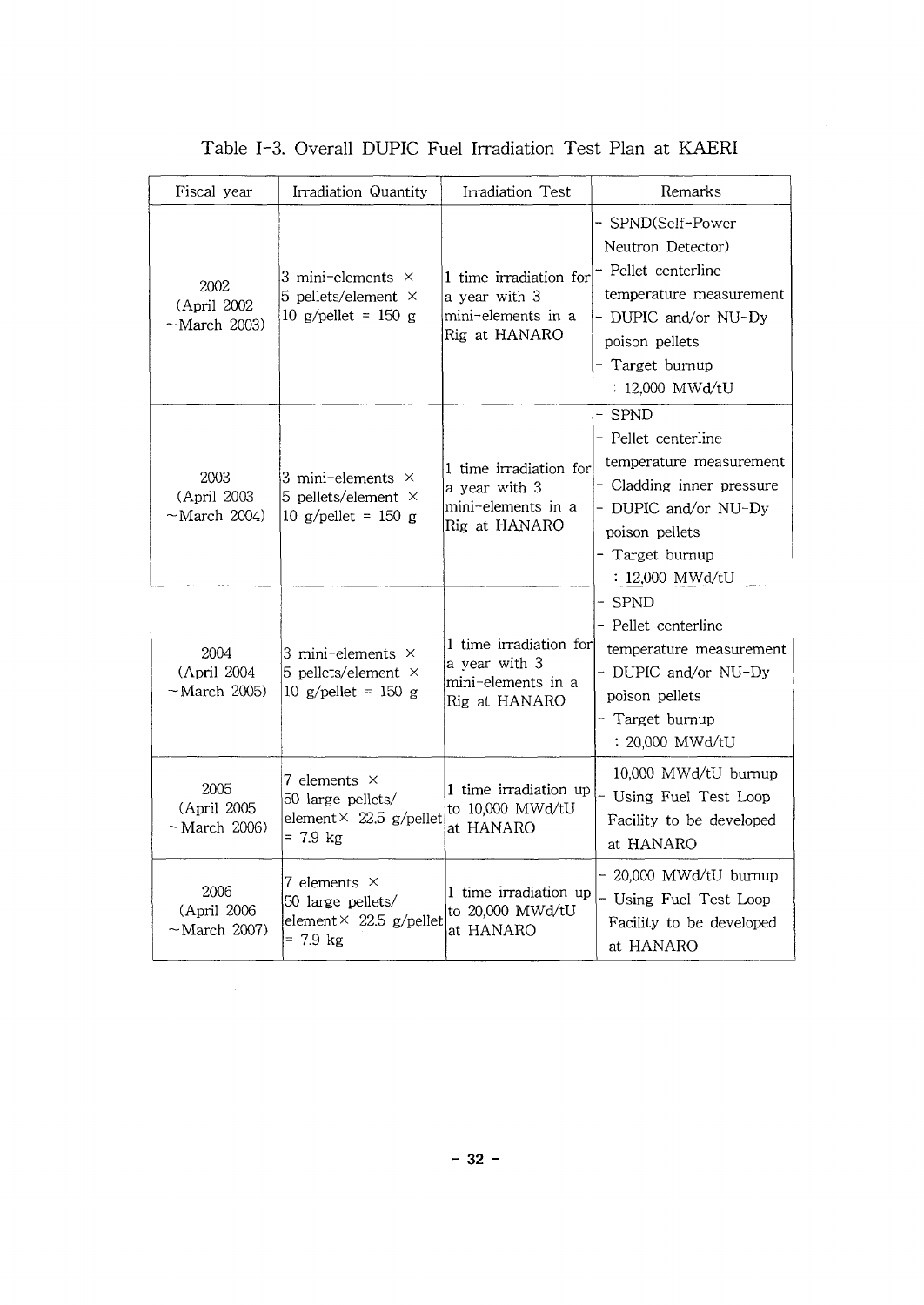#### 1) Transportation

The DUPIC fuel irradiated in rig or FTL at the HANARO will be transported from the HANARO pool to the IMEF by using the same cask as that of HANARO drive fuel. DUPIC fuel means elements, mini-elements in rig or FTL. Samples for chemical analysis and out-of-pile annealing experiments will be transported from IMEF to PIEF by using the padirac.

#### 2) Fuel specifications

Table 1-4 Fuel specifications

|              | Rig                | Element                   | Mini-element     |
|--------------|--------------------|---------------------------|------------------|
| Weight       | $3.05$ $kg$        | $1.125$ kg                | 50 g             |
| Length       | 980 mm             | $500$ mm                  | $200$ mm         |
| Stack length | 960 mm             | 480 mm                    | $50 \text{ mm}$  |
| Diameter     | $60 \text{ mm}$    | $13.5 \text{ mm}$         | $12 \text{ mm}$  |
| Composition  | Aluminium          | spent fuel                | spent fuel       |
| Remarks      | For 3 mini-element | CANFLEX bundle (43)       | element assembly |
|              |                    | elements), or CANDU-6     |                  |
|              |                    | bundle (37 elements) type |                  |

#### 3) Post-irradiation examination

- (a) Scope of Work
	- Nondestructive examination in hot cells
		- Dismantling of DUPIC fuel
		- Visual examination and photography
		- Measurement of dimensional change
		- Eddy current test
		- X-ray radiography
		- Gamma-scanning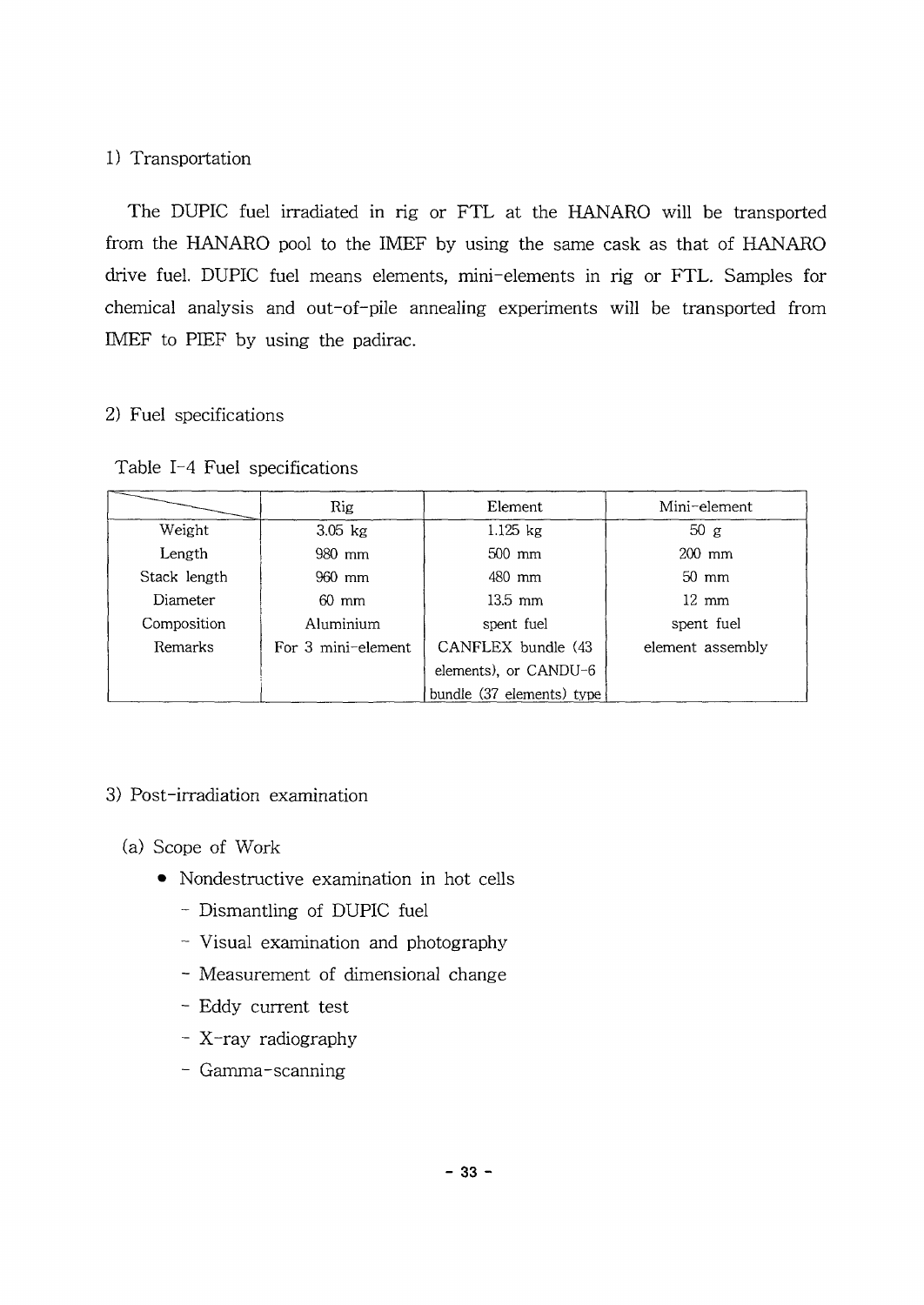- Destructive examination in hot cells
	- Fission gas analysis
	- Out-of-pile annealing experiments
	- Cutting/Grinding/Polishing/Etching
	- Microstructure analysis
	- Density measurement
	- Hardness
	- Chemical analysis
	- Physical properties measurement
- (b) Methods
	- Cask receiving and unloading
		- Checking the dose rate close to the cask transport trailer.
		- Transfer the cask to the decontamination room (IMEF), where the surface washing is performed.
		- Transfer the cask to the unloading pool and remove of the cask lid by over-head crane.
		- Unloading of the fuel from the cask by handling tool
	- Fuel transfer from pool to hot cell
		- The fuels are transferred to the Ml Cell of the IMEF through the channel connected with the pool by the use of bucket elevator.
	- Fuel dismantling
		- Transfer to a dismantling machine by which the end plate of the fuel assembly is removed
	- Nondestructive test
		- Place the fuel on the rod examination multi-bench which is vertically positioned in the Ml Cell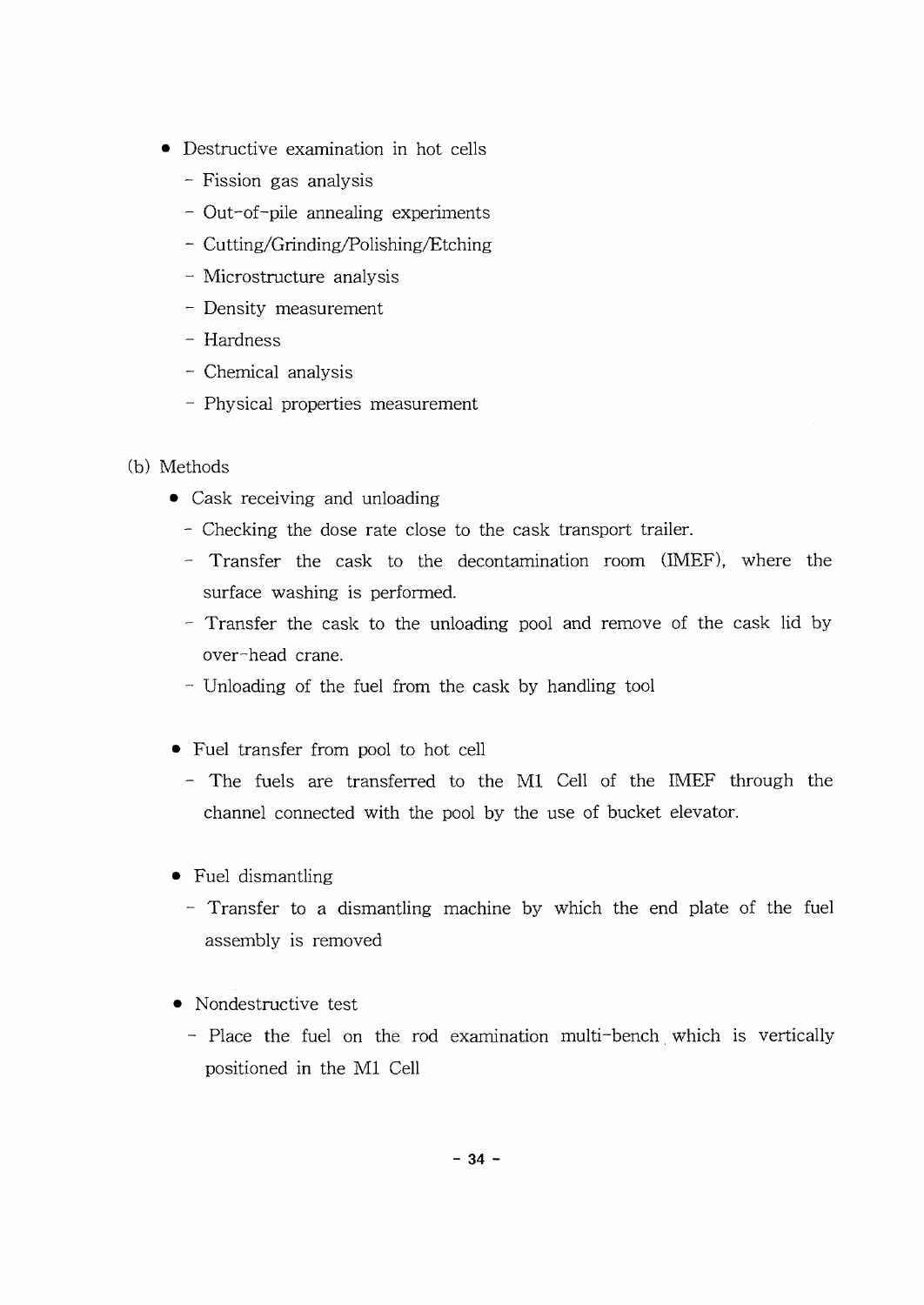- Perform visual inspection and photography, profilometry, eddy current test, X-ray radiography, and gamma-scanning
- Fission gas collection and analysis
	- Fuel element puncturing is performed by a puncturing device installed in Ml Cell of MEF.
	- Fission gas collection is made by a gas collection system installed outside the cell (Ml Cell), which is connected with a puncturing device installed in Ml Cell.
	- Fission gas collected is sent to the Chemical Lab. of the PIEF for composition analysis.
	- For the study of local gas distribution inside of the irradiated pellets, out-of-pile annealing experiments of irradiated pellets would be performed at PIEF hot cell. A slice of the irradiated pellet would be transported to PIEF for this experiments.
- Fuel element cutting
	- Cutting of the fuel element is carried out in the M2 Cell.
	- For the PIE of the bundles, elements are selected from a bundle and usually samples of 5cm in length are taken from each element for destructive examination. The fuel segments which are not examined are put in a container and then are stored in the hot cell and/or pool for temporary storage.
	- For the PIE of the elements and mini-elements, each element is cut to prepare destructive examination.
- 1 Metallographic sample preparation
	- Sectioning, mounting, grinding, polishing and chemical etching are performed in the M3 Cell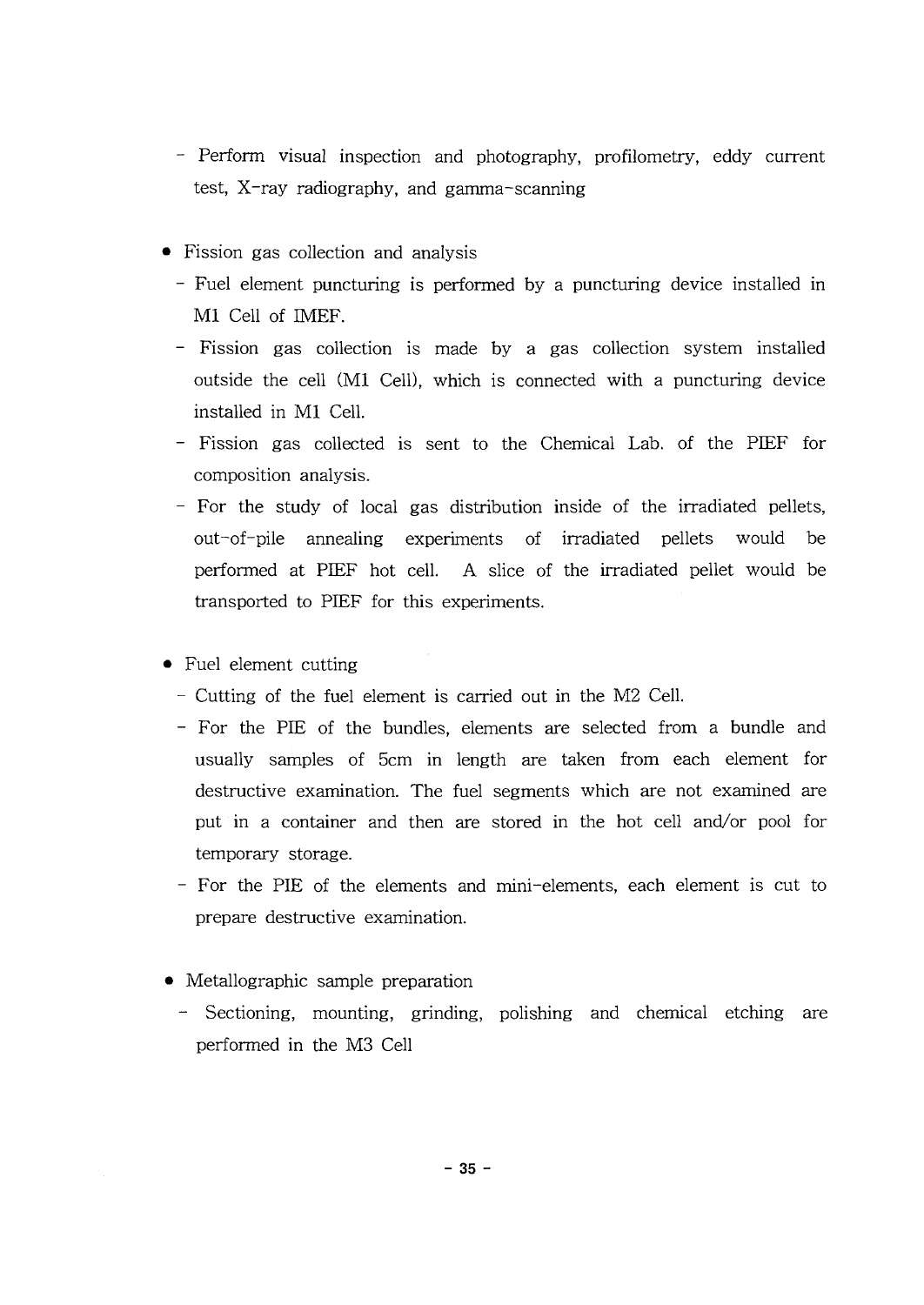- Metallography
	- Microstructural observation is performed in the M7 Lead Cell.
- EPMA sample preparation
	- Sample preparation for EPMA (Electron Probe Micro Analyzer) is conducted in the M3 Cell.
	- EPMA examination is carried out at the EPMA room of IMEF.
- TEM sample preparation
	- TEM (Transmission Electron Microscope) sample preparation is performed in the M4 Cell
	- Replica for TEM observation is prepared in the M4 Cell.
- Density measurement
	- The density of the fuel samples is measured by using a precision balance installed in the M7 Cell.
- Hardness measurement
	- The hardness of the fuel samples is measured by using a microhardness tester installed in the M7 Cell.
- Burnup measurement
	- The burnup is determined by the measurement of  $^{148}$ Nd separated chemically from the fuel sample by means of mass spectrometer.
	- Burnup measurement is performed in the Chemical Lab. of the PIEF.
	- The samples to be analyzed will be transported by a small padirac cask from the M4 Cell of the IMEF to the Chemical Lab. of the PIEF.
- Physical property measurement
	- Thermal expansion, thermal conductivity and creep tests on the fuel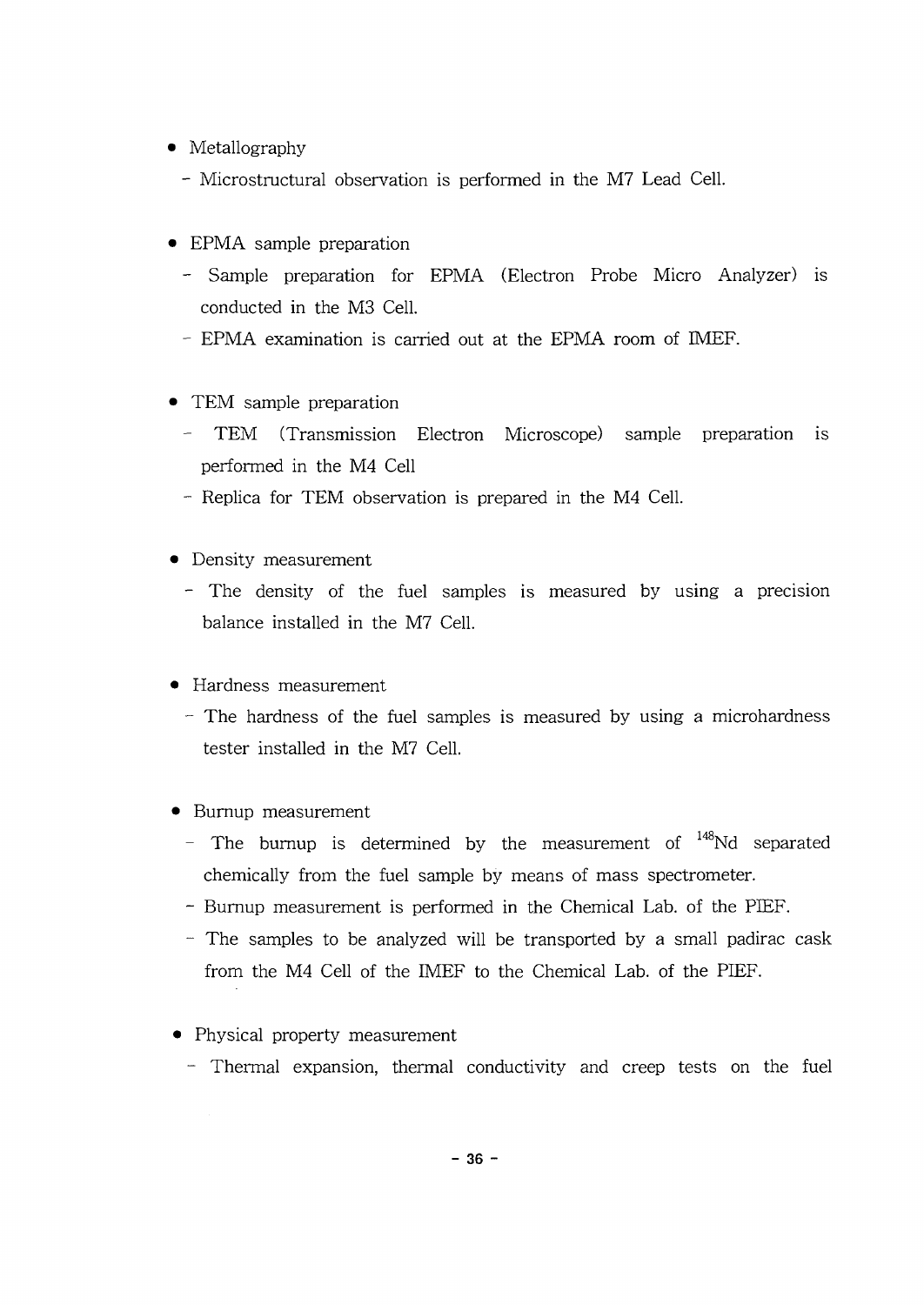#### sample are performed in the M5a Cell

#### (c) Maximum quantity estimated for PIE at KAERI

|  | Table I-5. Maximum Quantity Estimated for PIE of DUPIC |  |  |  |  |  |  |
|--|--------------------------------------------------------|--|--|--|--|--|--|
|--|--------------------------------------------------------|--|--|--|--|--|--|

|                          |                                                                                                                                                                     | (April 2002~March 2007)                                                                              |
|--------------------------|---------------------------------------------------------------------------------------------------------------------------------------------------------------------|------------------------------------------------------------------------------------------------------|
| Terms                    | Mini-element<br>or element                                                                                                                                          | Remark                                                                                               |
| $[2002, 4 \sim 2005, 3]$ | 3 mini-elements $\times$ 5<br>pellets/mini-element $\times$<br>$10 \text{ g/pelle}$ t<br>$=150$ g/one time<br>150 g/one time $\times$ 3 times<br>$=0.45 \text{ kg}$ | -3 times irradiation tests for one year each<br>with 3 mini-elements in irradiation Rig at<br>HANARO |
| $12005.4 \sim 2007.3$    | 7 elements $\times$<br>50 large pellets/element $\times$<br>$22.5$ g/pellet<br>$=7.9$ kg/one time<br>7.9 kg/one time $\times$ 2 times<br>$=15.86$ kg                | -2 times irradiation tests for one year each<br>with 7-elements in FTL at HANARO                     |
| Total                    | $16.25$ kg                                                                                                                                                          |                                                                                                      |

#### 4) Storage of Unexamined Fuel

The unexamined fuel elements and element-cuts are put into a stainless steel container and then sent to the hot cell and/or pool for temporary storage.

#### 5) Radioactive waste treatment

Radioactive wastes are categorized into fuel specimen, solid waste and liquid waste, for which their treatment methods are described in the followings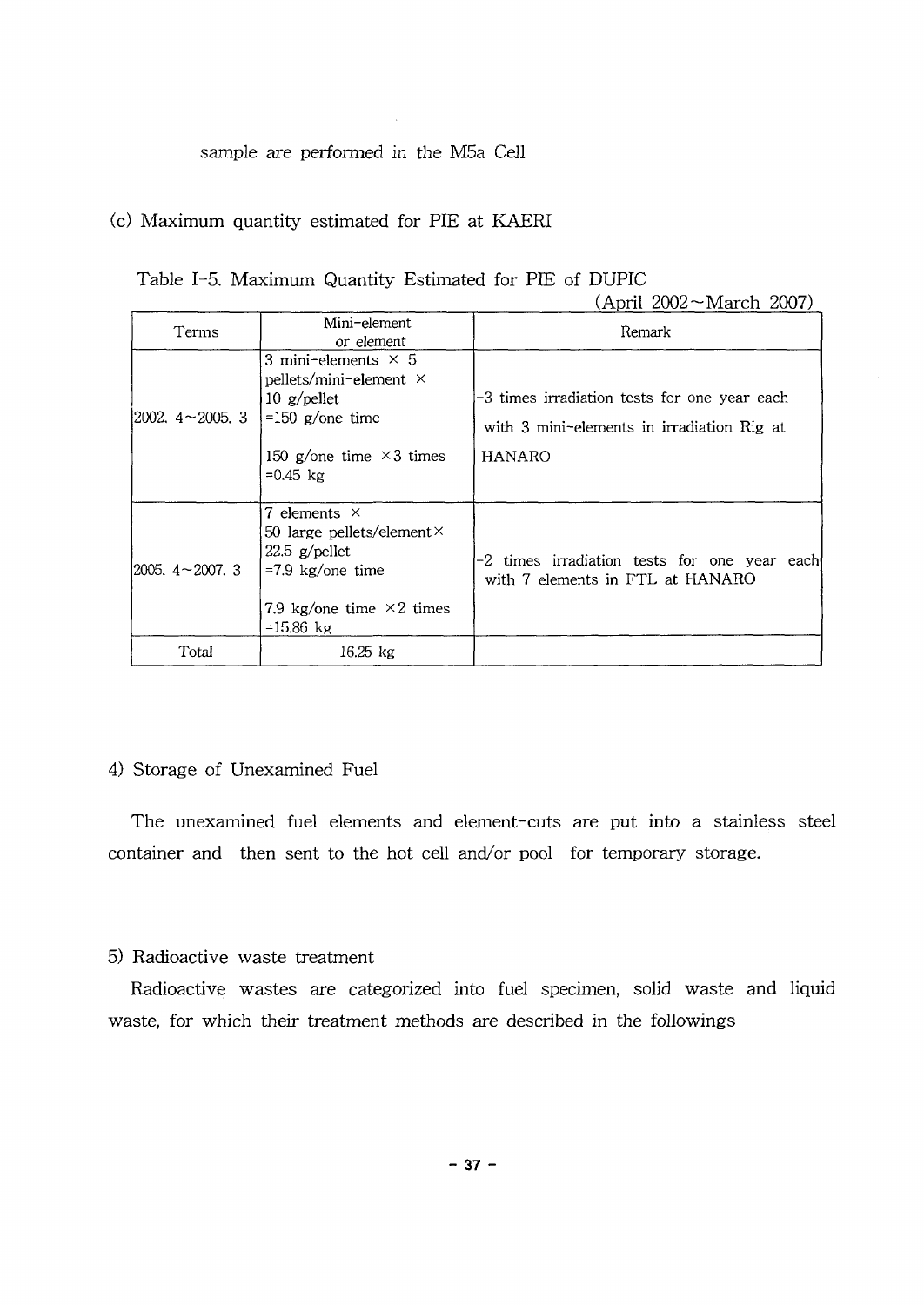- Fuel specimen
	- The fuel specimens examined are put in a container and then are stored in the hot cell and/or pool for temporary storage.
- Solid waste treatment
	- High level active wastes including the dismantled rig are put in 50  $\ell$  stainless container which is water-tight, while low level active wastes are put in vinyl bags and in 200 *I* drum.
	- These are transferred to the RWTF for temporary storage.
- Liquid waste treatment
	- The liquid wastes come mainly from the pool water treatment unit, and are transferred to the low level active tanks located in the RIPF(Radio-Isotope Production Facility) and then to the RWTF.
	- A small quantity of liquid wastes produced during fuel cutting, grinding and polishing etc. in the hot cells is plastered in a can inside the cell and then treated like a high active solid waste.
	- The low active liquid wastes which come from intervention area and other contaminated areas are sent to the low level active waste tanks located in the RIPF and then to the RWTF.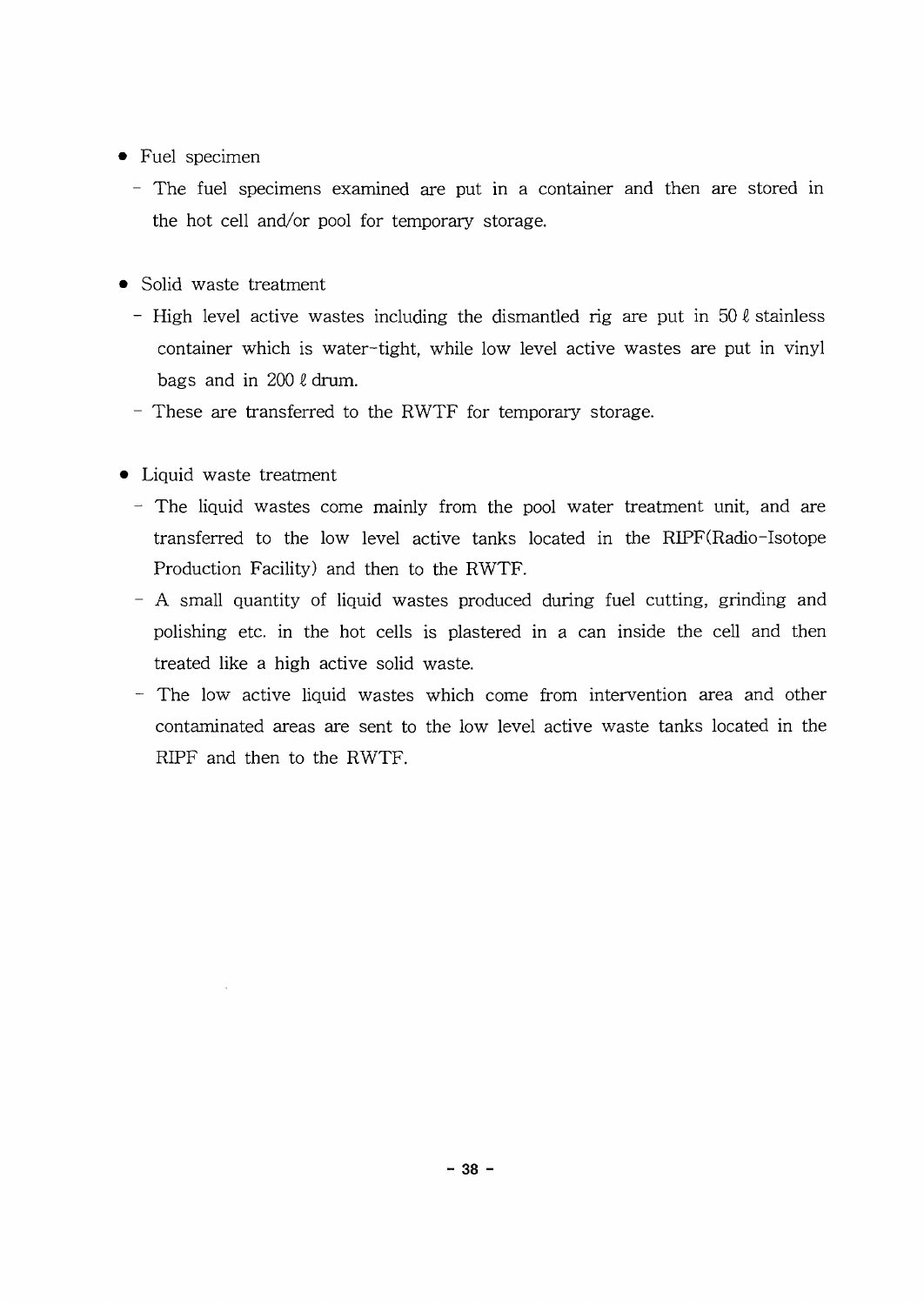#### **I. SMART Fuel**

1) Transportation

The cask for driver fuel will be used for transportation from HANARO to IMEF after irradiation test.

#### 2) Fuel specification

| Contents                                             | Descriptions                                                         |
|------------------------------------------------------|----------------------------------------------------------------------|
| - Irradiated fuel                                    | $U-Zr$ metallic fuel (6 rods)                                        |
| $\vert$ - U <sup>235</sup> enrichment                | 15~20%                                                               |
|                                                      | (to be decided depending on design)                                  |
| $\vert$ - U <sup>235</sup> content                   | $ 2.3 - 9.2$ g/rod                                                   |
|                                                      | - Fuel core length in test fuel $ \sim 300$ mm (depending on design) |
| $\vert$ - Clad thickness in test fuel $\vert$ 0.5 mm |                                                                      |

#### 3) Post-Irradiation Examination

#### (A) Scope of Work

- Nondestructive examination in hot cells
	- 0 Dismantling of fuel bundle
	- ° Visual examination and photography
	- ° Measurement of dimensional change
	- ° Axial gamma-scanning
- Destructive examination in hot cells
	- Fuel rod cutting
	- ° Grinding/Polishing/Chemical etching
	- ° Measurement of dimensional change
	- ° Fuel density measurement

 $\sim$ 

° Chemical composition examinations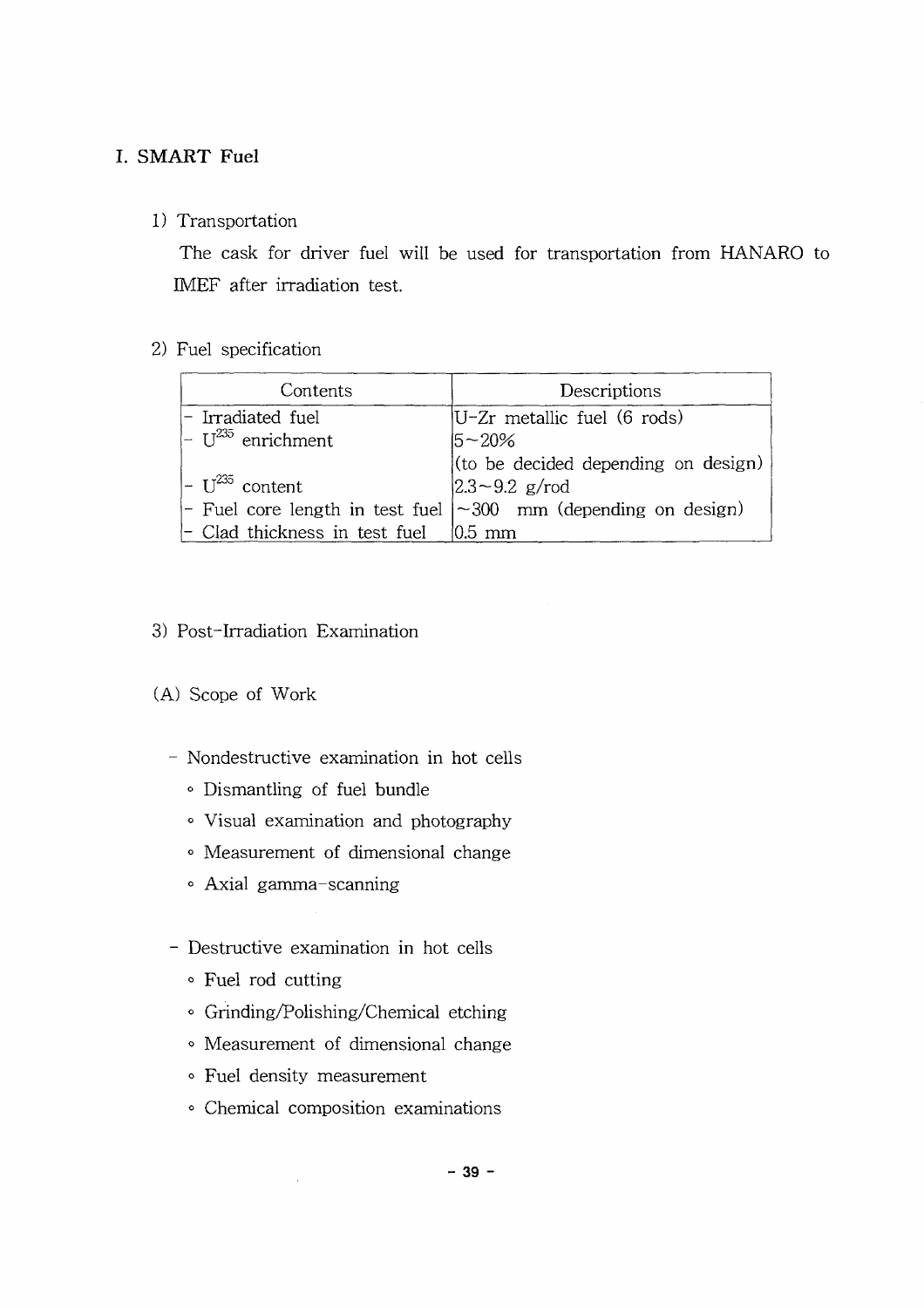- Metallography
- ° Electron-probe micro-analysis
- Bending test
- ° Blistering test

#### (B) Method

- Cask receiving and unloading
	- ° Checking the dose rate close to the cask transport trailer.
	- ° Transfer of the cask to the decontamination room (IMEF), where the surface washing is performed.
	- ° Transfer of the cask to the unloading pool and remove of the cask lid by over-head crane.
	- ° Unloading of the fuel from the cask by handling tool
- Fuel transfer from pool to hot cell
	- The fuels are transferred to the Ml Cell of the IMEF through the channel connected with the pool by the use of bucket elevator
- Fuel bundle dismantling
	- ° Transfer to a dismantling machine by which the end plate of the fuel assembly is removed
- Nondestructive test
	- ° Place the fuel rods on the rod examination multi-bench which is vertically positioned in the Ml Cell
	- ° Perform visual inspection and photography, profilometry, eddy current test, X-ray radiography, and axial gamma-scanning
- Fuel rod cutting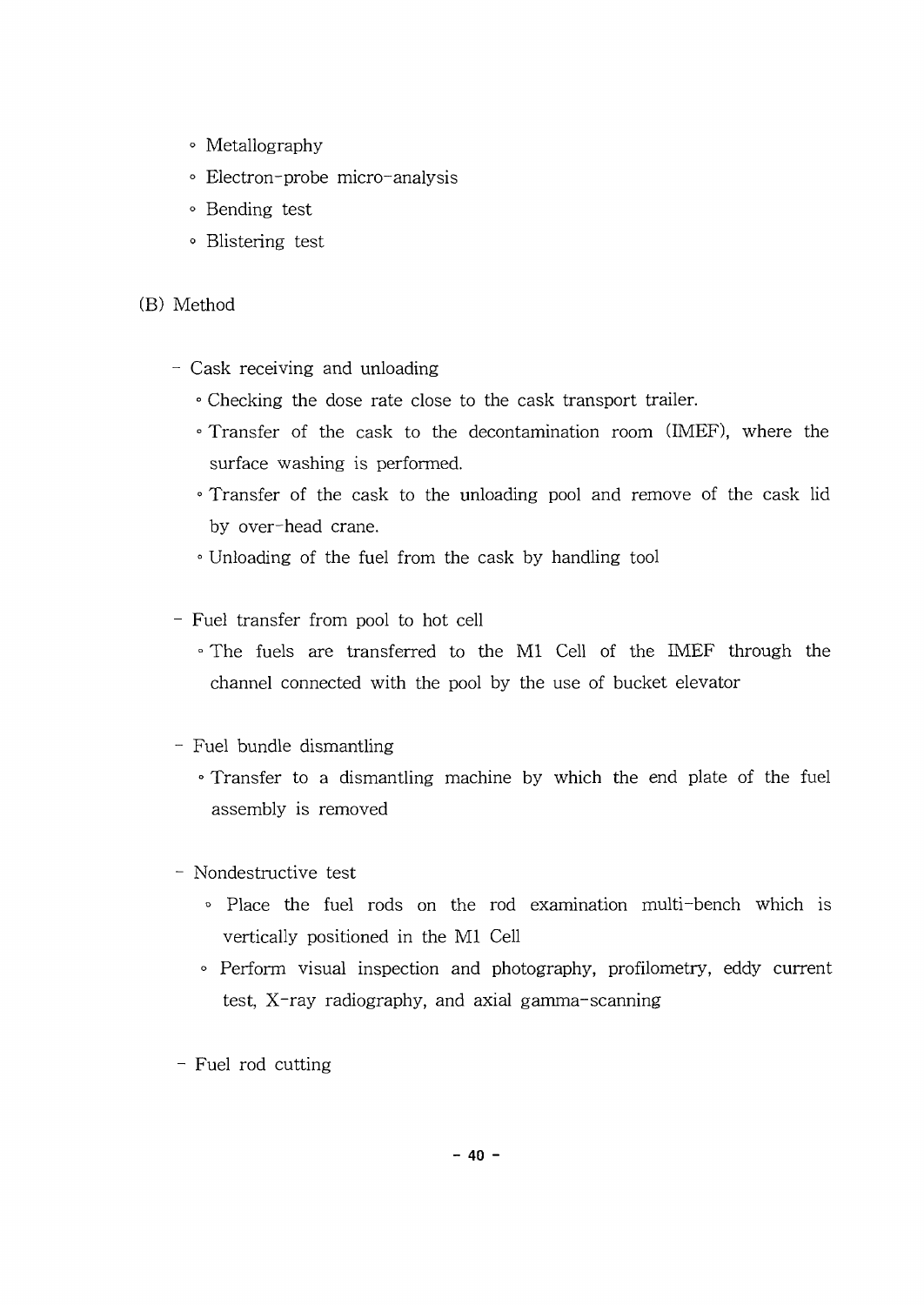° The cutting of the fuel rod is carried out in the M2 cell. Maximum five rods are selected from a bundle and usually five samples of 2 cm in length are taken from each rod for destructive examination.

#### - Blistering test

- ° Blistering test is carried out in the M2 cell
- Metallographic sample preparation
	- ° Sectioning, mounting, grinding, polishing and chemical etching are performed in the M3 Cell
- Metallography
	- ° Microstructural observation is performed in the M7 Lead Cell.
- Density measurement
	- ° The density of fuel samples is measured by using a precision balance installed in the M4 Cell.

#### - Reaction layer

- Corrosion product
- Bending test
- EPMA sample preparation
	- ° Au/C coating on specimen surface for EPMA analysis conducted in the M4 cell.
- Burnup measurement
	- $\,^{\circ}$  The burnup is determined by the measurement of  $^{148}\rm{Nd}$  separated chemically from the fuel sample by means of mass spectrometry.
	- ° Burnup measurement is performed in the chemical lab. of the PIEF.
	- ° The samples to be analyzed are transported by a small padirac cask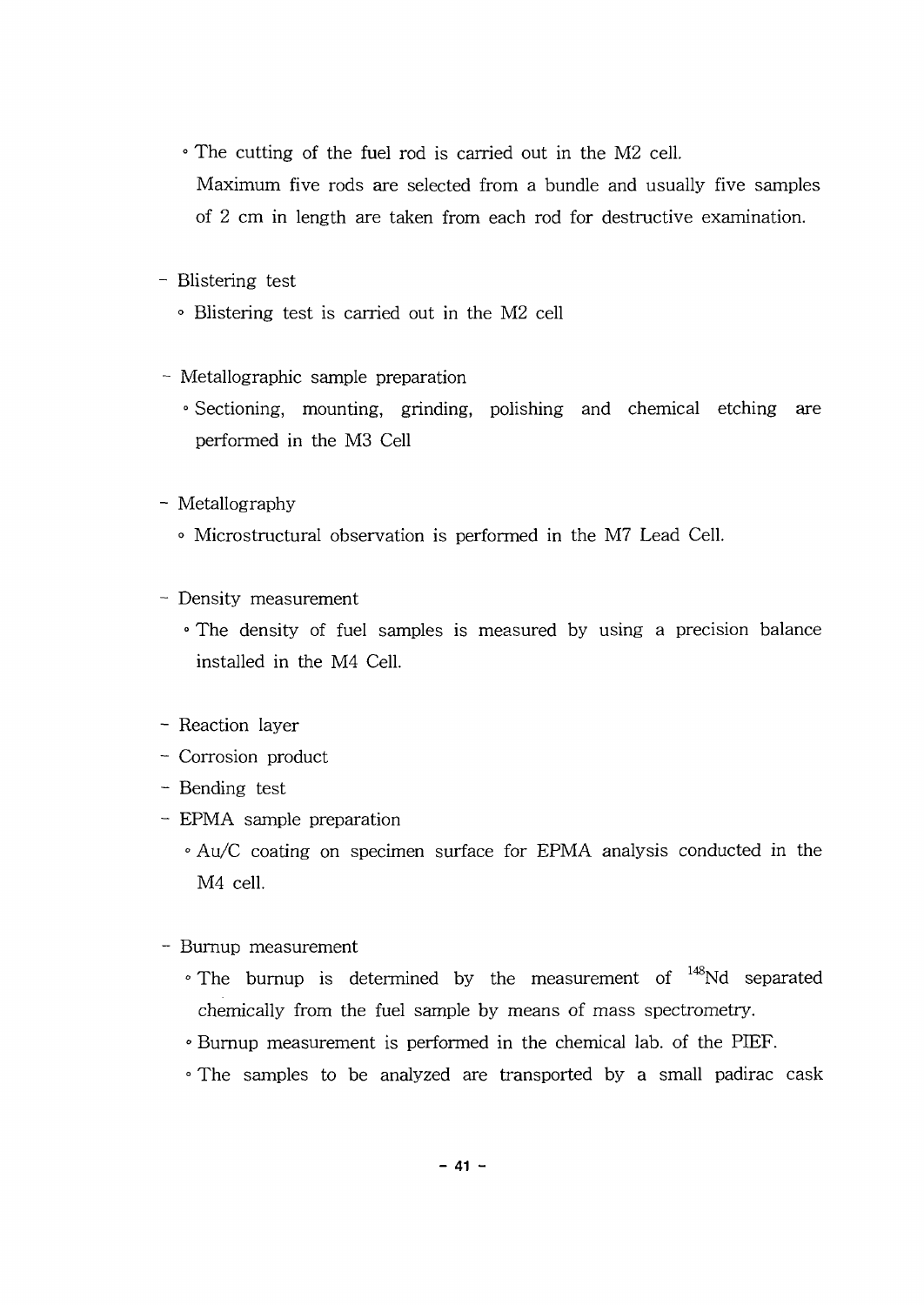from the M4 cell of the MEF to the chemical lab. of the PIEF.

#### (C) Schedule

|  | $\Box$ transportation(to IMEF) |              | I PIE |     |     |     |        |
|--|--------------------------------|--------------|-------|-----|-----|-----|--------|
|  | Fuels                          | Quantity 702 | '03   | '04 | '05 | '06 | remark |
|  |                                |              |       |     |     |     |        |

#### (D) Examination items

| Irradiated Assembly | BU<br>[at % | Test<br>Hole | Exam. Items                     |  |  |
|---------------------|-------------|--------------|---------------------------------|--|--|
|                     |             | ΟR           | NDA, Surface Exam., Density,    |  |  |
| Capsule for SMART   | $30 - 60$   |              | Dimension, Swelling,            |  |  |
| fuel Irradiation    |             |              | Microstructure, Reaction Layer, |  |  |
|                     |             |              | Corrosion Product, Bending Test |  |  |

#### 4) Storage of unexamined fuels

The unexamined fuel bundles, fuel rods and rod cuts are put into a stainless steel container and then sent back to the HANARO storage pool. In general, the storage will follow the storage procedure of HANARO irradiated fuel

#### 5) Radioactive waste treatment

Radioactive wastes are categorized into fuel specimen, liquid waste and solid waste for which their treatment methods are described in the followings;

- Solid waste
	- ° High level active wastes are put in 50 liter stainless steel container which is water-tight, while low level active wastes are put in plastic bags and 200 liter drum.
	- 0 These are transferred to the RWTF for temporary storage.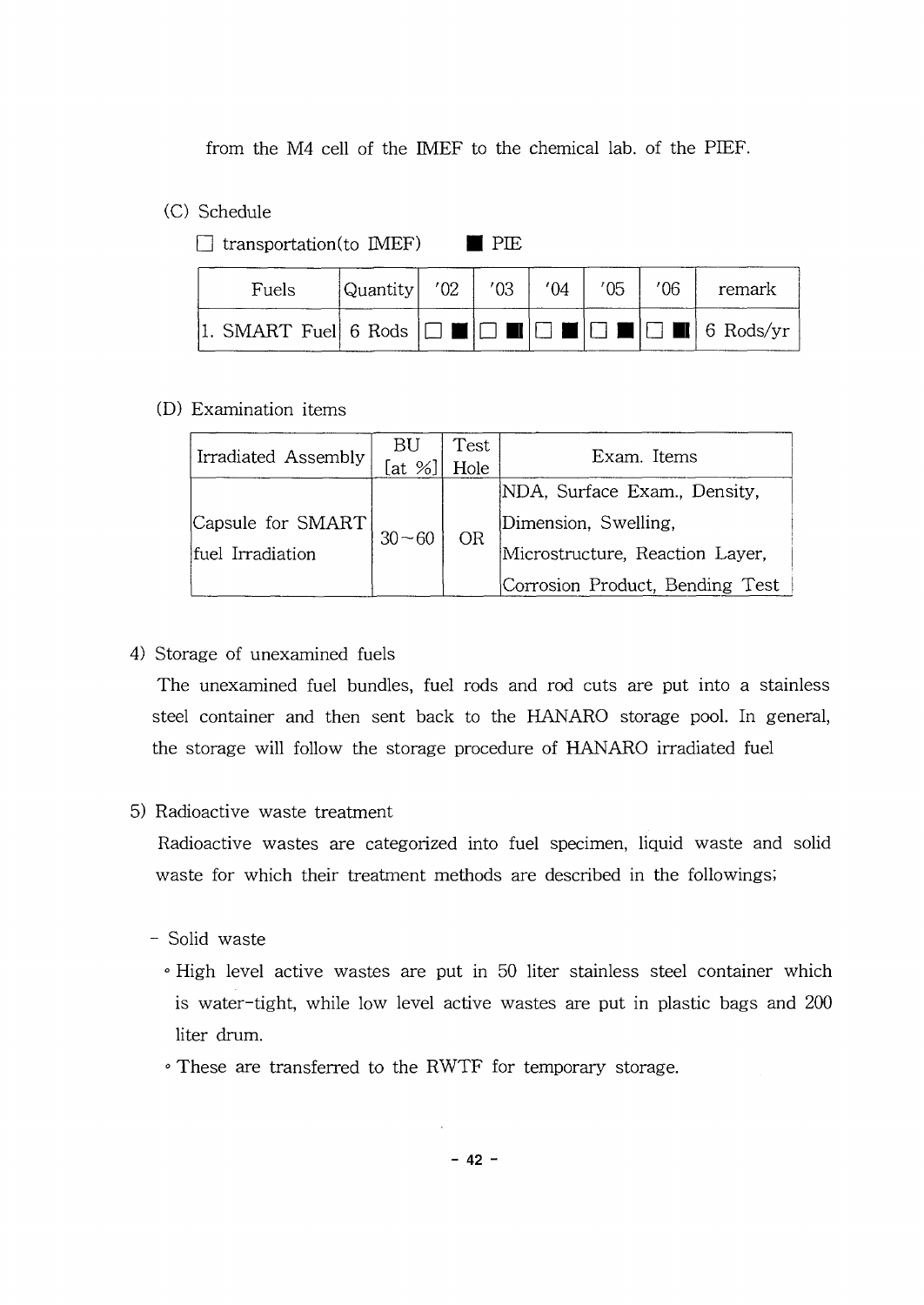- Liquid waste

- ° The liquid wastes come mainly from the pool water treatment unit, are transferred to the low level active waste tanks located in the RIPF and then to the RWTF.
- ° A small quantity of liquid wastes produced during fuel cutting, grinding, and polishing etc. in the hot cells is plastered in a can inside the cell and then treated like a high level active solid waste.
- ° The low active liquid wastes which come from intervention area and other contaminated areas are sent to the low level active waste tanks located in the RIPF and then to the RWTF.
- ° In general, the radioactive waste treatment will be conducted by following the procedures described in KAERI/AR-417/95 and the waste treatment procedure of IMEF hot cell examination.

#### **J. Advanced LWR Fuel Pellet**

#### 1) Transportation

UO2 and burnable absorber fuel pellets will be fabricated, loaded in cladding tubes and then seal welded in KAERI. Short fuel rod will be encapsuled, and then the capsule will be irradiated in HANARO. The capsule will be transported from the HANARO pool to the IMEF for examination.

2) Fuel specifications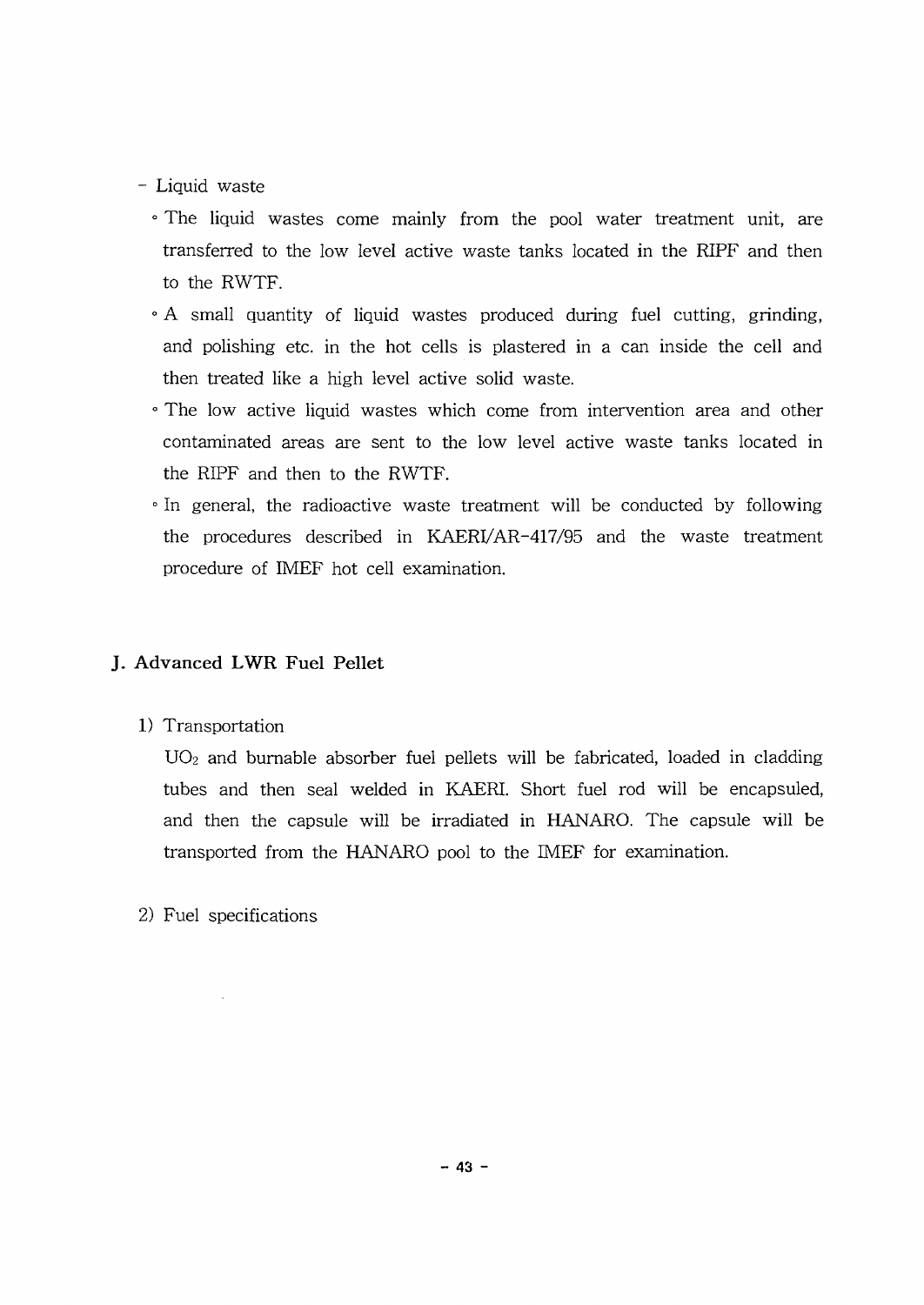| contents               | descriptions                                                                          |
|------------------------|---------------------------------------------------------------------------------------|
| 1. $UO2$ fuel pellet   |                                                                                       |
| - diameter             | 8 mm                                                                                  |
| - length               | $10 \text{ mm}$                                                                       |
| - $U^{235}$ enrichment | $3 - 5$ %                                                                             |
| - burnup               | $50,000 \sim 80,000 \text{ MWD/tU}$                                                   |
| amount                 | less than $100\ g$                                                                    |
|                        |                                                                                       |
| 2. burnable absorberl  |                                                                                       |
| - diameter             | 8 mm                                                                                  |
| – length               | $10 \text{ mm}$                                                                       |
| - composition          | $8-12$ wt% Gd <sub>2</sub> O <sub>3</sub> or $1-2$ wt% Er <sub>2</sub> O <sub>3</sub> |
| - $U^{235}$ enrichment | $0.7 - 5%$                                                                            |
| burnup                 | $30,000 - 60,000$                                                                     |
| amount                 | less than $100 g$                                                                     |

- 3) Post irradiation examination
- (A) scope of work
- Nondestructive examination in a hot-cell
	- dismantling of capsule
	- visual examination and photography
	- 0 measurement of dimensional change
	- X-ray radiography
	- axial gamma scanning
- Destructive examination
	- fuel rod cutting.
	- ° grinding/ polishing/ etching
	- · fuel density measurement
	- metallography
	- 0 chemical analysis for burnup determination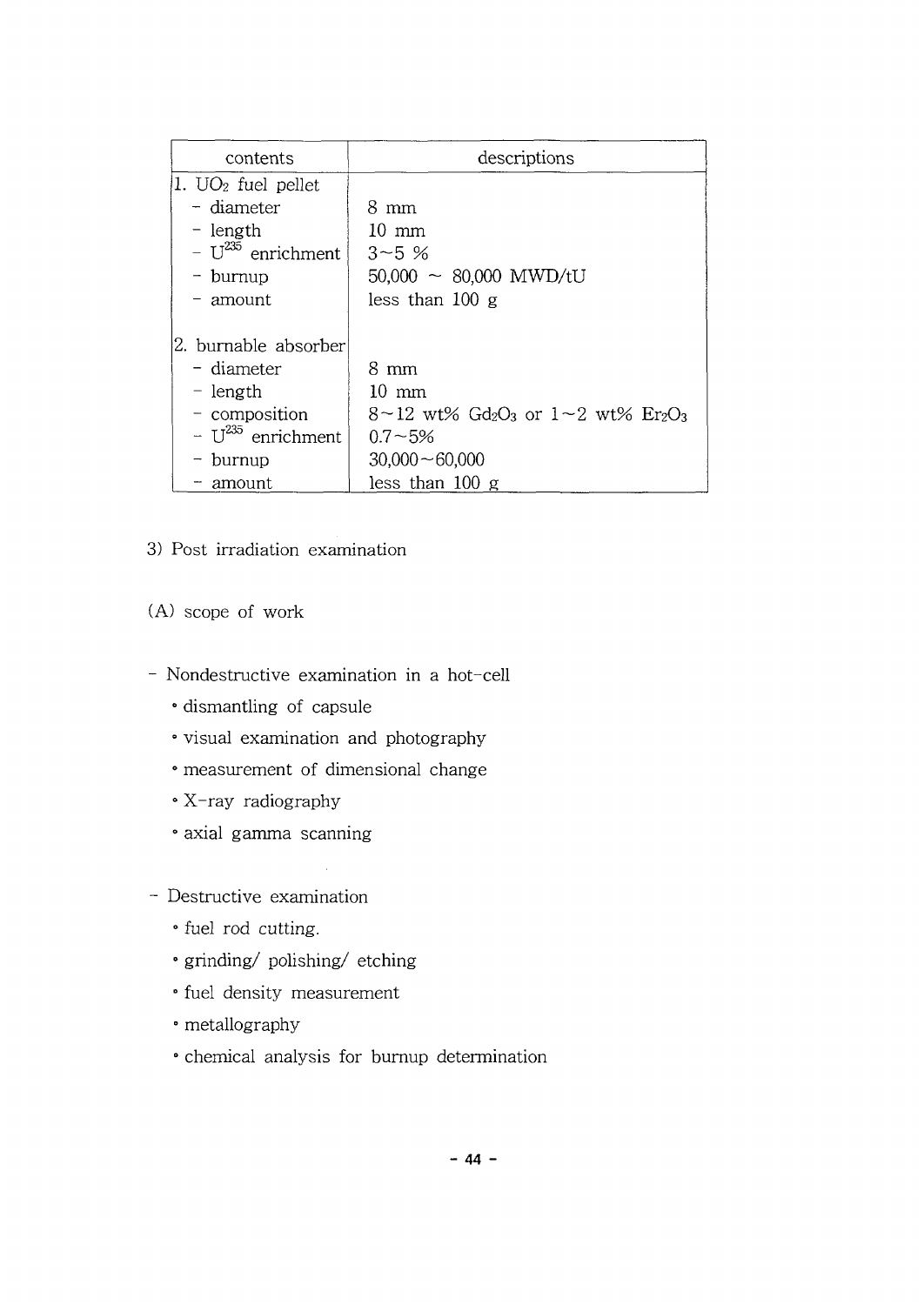#### (B) Method

- Cask receiving and unloading
- Checking of the dose rate close to the cask transport trailer
- ° Transfer of the cask to the decontamination room (IMEF), where the surface washing is performed.
- ° Transfer of the cask to the unloading pool and remove of the cask lid by over-head crane.
- ° Unloading of the fuel rod/fuel bundle from the cask by handling tool.
- Fuel transfer from to hot cell
	- The fuel bundles are transferred to the M1 Cell of the IMEF through the channel connected with the pool by the use of bucket elevator.
- Nondestructive test of rod
	- ° Place the fuel rods on the examination multi-bench which is vertically positioned in the Ml Cell.
	- ° Perform visual inspection and photography, profilometry, measurement of dimensional change, and axial gamma-scanning.

#### - Fuel rod cutting

- ° The cutting of the fuel rod is carried out in the M2 Cell.
- Maximum five (5) rods are selected from a bundle and usually five (5) samples of 2 cm in length are taken from each rod for destructive examination.
- Metallographic sample preparation
	- ° Sectioning, mounting, grinding, polishing and chemical etching are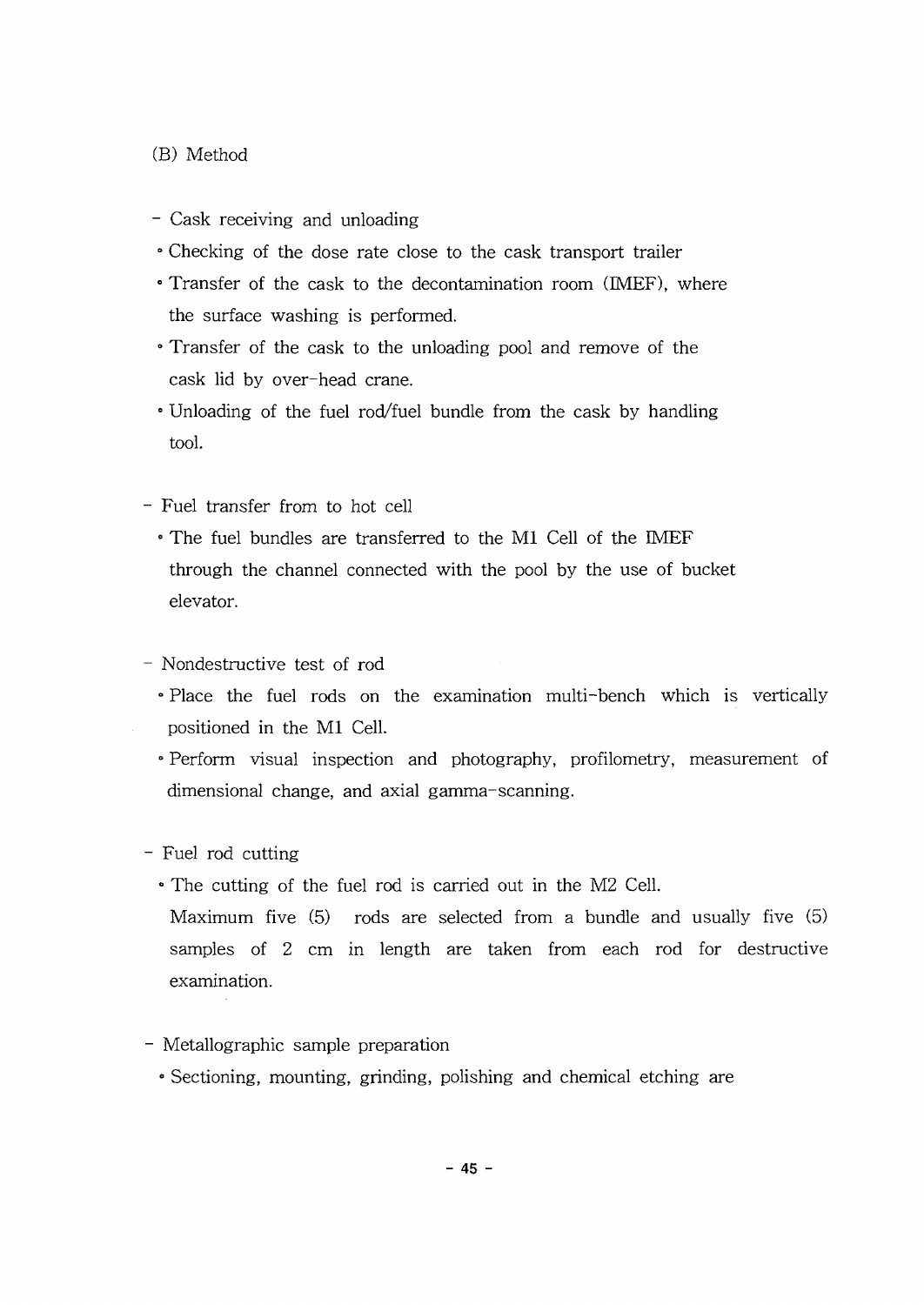performed in the M3 Cell.

- Metallography
	- Microstructural observation is performed in the M7 Lead Cell.
- Density measurement
	- The density of fuel samples is measured by using a precision balance installed in the M4 Cell.
- EPMA sample preparation
	- Au/C Coating on specimen surface for EPMA analysis conducted in the M4 Cell.
- Burnup measurement
	- $\cdot$  The burnup is determined by the measurement of  $^{148}$ Nd separated chemically from the fuel sample by means of mass spectrometry.
	- ° Burnup measurement is performed in the Chemical Lab. of the PIEF.
	- The samples to be analyzed are transported by a small cask from the M4 Cell of the IMEF to the Chemical Lab. of the PIEF.
- TEM examination
	- ° TEM (Transmission Electron Microscope) sample preparation is performed in the M4 Cell
	- 0 Replica for TEM observation is conducted in the M4 Cell.
- Other PIE will follow the procedure described in Section 3
- 4) Storage of unexamined fuels

The unexamined fuel rods and rod-cuts are put in a stainless steel container and then sent back to the HANARO storage pool.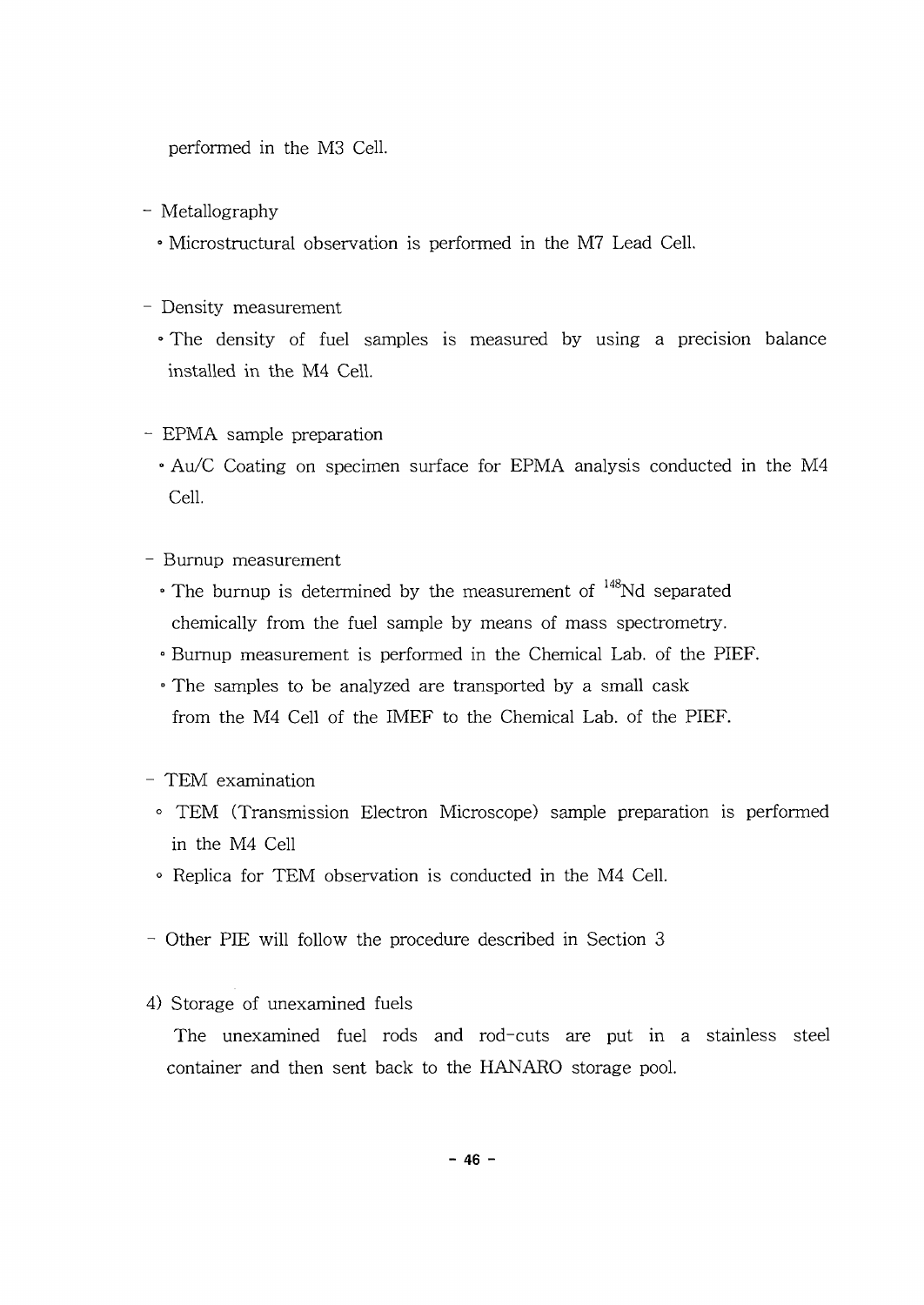5) Radioactive waste treatment

 $\sim 10^{-1}$ 

 $\mathcal{L}(\mathcal{A})$  and  $\mathcal{L}(\mathcal{A})$ 

As-established radioactive waste treatment procedure described in Section 3 will be adopted.

 $\sim 10^7$ 

 $\sim 10^6$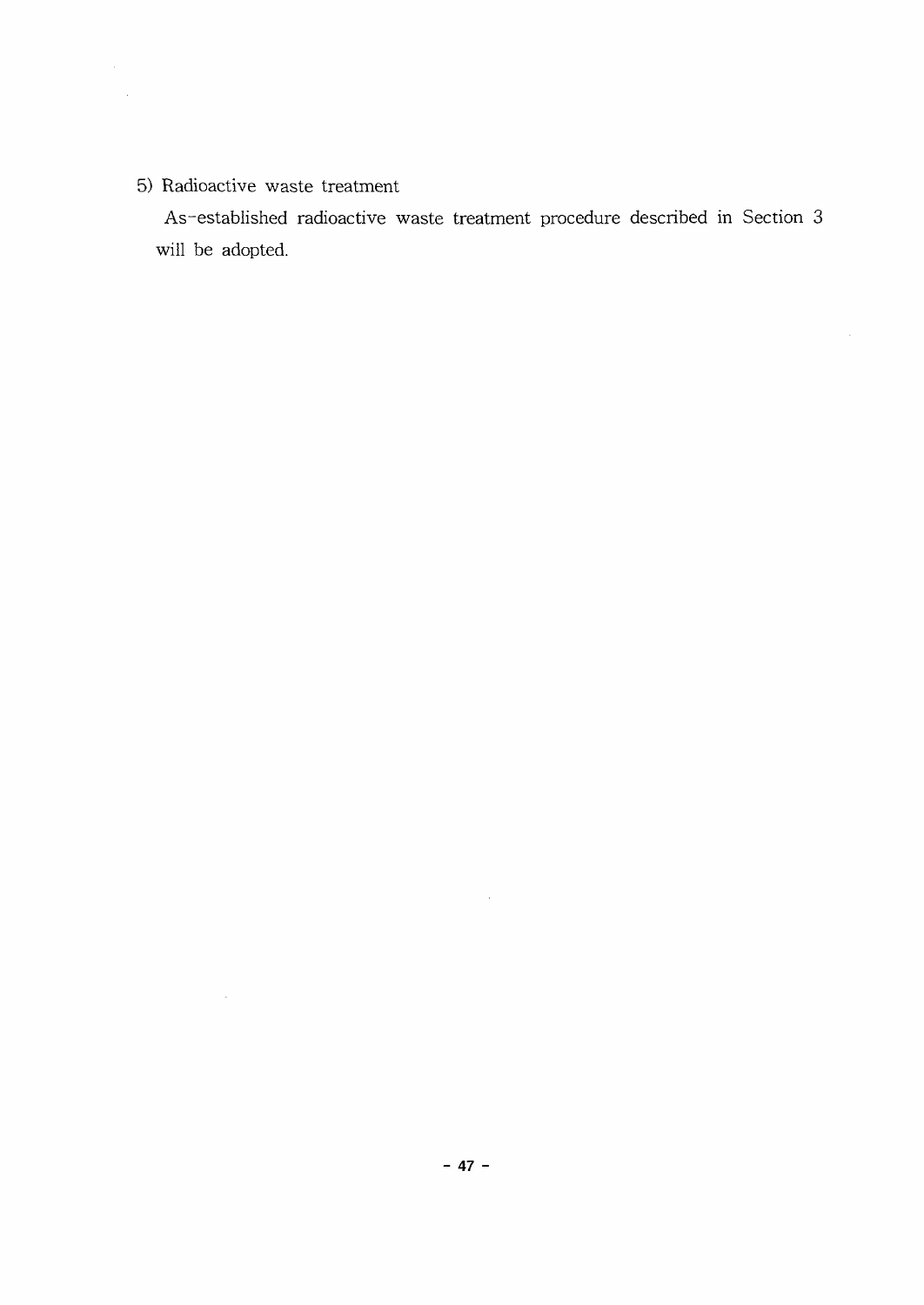Chapter II.

Safeguard of Nuclear Fuel Materials

 $\mathcal{L}_{\mathcal{A}}$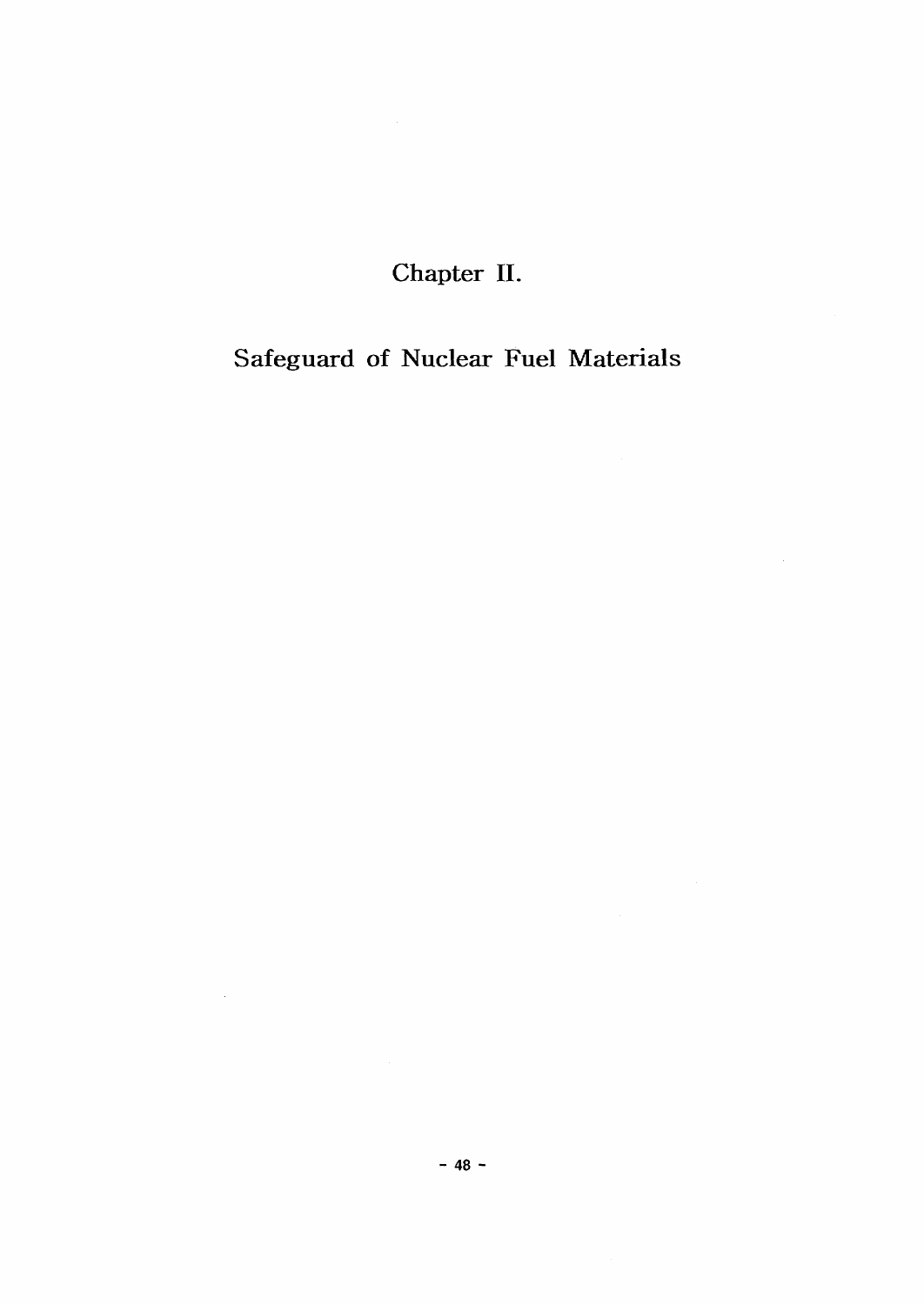#### 1. General Statement

The safeguard activities relevant to the '96 Joint Determination for Post-Irradiation Examination of Irradiated Nuclear Fuels described in KAERI/AR-417/95, April 1995 have been successfully carried out in terms of IAEA safeguard implementation as described in Facility Attachment and in compliance with ROK/US nuclear corporation agreement.

Activities of Post Irradiation Examination in KAERI have been directed to R&D on the improvement of nuclear fuel performance evaluation, fuel fabrication and design, as well as to support reactor operation safety as described in this report.

The general safeguard scheme will be sustained consistently to the next PIE safeguard activities.

So the important provisions described in the safeguards procedures of KAERI/AR-417/95 are still effective.

In consideration of demands and utilization efficiency of facilities, PIE activities will be carried out in PIEF and/or IMEF. Basically, PIE for the commercial nuclear fuels under 5 % of U-235 enrichment will be conducted at PIEF. For the fuels over 5 % of U-235 enrichment will be carried out at IMEF. According to the examination items, some fuel specimens are to be examined in PIEF and/or IMEF irrespective of its enrichment but those specimens will be returned to its designated places for storage. The storage conditions and locations for the fuel and specimens after examination are described in Chapter I.

These procedures allow safeguards office together with operator to discuss and analyze how to effectively resolve the problems which may arise in connection with domestic and international obligations related to the nuclear material safeguards. Any unplaned PIE activities out of the scope of works described in this report may not be carried out unless it is properly fit in the PIE plan described.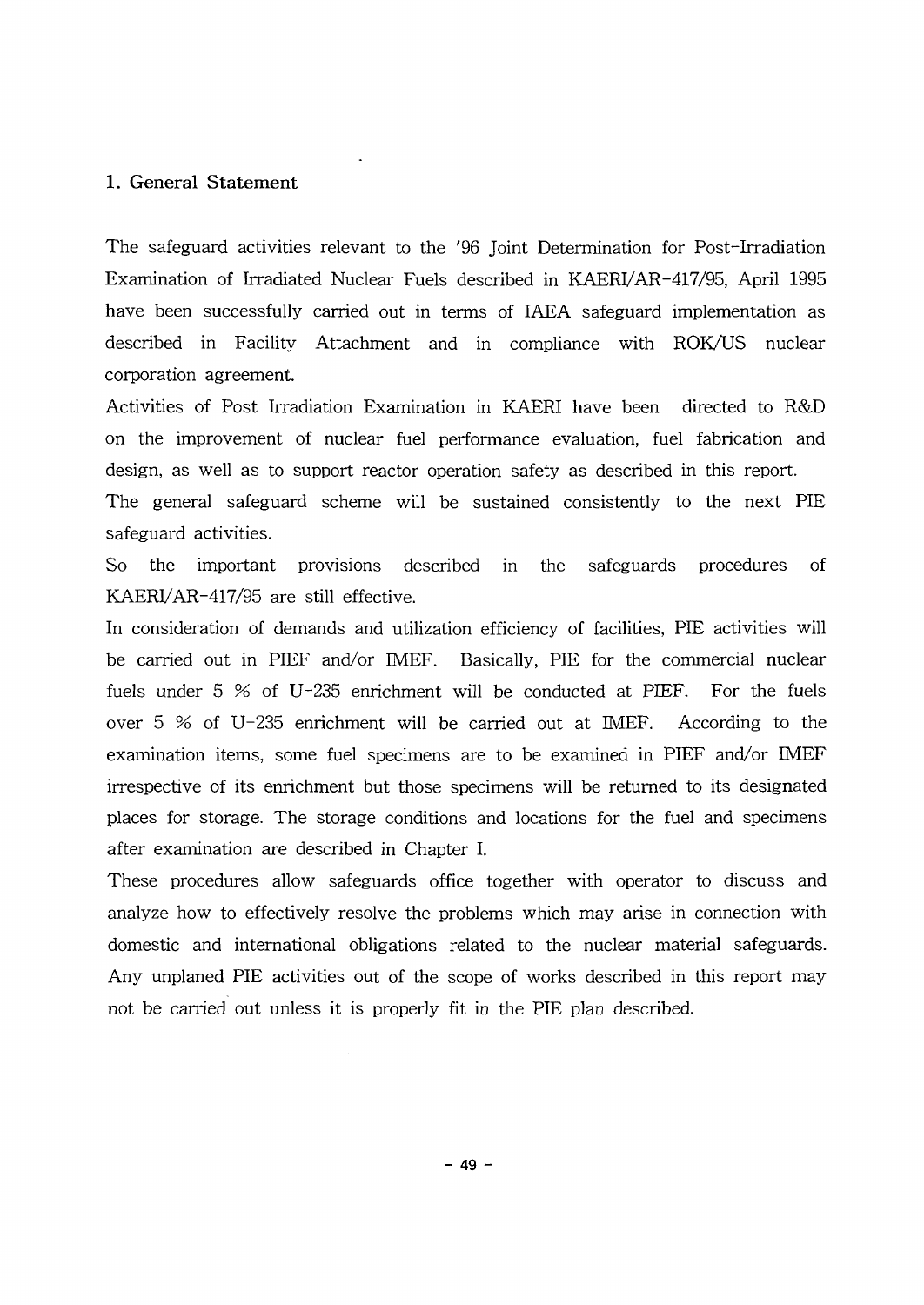#### **2. Safeguard Implementation Plan**



Fig. II-1. Nuclear Material Flow Relevant to PIE

2.1 Material Flow relevant to PIE

- Possible material flows relevant to PIE for irradiated materials including spent nuclear fuels are depicted in Fig.  $II-1$ .
- The spent nuclear fuels from commercial power plant including PWR and CANDU type plants are received at PIEF. The maximum number of nuclear fuels to be transferred are not exceed 3 assemblies in PWR and 3 bundles in CANDU type, respectively.
- For PIE, some specimens will be transferred to IMEF for examination and those specimens will be returned to PIEF after examination, and vice versa.
- HANARO irradiated fuels such as HANARO driver fuel, HANARO standard fuel, SMART fuel, DUPIC element, and Advanced LWR fuel pellets are basically examined at IMEF. And according to the examination items, some specimens will be transferred to PIEF and returned to IMEF after examination.
- PWR fuel rod cuts to be used for DUPIC fuel fabrication in IMEF will be transferred from PEEF to IMEF according to the examination plan described in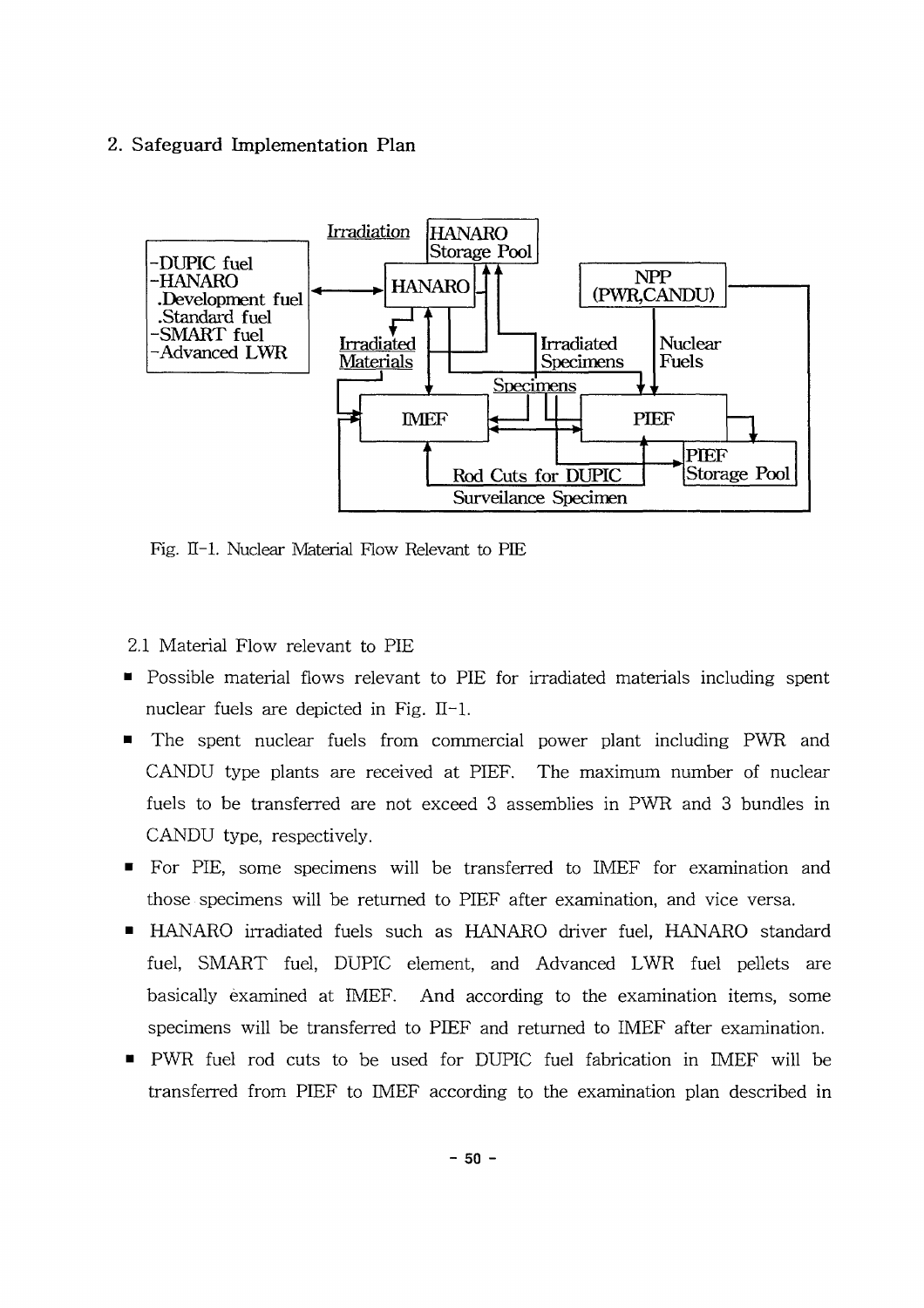Chapter I. 3. H. Dupic fuels section.

- Nuclear power plant surveillance specimens are to be received and examined in IMEF.
- Generally, nuclear fuels over 5 % of U-235 enrichment will be examined at  $\blacksquare$ IMEF and stored HANARO pool and fuels below 5 % of U-235 enrichment except DUPIC fuels will be examined and stored at PIEF. The PIE for DUPIC fuels are described precisely in the report, DUPIC fuel fabrication using spent PWR fuel at KAERI, which is submitted with the
- $\blacksquare$ General radioactive wastes will be transferred to the RWTF and wastes including significant nuclear materials will be stored within each facility.

updated JD materials for DUPIC to be adopted during 2002-2006.

#### **3. The status of DIQs for nuclear facilities in KAERI**

All related DIQs were submitted to IAEA. Updated DIQs will be submitted in any time according to the occurrences as following.

• PIEF

Final DIQ was submitted to IAEA in Jan. 18, 2000

• HANARO

Final DIQ was submitted to IAEA in June 5, 1999

• IMEF

Final DIQ was submitted to IAEA in May 20, 1998

• DFDF

Final DIQ was submitted to IAEA in Feb. 1, 1997

The facility attachments of related facilities are attached in the appendices as a separated document.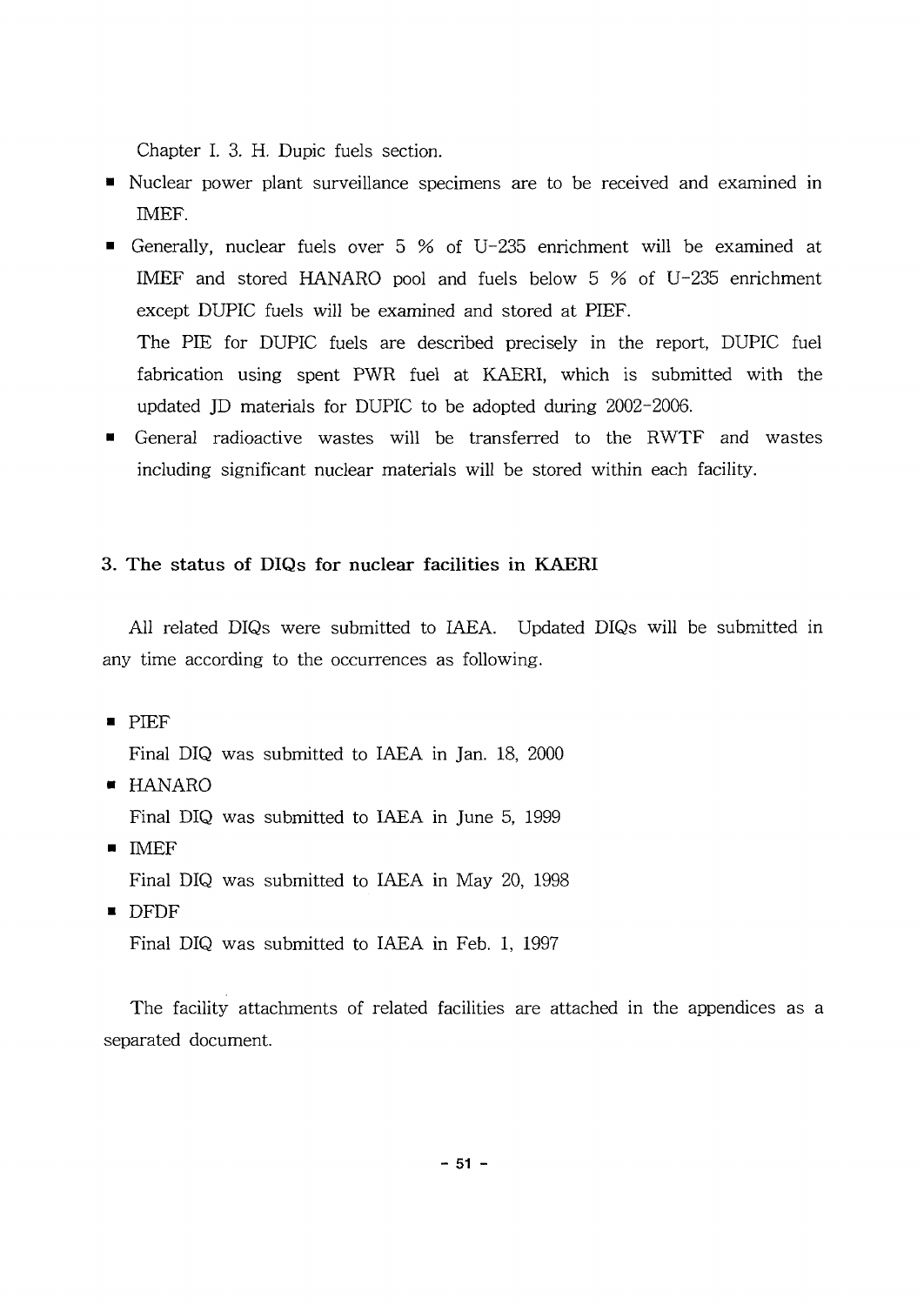### 4. Summary of PIE Program

### $\Box$  Transportation  $\blacksquare$  PIE

| $\frac{1}{6}$ $\frac{1}{6}$<br>$\overline{0}3$<br>04<br>02<br>PIEF<br>PWR type<br>Maximum<br>· Sintered UO <sub>2</sub><br>IMEF for<br>3 assemblies<br>14x14,16x16<br>- Zircaloy-4 clad<br>$\Box$<br>$\Box$<br>17x17<br>$\sim$ 5% U-235<br>specimens<br>П<br>п<br>ш<br>-5-70 GWd/tU<br>exam<br>PIEF<br>Maximum<br><b>CANFLEX</b><br>Sintered UO <sub>2</sub><br>3 bundles<br>CANDU<br>IMEF for<br>- Zircaloy-4 clad<br>ΙI<br>$\Box$<br>specimens<br>exam.<br>3-5 PWR<br>$\cdot$ Sintered UO <sub>2</sub><br>PIEF<br>PWR type<br>IMEF for<br>pellets/yr<br>14x14,16x16<br>· Zircaloy-4 clad<br>of spent fuel under<br>$\cdot$ < 5% U-235<br>specimens<br>17x17 pellets<br>repository condtion<br>•5-70 GWd/tU<br>exam.<br>Post-irradiation<br>150 g, total<br>$-PWR$ $UO2$<br><b>IMEF</b><br>- 10-40 GWd/tU<br>annealing experiment<br>$-UO2-Gd2O3$<br>· 20-40 GWd/tU<br>PIEF for<br>-UO <sub>2</sub> irradiated<br>- 50-70 GWd/tU<br>specimens<br>at HANARO<br>exam<br><b>HANARO</b><br>2 bundles/yr<br>36 el./18 el.<br>$-12$ GWd/tU<br>PIEF<br>$\Box$<br>$\overline{\phantom{a}}$<br>$\Box$<br>ப<br>Driver fuel<br>$\Box$<br>$\Box$<br>IMEF for<br>$<$ 10 bundles<br>П<br>П<br>Al-U <sub>3</sub> Si, 19.75 w/o<br>specimens<br> exam.<br>₩<br><b>HANARO</b><br>1 bundles/yr<br>U-7,8,9 w/o Mo,<br><b>IMEF</b><br>-40-70at%(bundle)<br>$\Box$<br>Development fuel<br>U <sub>3</sub> Si (36 rod)<br>-60 at% (bundle)<br>PIEF for<br>$\Box$<br>U <sub>3</sub> Si <sub>2</sub> (25 vol%)<br>$-60$ at% $(6$ rods)<br>specimens<br>exam.<br><b>HANARO</b><br>Al-61% U <sub>3</sub> Si<br><b>IMEF</b><br>8 elements<br>Standard fuel<br>U <sub>235</sub> 19.75 w/o<br>$\Box$<br>PIEF for<br>П<br>П<br>П<br>П<br>Alcan 6102 clad<br>$\blacksquare$ specimens<br>exam.<br>DUPIC fuel<br>Maximum<br>· 12-20GWd/tU<br>IMEF<br>CANFLEX type<br>PIEF for<br>52 kg<br>specimens<br>exam.<br>SMART fuel<br>6 rod<br>U-Zr metallic fuel<br><b>IMEF</b><br>2.3-9.2 g/rod<br>$\Box   \Box   \Box   \Box   \Box  $<br>U <sub>235</sub> , 5-20wt.%<br>$\blacksquare$ specimens<br>$(U_{25})$<br>exam. | PIE Work scope       | Quantity  | Specifications  | Fuel materials | Receiving<br>(Transportation) |  |  |  |  | Remarks |
|-------------------------------------------------------------------------------------------------------------------------------------------------------------------------------------------------------------------------------------------------------------------------------------------------------------------------------------------------------------------------------------------------------------------------------------------------------------------------------------------------------------------------------------------------------------------------------------------------------------------------------------------------------------------------------------------------------------------------------------------------------------------------------------------------------------------------------------------------------------------------------------------------------------------------------------------------------------------------------------------------------------------------------------------------------------------------------------------------------------------------------------------------------------------------------------------------------------------------------------------------------------------------------------------------------------------------------------------------------------------------------------------------------------------------------------------------------------------------------------------------------------------------------------------------------------------------------------------------------------------------------------------------------------------------------------------------------------------------------------------------------------------------------------------------------------------------------------------------------------------------------------------------------------------------------------------------------------------------------------------------------------------------------------------------------------------------------------|----------------------|-----------|-----------------|----------------|-------------------------------|--|--|--|--|---------|
|                                                                                                                                                                                                                                                                                                                                                                                                                                                                                                                                                                                                                                                                                                                                                                                                                                                                                                                                                                                                                                                                                                                                                                                                                                                                                                                                                                                                                                                                                                                                                                                                                                                                                                                                                                                                                                                                                                                                                                                                                                                                                     |                      |           |                 |                |                               |  |  |  |  |         |
|                                                                                                                                                                                                                                                                                                                                                                                                                                                                                                                                                                                                                                                                                                                                                                                                                                                                                                                                                                                                                                                                                                                                                                                                                                                                                                                                                                                                                                                                                                                                                                                                                                                                                                                                                                                                                                                                                                                                                                                                                                                                                     | PWR                  |           |                 |                |                               |  |  |  |  |         |
|                                                                                                                                                                                                                                                                                                                                                                                                                                                                                                                                                                                                                                                                                                                                                                                                                                                                                                                                                                                                                                                                                                                                                                                                                                                                                                                                                                                                                                                                                                                                                                                                                                                                                                                                                                                                                                                                                                                                                                                                                                                                                     |                      |           |                 |                |                               |  |  |  |  |         |
|                                                                                                                                                                                                                                                                                                                                                                                                                                                                                                                                                                                                                                                                                                                                                                                                                                                                                                                                                                                                                                                                                                                                                                                                                                                                                                                                                                                                                                                                                                                                                                                                                                                                                                                                                                                                                                                                                                                                                                                                                                                                                     |                      |           |                 |                |                               |  |  |  |  |         |
|                                                                                                                                                                                                                                                                                                                                                                                                                                                                                                                                                                                                                                                                                                                                                                                                                                                                                                                                                                                                                                                                                                                                                                                                                                                                                                                                                                                                                                                                                                                                                                                                                                                                                                                                                                                                                                                                                                                                                                                                                                                                                     |                      |           |                 |                |                               |  |  |  |  |         |
|                                                                                                                                                                                                                                                                                                                                                                                                                                                                                                                                                                                                                                                                                                                                                                                                                                                                                                                                                                                                                                                                                                                                                                                                                                                                                                                                                                                                                                                                                                                                                                                                                                                                                                                                                                                                                                                                                                                                                                                                                                                                                     | CANDU                |           |                 |                |                               |  |  |  |  |         |
|                                                                                                                                                                                                                                                                                                                                                                                                                                                                                                                                                                                                                                                                                                                                                                                                                                                                                                                                                                                                                                                                                                                                                                                                                                                                                                                                                                                                                                                                                                                                                                                                                                                                                                                                                                                                                                                                                                                                                                                                                                                                                     |                      |           |                 |                |                               |  |  |  |  |         |
|                                                                                                                                                                                                                                                                                                                                                                                                                                                                                                                                                                                                                                                                                                                                                                                                                                                                                                                                                                                                                                                                                                                                                                                                                                                                                                                                                                                                                                                                                                                                                                                                                                                                                                                                                                                                                                                                                                                                                                                                                                                                                     |                      |           |                 |                |                               |  |  |  |  |         |
|                                                                                                                                                                                                                                                                                                                                                                                                                                                                                                                                                                                                                                                                                                                                                                                                                                                                                                                                                                                                                                                                                                                                                                                                                                                                                                                                                                                                                                                                                                                                                                                                                                                                                                                                                                                                                                                                                                                                                                                                                                                                                     |                      |           |                 |                |                               |  |  |  |  |         |
|                                                                                                                                                                                                                                                                                                                                                                                                                                                                                                                                                                                                                                                                                                                                                                                                                                                                                                                                                                                                                                                                                                                                                                                                                                                                                                                                                                                                                                                                                                                                                                                                                                                                                                                                                                                                                                                                                                                                                                                                                                                                                     | Long-term            |           |                 |                |                               |  |  |  |  |         |
|                                                                                                                                                                                                                                                                                                                                                                                                                                                                                                                                                                                                                                                                                                                                                                                                                                                                                                                                                                                                                                                                                                                                                                                                                                                                                                                                                                                                                                                                                                                                                                                                                                                                                                                                                                                                                                                                                                                                                                                                                                                                                     | dissolution behavior |           |                 |                |                               |  |  |  |  |         |
|                                                                                                                                                                                                                                                                                                                                                                                                                                                                                                                                                                                                                                                                                                                                                                                                                                                                                                                                                                                                                                                                                                                                                                                                                                                                                                                                                                                                                                                                                                                                                                                                                                                                                                                                                                                                                                                                                                                                                                                                                                                                                     |                      |           |                 |                |                               |  |  |  |  |         |
|                                                                                                                                                                                                                                                                                                                                                                                                                                                                                                                                                                                                                                                                                                                                                                                                                                                                                                                                                                                                                                                                                                                                                                                                                                                                                                                                                                                                                                                                                                                                                                                                                                                                                                                                                                                                                                                                                                                                                                                                                                                                                     |                      |           |                 |                |                               |  |  |  |  |         |
|                                                                                                                                                                                                                                                                                                                                                                                                                                                                                                                                                                                                                                                                                                                                                                                                                                                                                                                                                                                                                                                                                                                                                                                                                                                                                                                                                                                                                                                                                                                                                                                                                                                                                                                                                                                                                                                                                                                                                                                                                                                                                     |                      |           |                 |                |                               |  |  |  |  |         |
|                                                                                                                                                                                                                                                                                                                                                                                                                                                                                                                                                                                                                                                                                                                                                                                                                                                                                                                                                                                                                                                                                                                                                                                                                                                                                                                                                                                                                                                                                                                                                                                                                                                                                                                                                                                                                                                                                                                                                                                                                                                                                     |                      |           |                 |                |                               |  |  |  |  |         |
|                                                                                                                                                                                                                                                                                                                                                                                                                                                                                                                                                                                                                                                                                                                                                                                                                                                                                                                                                                                                                                                                                                                                                                                                                                                                                                                                                                                                                                                                                                                                                                                                                                                                                                                                                                                                                                                                                                                                                                                                                                                                                     |                      |           |                 |                |                               |  |  |  |  |         |
|                                                                                                                                                                                                                                                                                                                                                                                                                                                                                                                                                                                                                                                                                                                                                                                                                                                                                                                                                                                                                                                                                                                                                                                                                                                                                                                                                                                                                                                                                                                                                                                                                                                                                                                                                                                                                                                                                                                                                                                                                                                                                     |                      |           |                 |                |                               |  |  |  |  |         |
|                                                                                                                                                                                                                                                                                                                                                                                                                                                                                                                                                                                                                                                                                                                                                                                                                                                                                                                                                                                                                                                                                                                                                                                                                                                                                                                                                                                                                                                                                                                                                                                                                                                                                                                                                                                                                                                                                                                                                                                                                                                                                     |                      |           |                 |                |                               |  |  |  |  |         |
|                                                                                                                                                                                                                                                                                                                                                                                                                                                                                                                                                                                                                                                                                                                                                                                                                                                                                                                                                                                                                                                                                                                                                                                                                                                                                                                                                                                                                                                                                                                                                                                                                                                                                                                                                                                                                                                                                                                                                                                                                                                                                     |                      |           |                 |                |                               |  |  |  |  |         |
|                                                                                                                                                                                                                                                                                                                                                                                                                                                                                                                                                                                                                                                                                                                                                                                                                                                                                                                                                                                                                                                                                                                                                                                                                                                                                                                                                                                                                                                                                                                                                                                                                                                                                                                                                                                                                                                                                                                                                                                                                                                                                     |                      |           |                 |                |                               |  |  |  |  |         |
|                                                                                                                                                                                                                                                                                                                                                                                                                                                                                                                                                                                                                                                                                                                                                                                                                                                                                                                                                                                                                                                                                                                                                                                                                                                                                                                                                                                                                                                                                                                                                                                                                                                                                                                                                                                                                                                                                                                                                                                                                                                                                     |                      |           |                 |                |                               |  |  |  |  |         |
|                                                                                                                                                                                                                                                                                                                                                                                                                                                                                                                                                                                                                                                                                                                                                                                                                                                                                                                                                                                                                                                                                                                                                                                                                                                                                                                                                                                                                                                                                                                                                                                                                                                                                                                                                                                                                                                                                                                                                                                                                                                                                     |                      |           |                 |                |                               |  |  |  |  |         |
|                                                                                                                                                                                                                                                                                                                                                                                                                                                                                                                                                                                                                                                                                                                                                                                                                                                                                                                                                                                                                                                                                                                                                                                                                                                                                                                                                                                                                                                                                                                                                                                                                                                                                                                                                                                                                                                                                                                                                                                                                                                                                     |                      |           |                 |                |                               |  |  |  |  |         |
|                                                                                                                                                                                                                                                                                                                                                                                                                                                                                                                                                                                                                                                                                                                                                                                                                                                                                                                                                                                                                                                                                                                                                                                                                                                                                                                                                                                                                                                                                                                                                                                                                                                                                                                                                                                                                                                                                                                                                                                                                                                                                     |                      |           |                 |                |                               |  |  |  |  |         |
|                                                                                                                                                                                                                                                                                                                                                                                                                                                                                                                                                                                                                                                                                                                                                                                                                                                                                                                                                                                                                                                                                                                                                                                                                                                                                                                                                                                                                                                                                                                                                                                                                                                                                                                                                                                                                                                                                                                                                                                                                                                                                     |                      |           |                 |                |                               |  |  |  |  |         |
|                                                                                                                                                                                                                                                                                                                                                                                                                                                                                                                                                                                                                                                                                                                                                                                                                                                                                                                                                                                                                                                                                                                                                                                                                                                                                                                                                                                                                                                                                                                                                                                                                                                                                                                                                                                                                                                                                                                                                                                                                                                                                     |                      |           |                 |                |                               |  |  |  |  |         |
|                                                                                                                                                                                                                                                                                                                                                                                                                                                                                                                                                                                                                                                                                                                                                                                                                                                                                                                                                                                                                                                                                                                                                                                                                                                                                                                                                                                                                                                                                                                                                                                                                                                                                                                                                                                                                                                                                                                                                                                                                                                                                     |                      |           |                 |                |                               |  |  |  |  |         |
|                                                                                                                                                                                                                                                                                                                                                                                                                                                                                                                                                                                                                                                                                                                                                                                                                                                                                                                                                                                                                                                                                                                                                                                                                                                                                                                                                                                                                                                                                                                                                                                                                                                                                                                                                                                                                                                                                                                                                                                                                                                                                     |                      |           |                 |                |                               |  |  |  |  |         |
|                                                                                                                                                                                                                                                                                                                                                                                                                                                                                                                                                                                                                                                                                                                                                                                                                                                                                                                                                                                                                                                                                                                                                                                                                                                                                                                                                                                                                                                                                                                                                                                                                                                                                                                                                                                                                                                                                                                                                                                                                                                                                     |                      |           |                 |                |                               |  |  |  |  |         |
|                                                                                                                                                                                                                                                                                                                                                                                                                                                                                                                                                                                                                                                                                                                                                                                                                                                                                                                                                                                                                                                                                                                                                                                                                                                                                                                                                                                                                                                                                                                                                                                                                                                                                                                                                                                                                                                                                                                                                                                                                                                                                     |                      |           |                 |                |                               |  |  |  |  |         |
|                                                                                                                                                                                                                                                                                                                                                                                                                                                                                                                                                                                                                                                                                                                                                                                                                                                                                                                                                                                                                                                                                                                                                                                                                                                                                                                                                                                                                                                                                                                                                                                                                                                                                                                                                                                                                                                                                                                                                                                                                                                                                     |                      |           |                 |                |                               |  |  |  |  |         |
|                                                                                                                                                                                                                                                                                                                                                                                                                                                                                                                                                                                                                                                                                                                                                                                                                                                                                                                                                                                                                                                                                                                                                                                                                                                                                                                                                                                                                                                                                                                                                                                                                                                                                                                                                                                                                                                                                                                                                                                                                                                                                     |                      |           |                 |                |                               |  |  |  |  |         |
|                                                                                                                                                                                                                                                                                                                                                                                                                                                                                                                                                                                                                                                                                                                                                                                                                                                                                                                                                                                                                                                                                                                                                                                                                                                                                                                                                                                                                                                                                                                                                                                                                                                                                                                                                                                                                                                                                                                                                                                                                                                                                     |                      |           |                 |                |                               |  |  |  |  |         |
|                                                                                                                                                                                                                                                                                                                                                                                                                                                                                                                                                                                                                                                                                                                                                                                                                                                                                                                                                                                                                                                                                                                                                                                                                                                                                                                                                                                                                                                                                                                                                                                                                                                                                                                                                                                                                                                                                                                                                                                                                                                                                     |                      |           |                 |                |                               |  |  |  |  |         |
|                                                                                                                                                                                                                                                                                                                                                                                                                                                                                                                                                                                                                                                                                                                                                                                                                                                                                                                                                                                                                                                                                                                                                                                                                                                                                                                                                                                                                                                                                                                                                                                                                                                                                                                                                                                                                                                                                                                                                                                                                                                                                     |                      |           |                 |                |                               |  |  |  |  |         |
|                                                                                                                                                                                                                                                                                                                                                                                                                                                                                                                                                                                                                                                                                                                                                                                                                                                                                                                                                                                                                                                                                                                                                                                                                                                                                                                                                                                                                                                                                                                                                                                                                                                                                                                                                                                                                                                                                                                                                                                                                                                                                     |                      |           |                 |                |                               |  |  |  |  |         |
|                                                                                                                                                                                                                                                                                                                                                                                                                                                                                                                                                                                                                                                                                                                                                                                                                                                                                                                                                                                                                                                                                                                                                                                                                                                                                                                                                                                                                                                                                                                                                                                                                                                                                                                                                                                                                                                                                                                                                                                                                                                                                     | Advanced LWR         | $<$ 200 g | UO <sub>2</sub> | ·50-80GWD/tU   |                               |  |  |  |  |         |
| fuel pellet<br>3-5 wt.% U <sub>235</sub>                                                                                                                                                                                                                                                                                                                                                                                                                                                                                                                                                                                                                                                                                                                                                                                                                                                                                                                                                                                                                                                                                                                                                                                                                                                                                                                                                                                                                                                                                                                                                                                                                                                                                                                                                                                                                                                                                                                                                                                                                                            |                      |           |                 |                |                               |  |  |  |  |         |
| Burnable absorber<br>• 30-60GWd/tU<br>Ш                                                                                                                                                                                                                                                                                                                                                                                                                                                                                                                                                                                                                                                                                                                                                                                                                                                                                                                                                                                                                                                                                                                                                                                                                                                                                                                                                                                                                                                                                                                                                                                                                                                                                                                                                                                                                                                                                                                                                                                                                                             |                      |           |                 |                |                               |  |  |  |  |         |
| $0.7 - 5$ wt.% $U_{235}$<br>8-12% Gd2O3 or                                                                                                                                                                                                                                                                                                                                                                                                                                                                                                                                                                                                                                                                                                                                                                                                                                                                                                                                                                                                                                                                                                                                                                                                                                                                                                                                                                                                                                                                                                                                                                                                                                                                                                                                                                                                                                                                                                                                                                                                                                          |                      |           |                 |                |                               |  |  |  |  |         |
| $1 - 2\%$ Er <sub>2</sub> O <sub>3</sub>                                                                                                                                                                                                                                                                                                                                                                                                                                                                                                                                                                                                                                                                                                                                                                                                                                                                                                                                                                                                                                                                                                                                                                                                                                                                                                                                                                                                                                                                                                                                                                                                                                                                                                                                                                                                                                                                                                                                                                                                                                            |                      |           |                 |                |                               |  |  |  |  |         |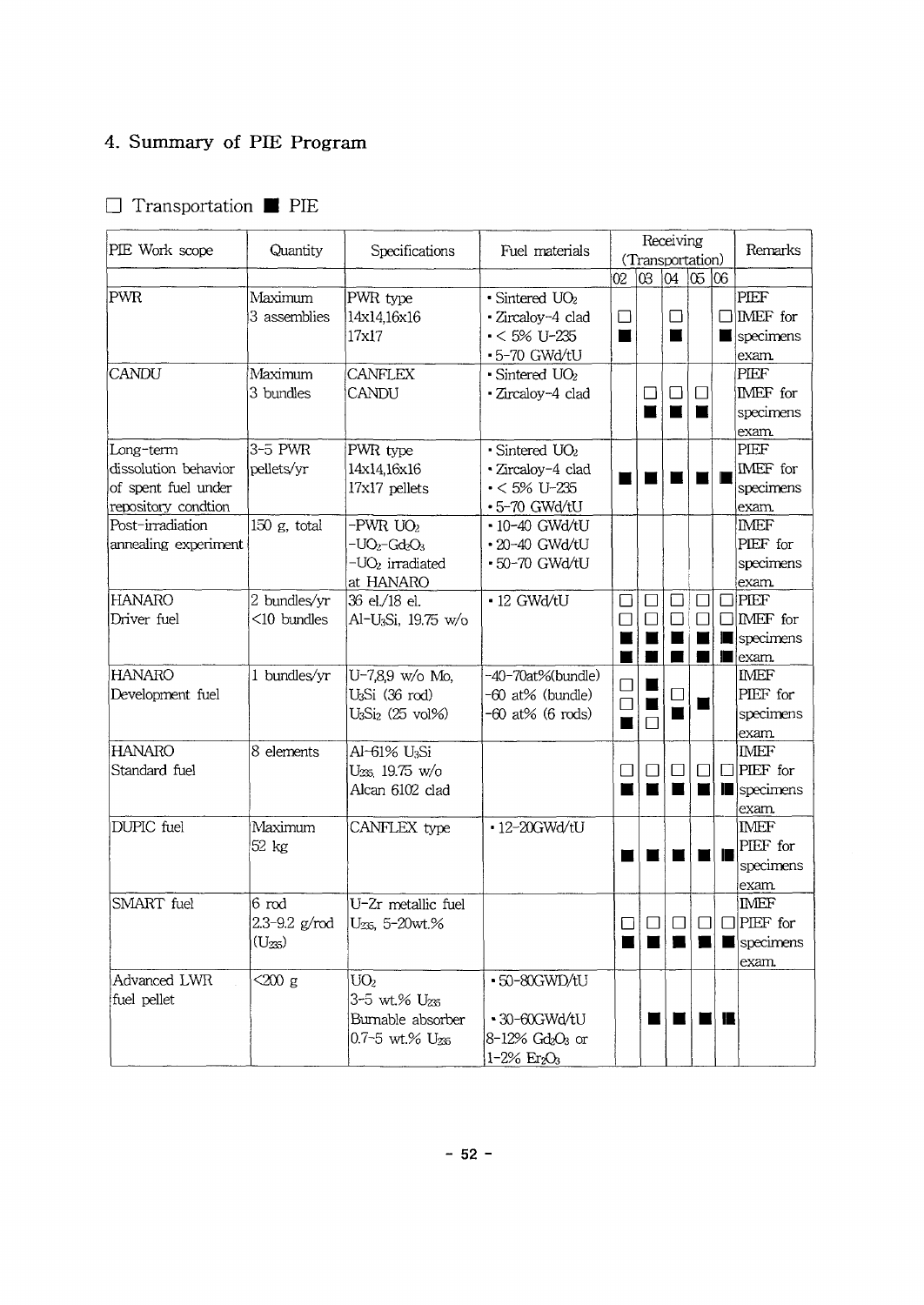| <b>BIBLIOGRAPHIC</b><br><b>INFORMATION</b><br><b>SHEET</b>                                                                                                                                                        |                               |                  |                     |                                                 |                             |            |           |                 |
|-------------------------------------------------------------------------------------------------------------------------------------------------------------------------------------------------------------------|-------------------------------|------------------|---------------------|-------------------------------------------------|-----------------------------|------------|-----------|-----------------|
| Performing Org.<br>Report No.                                                                                                                                                                                     | Sponsering Org.<br>Report No. |                  | Standard Report No. |                                                 | <b>INIS Subject</b><br>Code |            |           |                 |
| KAERI/AR-583/2000                                                                                                                                                                                                 |                               |                  |                     |                                                 |                             |            |           |                 |
| Title / Subtitle                                                                                                                                                                                                  |                               | POST-IRRADIATION |                     | USING IRRADIATED FUELS AT KAERI                 | EXAMINATION                 | <b>AND</b> | R&D.      | <b>PROGRAMS</b> |
| Project Manager and Dept.<br>Yong-Bum CHUN                                                                                                                                                                        |                               |                  |                     |                                                 |                             |            |           |                 |
| Duck-Kee MIN, Eun-Ka KIM, Eun-Pvo LEE, Kwon-Pvo HONG,<br>Sang-Youl BAEK, Myung-Seung YANG, Ho-Dong<br>Researcher and Dept.<br>Jung-Won LEE, In-Ha JUNG, Dong-Sup So, Byung-Doo<br> Lee. Ho-Joon Park. Song-Ho Lee |                               |                  |                     |                                                 |                             |            | KIM.      |                 |
| Pub.Place<br>Taejon                                                                                                                                                                                               |                               | Pub. Org.        |                     | KAERI                                           | Pub.Date                    |            | 2000. 12. |                 |
| Page                                                                                                                                                                                                              |                               |                  |                     | Fig.and Tab. Yes $(\bigcirc)$ , No $(\bigcirc)$ | Size                        |            |           | $26$ cm         |
| Note                                                                                                                                                                                                              |                               |                  |                     |                                                 |                             |            |           |                 |
| Classified<br>Open(),Outside( $\bigcirc$ ), Class                                                                                                                                                                 | Report Type                   |                  |                     | State of Art Report                             |                             |            |           |                 |
| Sponsoring Org.<br>Contract No.                                                                                                                                                                                   |                               |                  |                     |                                                 |                             |            |           |                 |
| Abstract (About 300 Words)                                                                                                                                                                                        |                               |                  |                     |                                                 |                             |            |           |                 |

This report describes the Post-Irradiation Examination (PIE) and R&D programs using irradiated fuels at KAERI. The objectives of post-irradiation examination (PIE) for the PWR irradiated fuels, CANDU fuels, HANARO fuels and test fuel materials are to verify the irradiation performance and their integrity as well as to construct a fuel performance data base. The comprehensive utilization program of the KAERI's post-irradiation examination related nuclear facilities such as Post-Irradiation Examination Facility (PIEF), Irradiated Materials Examination Facility (IMEF) and HANARO is described.

Subject Keywords (About 10 Words)

Post-Irradiation Examination(PIE) and R&D programs, Irradiated Fuels, Post-Irradiation Examination Facility (PIEF), Irradiated Materials Examination Facility (IMEF), HANARO